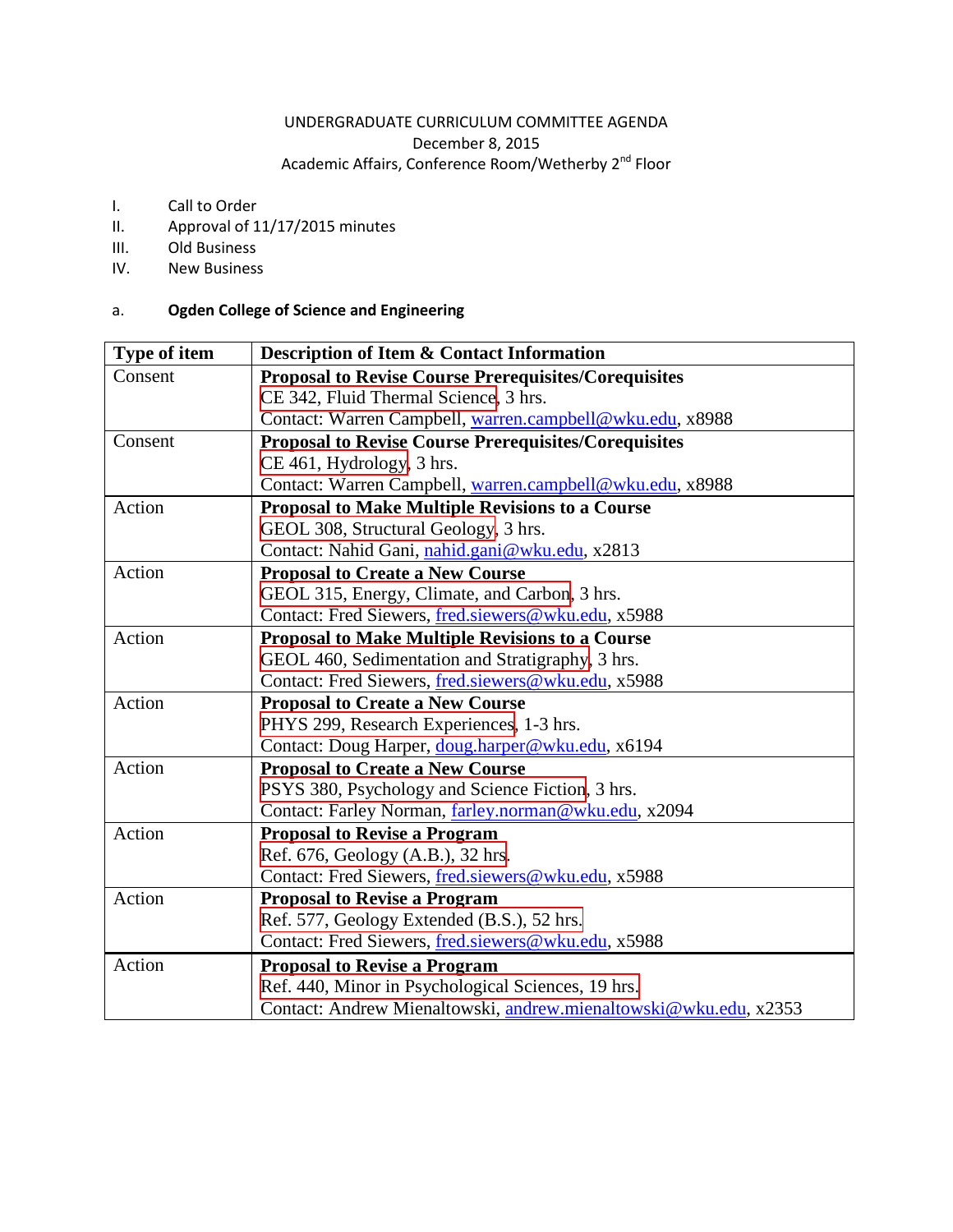# <span id="page-1-0"></span>b. **Potter College of Arts & Letters**

| <b>Type of Item</b> | <b>Description of Item &amp; Contact Information</b>     |
|---------------------|----------------------------------------------------------|
| Consent             | <b>Proposal to Revise a Course Title</b>                 |
|                     | <b>ANTH/FLK/MUS 277 Introduction to World Music</b>      |
|                     | Contact: Scott Harris, scott.harris@wku.edu, 5-3751      |
| Action              | <b>Proposal to Revise a Program</b>                      |
|                     | Ref. #344 Minor in Dance                                 |
|                     | Contact: Amanda Clark, amanda.clark@wku.edu, 5-2956      |
| Action              | <b>Proposal to Revise a Program</b>                      |
|                     | Ref. #736 Major in Journalism                            |
|                     | Contact: Ben LaPoe, benjamin.lapoe@wku.edu, 270-935-8091 |
| Action              | <b>Proposal to Revise a Program</b>                      |
|                     | Ref. #726 BCOM                                           |
|                     | Victoria LaPoe, victoria.lapoe@wku.edu, 5-2063           |

# **c. College of Health & Human Services**

| <b>Type of Item</b> | <b>Description in Item and Contact Information</b>          |
|---------------------|-------------------------------------------------------------|
| Consent             | Delete a Course                                             |
|                     | DMT 110 Design Concepts                                     |
|                     | Contact: Sheila Flener, sheila.flener@wku.edu, 745-4105     |
| Action              | <b>Revise a Program</b>                                     |
|                     | 249 Early Childhood Education Associate Degree              |
|                     | Contact: D'Lee Babb, 270-745-6943, dlee.babb@wku.edu        |
| Action              | <b>Revise a Program</b>                                     |
|                     | 371 Consumer and Family Sciences Minor                      |
|                     | Contact: Kathy Croxall, kathy.croxall@wku.edu, 270-745-3997 |
| Action              | <b>Revise a Program</b>                                     |
|                     | 594 Bachelor of Social Work                                 |
|                     | Contact: Dana Sullivan, dana.sullivan@wku.edu, 745-5313     |

# **d. Gordon Ford College of Business**

| Type of Item | <b>Description of Item and Contact Information</b>       |  |  |
|--------------|----------------------------------------------------------|--|--|
| Action       | <b>Proposal to Revise a Program</b>                      |  |  |
|              | Major in Business Informatics - 507P and 507             |  |  |
|              | Contact: Ray Blankenship, ray.blakenship@wku.edu, 5-5952 |  |  |
| Action       | <b>Proposal to Revise a Program</b>                      |  |  |
|              | Major in Marketing - 720                                 |  |  |
|              | Contact: Rick Shannon, rick.shannon@wku.edu, 5-2483      |  |  |
| Action       | <b>Proposal to Revise a Program</b>                      |  |  |
|              | Major in Entrepreneurship - 542P and 542                 |  |  |
|              | Contact: Paula Potter, paula.potter@wku.edu, 5-2913      |  |  |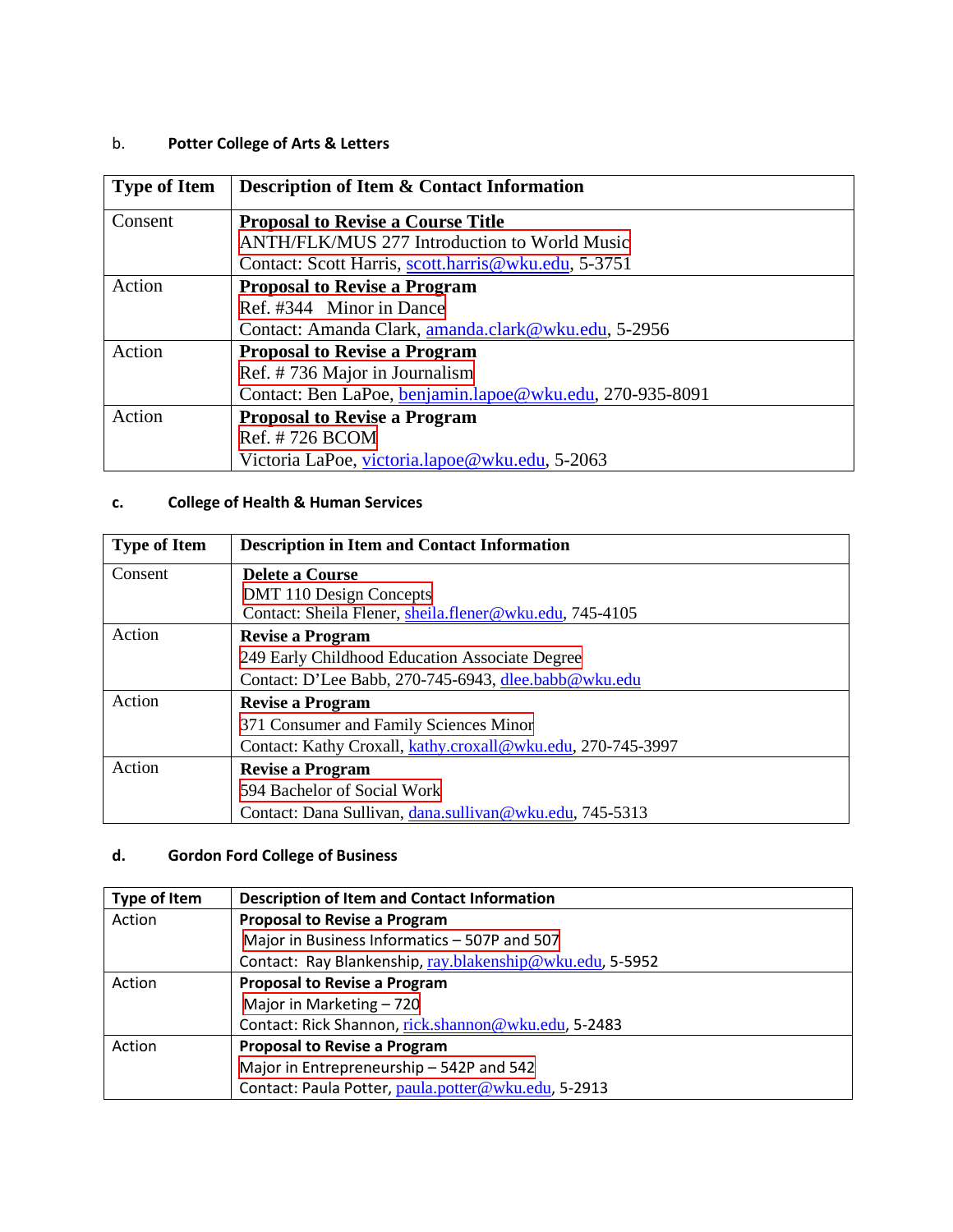<span id="page-2-0"></span>

| Action | <b>Proposal to Revise a Program</b>                 |  |  |  |
|--------|-----------------------------------------------------|--|--|--|
|        | Major in Management - 723P and 723                  |  |  |  |
|        | Contact: Paula Potter, paula.potter@wku.edu, 5-2913 |  |  |  |
| Action | <b>Proposal to Revise a Program</b>                 |  |  |  |
|        | Major in International Business - 569P and 569      |  |  |  |
|        | Contact: Paula Potter, paula.potter@wku.edu, 5-2913 |  |  |  |

V. Academic Policy Subcommittee

**[Proposal to Create a New Academic Policy,](#page-59-0)** Military Student Services

**[General Guidelines for Proposals to Discontinue Course Equivalencies](#page-61-0)**

- VI. Announcements
- VII. Adjournment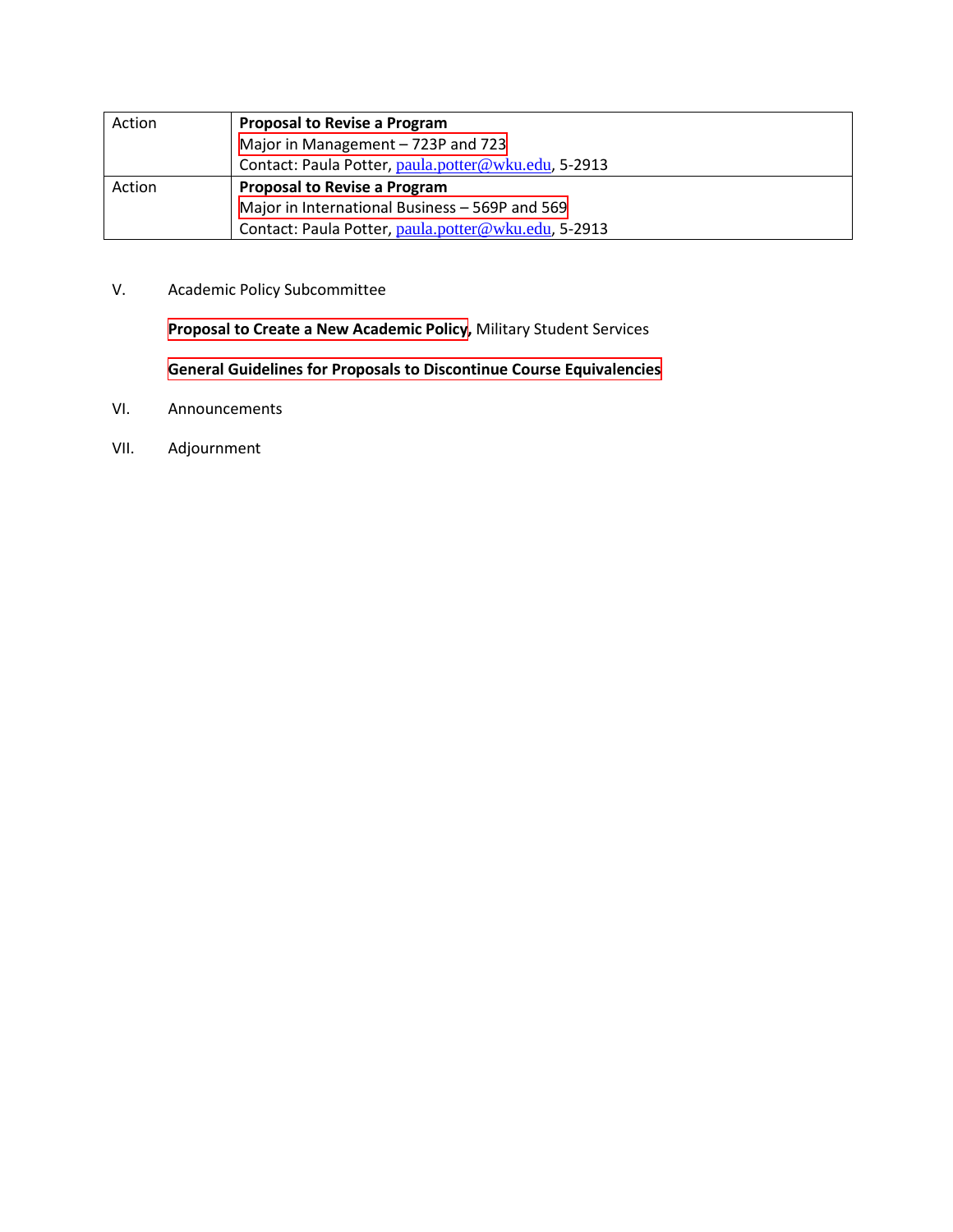#### Proposal Date: 10/2/2015

#### **Ogden College Engineering Proposal to Revise Course Prerequisites/Corequisites (Consent Item)**

<span id="page-3-0"></span>Contact Person: Warren Campbell[, warren.campbell@wku.edu,](mailto:warren.campbell@wku.edu) 5-8988

#### **1. Identification of course:**

- 1.1 Course prefix (subject area) and number: CE 342
- 1.2 Course title: Fluid Thermal Science
- **2. Current prerequisites/special requirements:** MATH 137, and EM 221 or EM 222
- **3. Proposed prerequisites/special requirements:** MATH 237, EM 221 or EM 222, and Civil Engineering major status
- **4. Rationale for the revision of prerequisites/special requirements:** Course involves use of vector analysis including gradient and curl. Students without multivariable calculus are at a disadvantage.
- **5. Effect on completion of major/minor sequence:** No effect.
- **6. Proposed term for implementation:** Fall 2016
- **7. Dates of prior committee approvals:**

Engineering Department Controller Controller 22, 2015

Ogden College Curriculum Committee November 5, 2015

Undergraduate Curriculum Committee

University Senate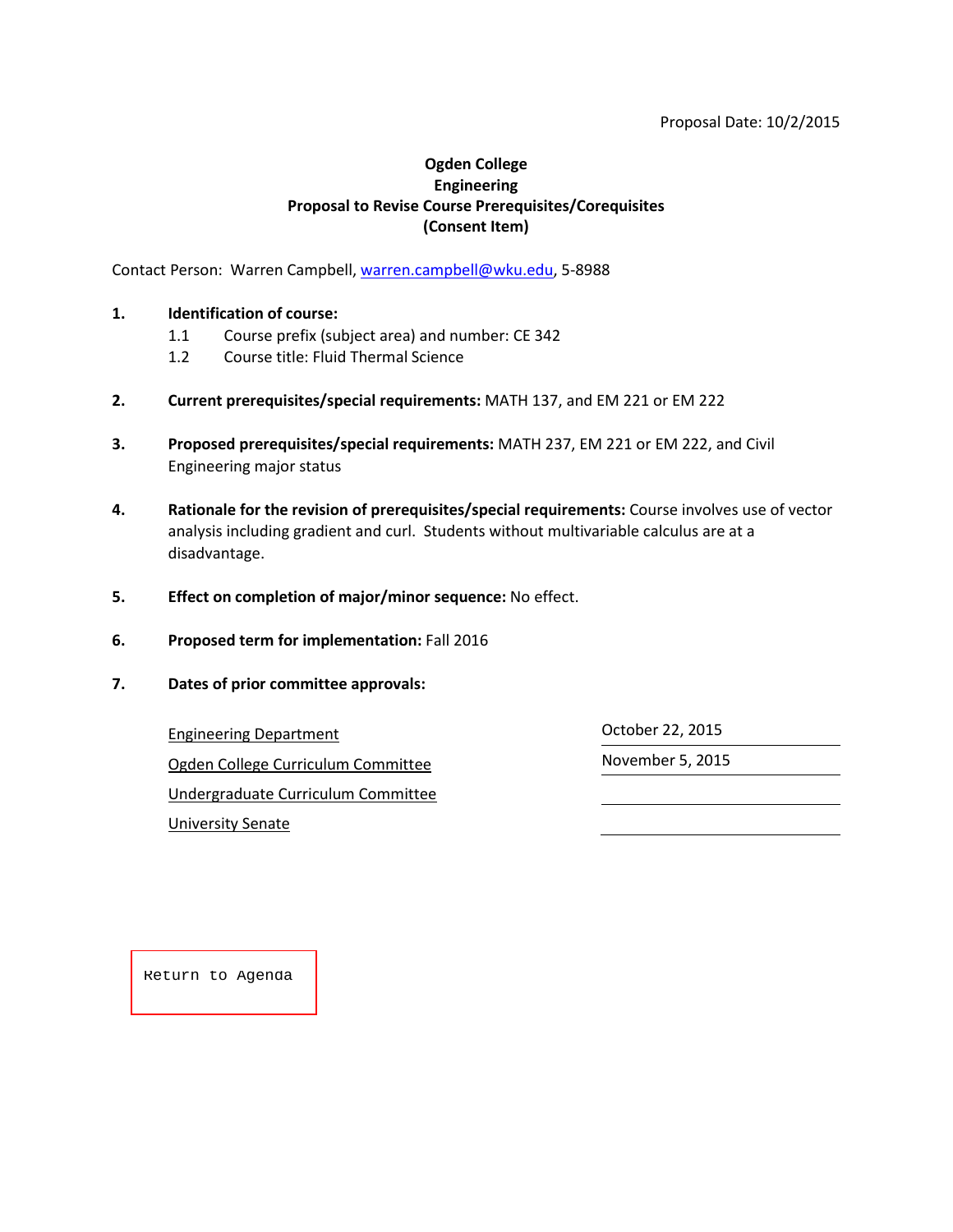#### Proposal Date: 10/2/2015

#### **Ogden College Engineering Proposal to Revise Course Prerequisites/Corequisites (Consent Item)**

<span id="page-4-0"></span>Contact Person: Warren Campbell[, warren.campbell@wku.edu,](mailto:warren.campbell@wku.edu) 5-8988

#### **1. Identification of course:**

- 1.1 Course prefix (subject area) and number: CE 461
- 1.2 Course title: Hydrology
- **2. Current prerequisites/special requirements:** MATH 331, STAT 301, CE 160, and CE 341 or 342
- **3. Proposed prerequisites/special requirements:** MATH 331, CE 160, CE 305 or STAT 301, and CE 341 or 342.
- **4. Rationale for the revision of prerequisites/corequisites/special requirements:** CE 305 Risk Assessment is closely aligned with the statistical and risk management aspects required for success in CE 461 Hydrology.
- **5. Effect on completion of major/minor sequence:** No effect.
- **6. Proposed term for implementation:** Fall 2016
- **7. Dates of prior committee approvals:**

Engineering Department Contract Contract Contract Contract Contract October 22, 2015 Ogden College Curriculum Committee Movember 5, 2015 Undergraduate Curriculum Committee University Senate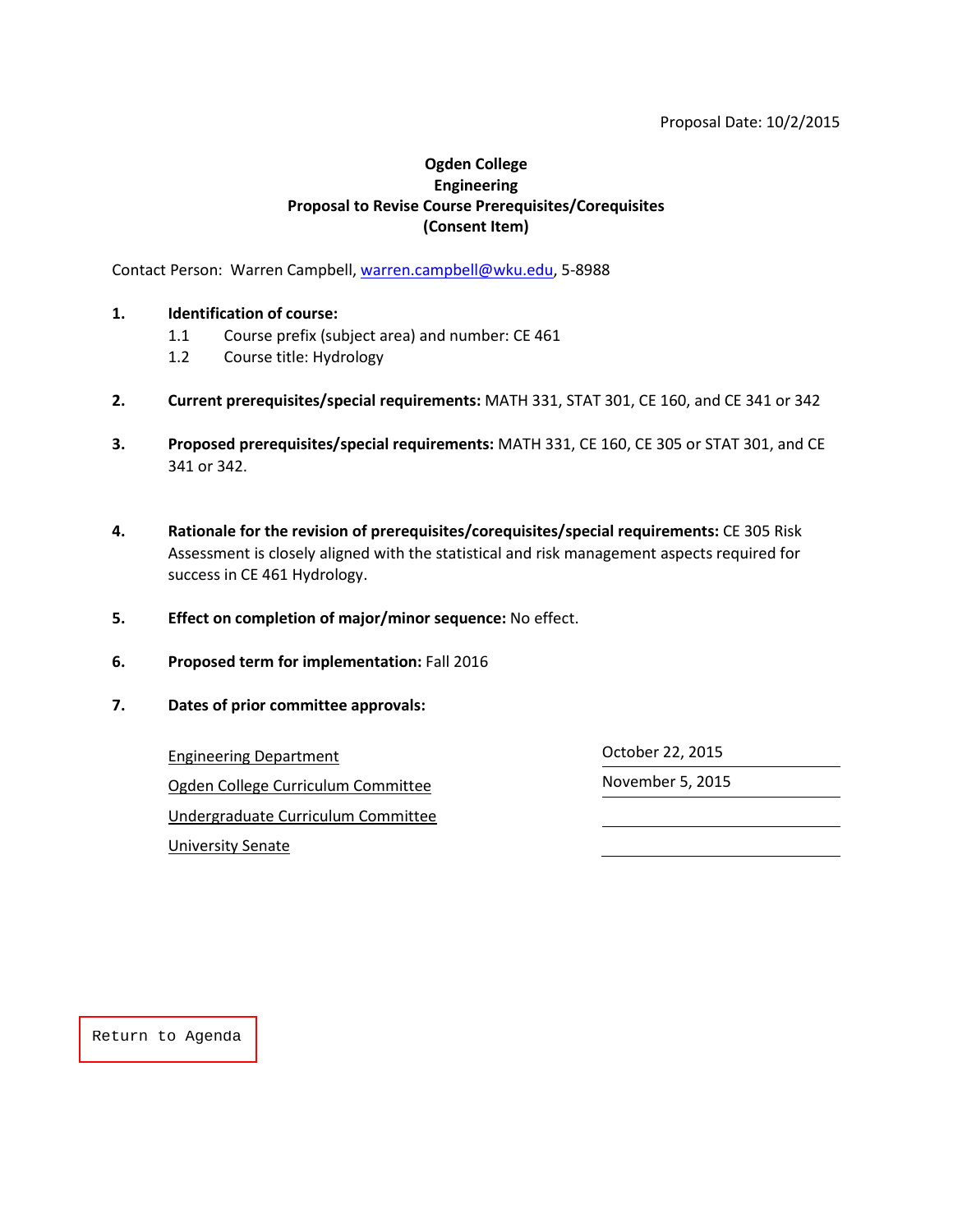### **Ogden College of Science and Engineering Department of Geography and Geology Proposal to Make Multiple Revisions to a Course (Action Item)**

<span id="page-5-0"></span>Contact Person: Nahid Gani, nahid.gani@wku.edu, 5-2813

#### **1. Identification of course:**

- 1.1 Current course prefix (subject area) and number: GEOL 308
- 1.2 Course title: Structural Geology

#### **2. Revise course number:**

- 3.1 Current course number: GEOL 308
- 3.2 Proposed course number: GEOL 408
- 3.3 Rationale for revision of course number: The change is course number is needed to place Structural Geology above the 300 level courses that constitute the core of the Geology program. While none of the 300-level geology courses are pre-requisites for Structural Geology, students are advised to take the 300-level core curriculum prior to their Structural Geology studies. Experience has shown that a solid foundation of 300 level geology courses leads to greater comprehension of content in Structural Geology and greater student success.

#### **3. Revise course prerequisites:**

- 3.1 Current prerequisites: GEOL 111 and 113, and MATH 116 or higher
- 3.2 Proposed prerequisites/corequisites: Prerequisites of GEOL 111 and 113, and a prerequisite or corequisite of MATH 117 or higher.
- 3.3 Rationale for revision of course prerequisites/corequisites: Students need to have completed or at least be taking a trigonometry course (Math 117) to understand and successfully complete laboratory assignments in Structural Geology. Experience has shown that exposure to trigonometric concepts and procedures are of great benefit to students.
- 3.4 Effect on completion of major/minor sequence: none

#### **4. Proposed term for implementation:** 201630

#### **5. Dates of prior committee approvals:**

| Department of Geography and Geology | 10/30/2015 |  |
|-------------------------------------|------------|--|
| Ogden College Curriculum Committee  | 11/5/2015  |  |
| Undergraduate Curriculum Committee  |            |  |
| <b>University Senate</b>            |            |  |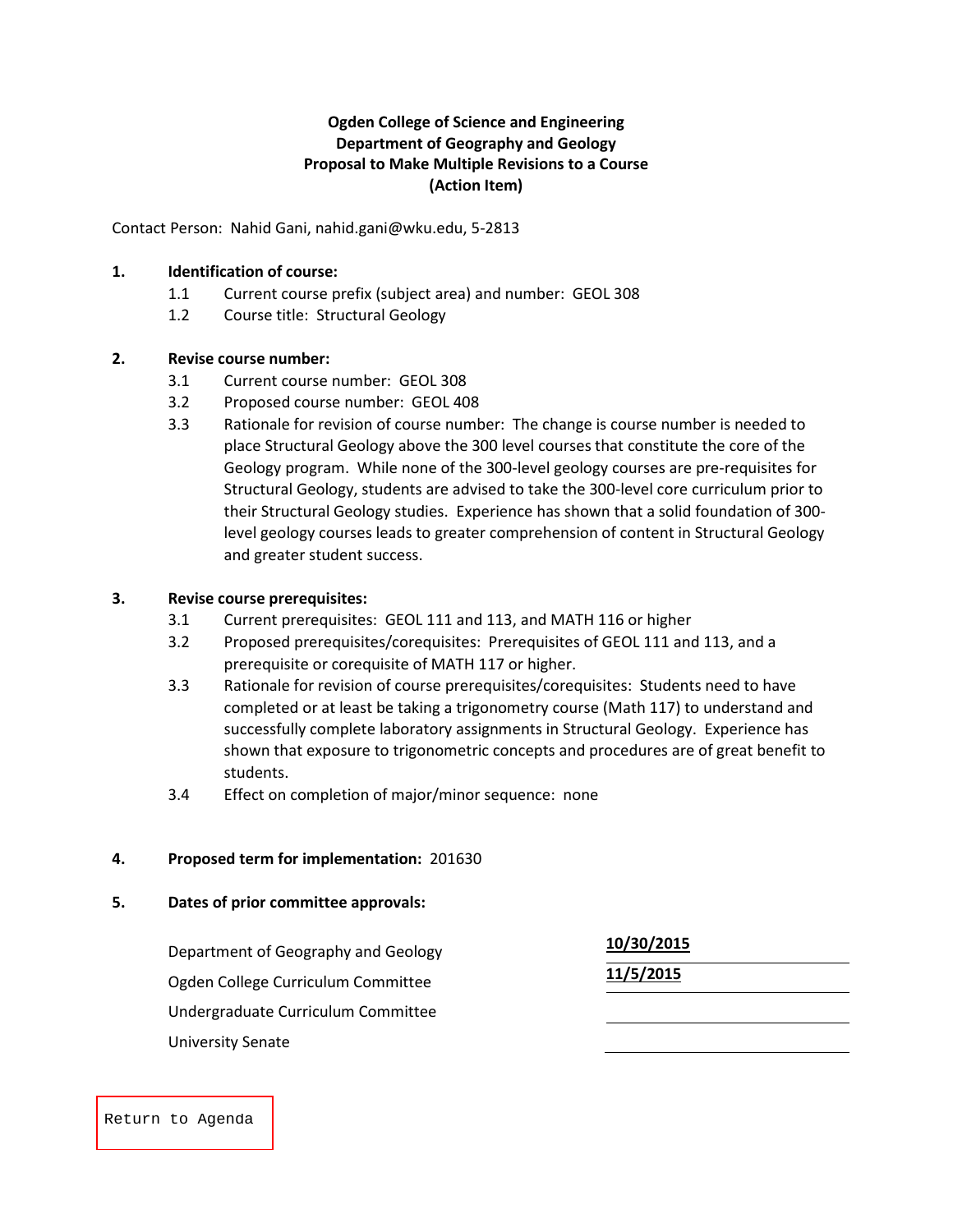# **Ogden College of Science and Engineering Department of Geography and Geology Proposal to Create a New Course (Action Item)**

<span id="page-6-0"></span>Contact Person: Fred Siewers[, fred.siewers@wku.edu;](mailto:fred.siewers@wku.edu) 745-5988

#### **1. Identification of proposed course:**

- 1.1 Course prefix (subject area) and number: GEOL 315
- 1.2 Course title: Energy, Climate, and Carbon
- 1.3 Abbreviated course title: Energy, Climate, and Carbon
- 1.4 Credit hours: 3
- 1.5 Schedule type: Lecture
- 1.6 Prerequisites: GEOL 111 or GEOL 112 or GEOL 103 or GEOG 103
- 1.7 Grade type:  $\sqrt{\frac{1}{2}}$  standard letter grade
- 1.8 Course description: Energy, Climate, and Carbon investigates our current reliance upon carbonbased sources of energy, the effect of fossil-fuel emissions on the environment and climate at local-to-global scales, and current efforts to limit fossil-fuel emissions and global climate change. The course is particularly focused on carbon-capture technologies, geological carbon sequestration and renewable energy resources.

#### **2. Rationale:**

- 2.1 Reason for developing the proposed course: The proposed course will help students make connections between energy production - in particular, the combustion of fossil fuels - and changes seen in the local environment and global climate. Students will study the carbon cycle, society's carbon-based economy and energy infrastructure, and efforts to mitigate rising atmospheric  $CO<sub>2</sub>$  through carbon capture and geological  $CO<sub>2</sub>$  sequestration. Students will also learn about alternatives to fossil fuels, such as nuclear energy and renewable energy resources.
- 2.2 Projected enrollment in the proposed course: up to 40 students
- 2.3 Relationship of the proposed course to courses now offered by the department: The course complements the Department's offering of GEOL 415 (Environmental Geology), GEOL 485 (Geology of Fossil Fuels), and GEOG 455 (Global Environmental Change). The proposed course differs from all of these courses by its focus on carbon capture and geological sequestration as a climate change mitigation strategy.
- 2.4 Relationship of the proposed course to courses offered in other departments: GEOL 315 will provide a broad overview of our current sources of energy and issues pertaining to climate change. Similar content is provided in PHYS 100 - Energy, EE 130 - Our Electrical World. GEOL 315 differs significantly from those courses due to its focus on carbon; specifically its exploration of sources of  $CO<sub>2</sub>$  in the environment, the capture of  $CO<sub>2</sub>$  from atmospheric and industrial sources, and the process of geological  $CO<sub>2</sub>$  sequestration.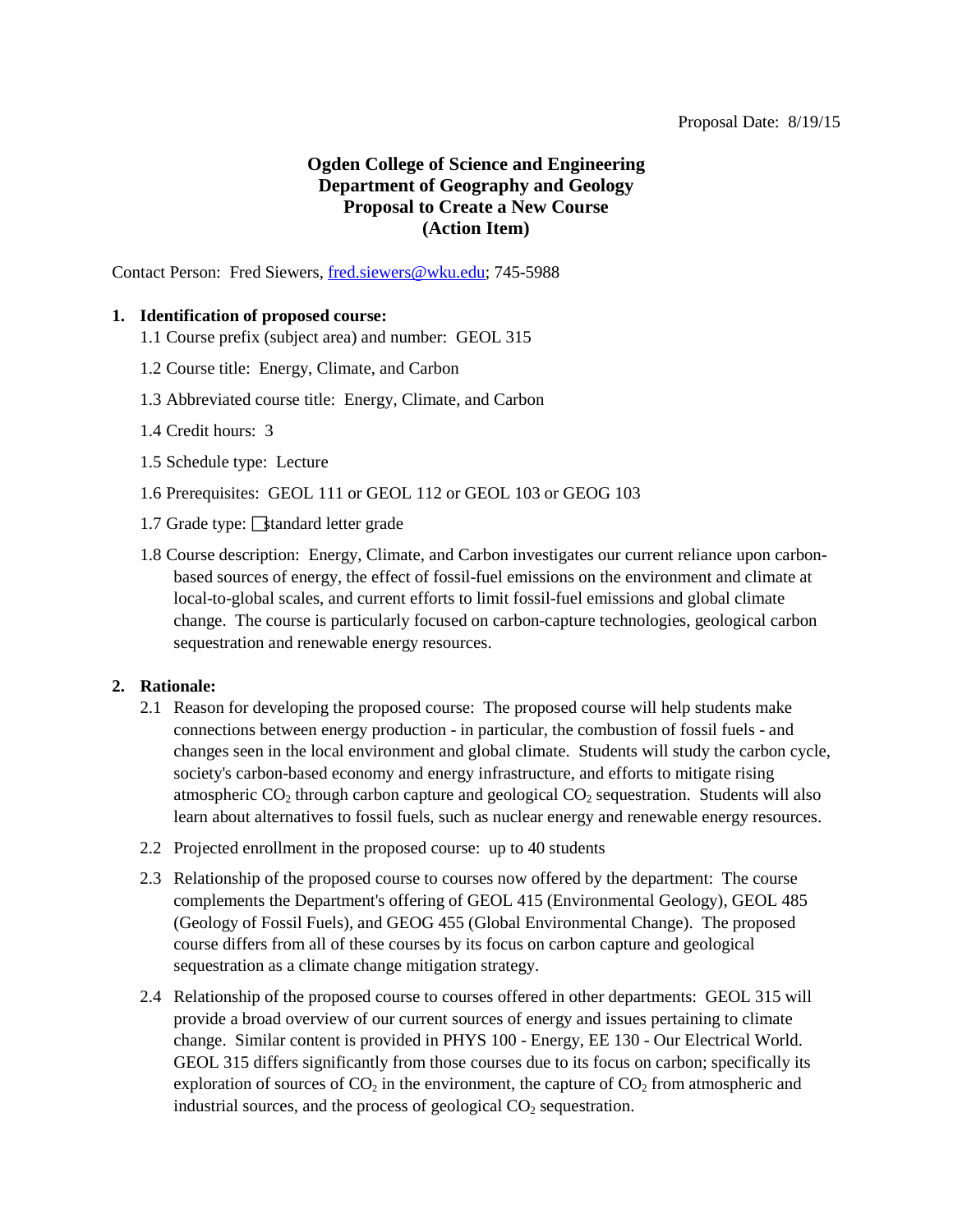2.5 Relationship of the proposed course to courses offered in other institutions: Many institutions offer individual courses on energy resources, climate change and the global carbon cycle. These institutions include Duke University (ENV 330 - Energy and the Environment), the University of Chicago (GEOS 23400 - Global Warming: Understanding the Forecast), and Rutgers University (11:375:322 - Energy Technology and its Environmental Impact). Very few institutions integrate the themes of energy, climate and carbon into a single course. An example is a course (and textbook) developed by Dr. Peter Cook at the University of Melbourne, Australia. No Kentucky Universities currently offer a course similar to Energy, Climate and Carbon.

### **3. Discussion of proposed course:**

- 3.1 Schedule type: Lecture
- 3.2 Learning Outcomes: After the completion of GEOL 315, students should be able to:
	- Analyze the current and changing energy landscape
	- Examine the carbon cycle and the causes of global climate change
	- Compare a range of carbon sequestration strategies and emission reduction approaches from an Earth Systems perspective.
	- Evaluate how public policies, societal norms and international agreements influence global efforts to minimize climate change.
- 3.3 Content outline:
	- The Carbon Cycle
	- Energy Consumption
	- Greenhouse Gases and Climate Forcings
	- Global Warming Events in Earth History
	- Societal Impacts of Global Warming
	- International Climate Change Treaties
	- Sources of Anthropogenic  $CO<sub>2</sub>$
	- CCS and Geological Sequestration
	- DOE Regional Sequestration Partnerships
	- Fluid Injection, Hydraulic Fracturing, and Subsurface Monitoring
	- The 2014 IPCC 5th Assessment
	- Terrestrial Sequestration
	- Nuclear Energy and Renewables
- 3.4 Student expectations and requirements: Students will be expected to complete weekly assignments involving computerized climate models, readings and video presentations. Students will take quizzes, two to three exams and a final examination, some of which may be delivered online. One semester term paper and at least one class presentation will be required.
- 3.5 Tentative texts and course materials**:**
	- Archer, David, 2011, *Global Warming: Understanding the Forecast*, 2<sup>nd</sup> Edition. John Wiley and Sons, Inc., p. 203.

Cook, Peter J., 2012, *Clean Energy, Climate and Carbon*. CRC Press/Balkema, Leiden, The Netherlands. p. 215

Lynas, Mark, 2008, *Six degrees: Our Future on a Hotter Planet*. National Geographic Society, Washington DC. p. 335

#### **4. Resources:**

4.1 Library resources: Current resources are sufficient.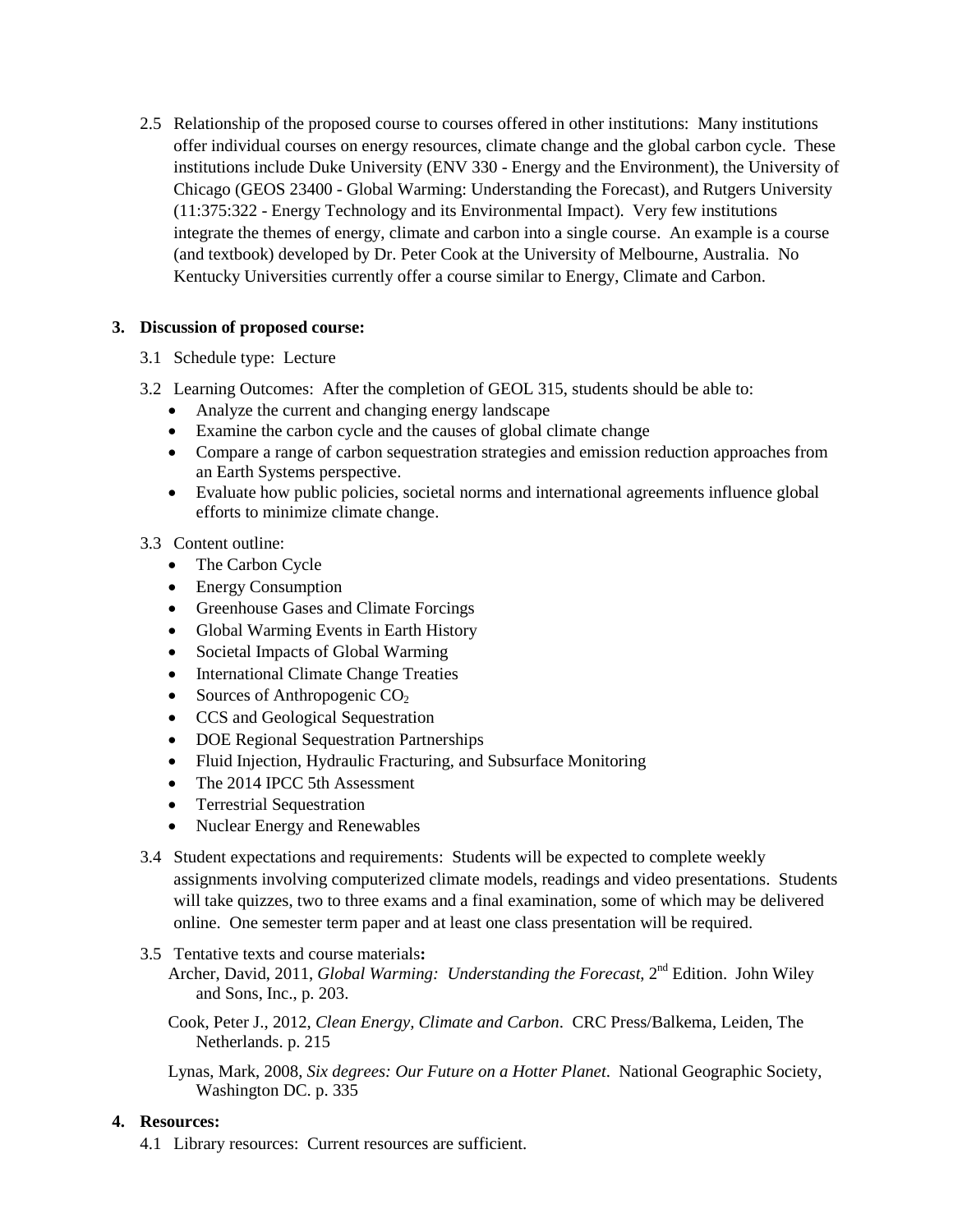4.2 Computer resources: Existing resources are sufficient.

#### **5. Budget implications:**

- 5.1 Proposed method of staffing: the course will be staffed by existing faculty
- 5.2 Special equipment needed: no special equipment needed
- 5.3 Expendable materials needed: no expendable materials needed
- 5.4 Laboratory materials needed: no laboratory materials needed

#### **6. Proposed term for implementation:** 201630

#### **7. Dates of prior committee approvals:**

Department of Geography and Geology \_10/30/2015\_\_\_\_\_\_\_\_\_\_\_\_ Ogden College Curriculum Committee  $\qquad \qquad -11/5/2015$ Undergraduate Curriculum Committee \_\_\_\_\_\_\_\_\_\_\_\_\_\_\_\_\_\_\_\_\_\_ University Senate \_\_\_\_\_\_\_\_\_\_\_\_\_\_\_\_\_\_\_\_\_\_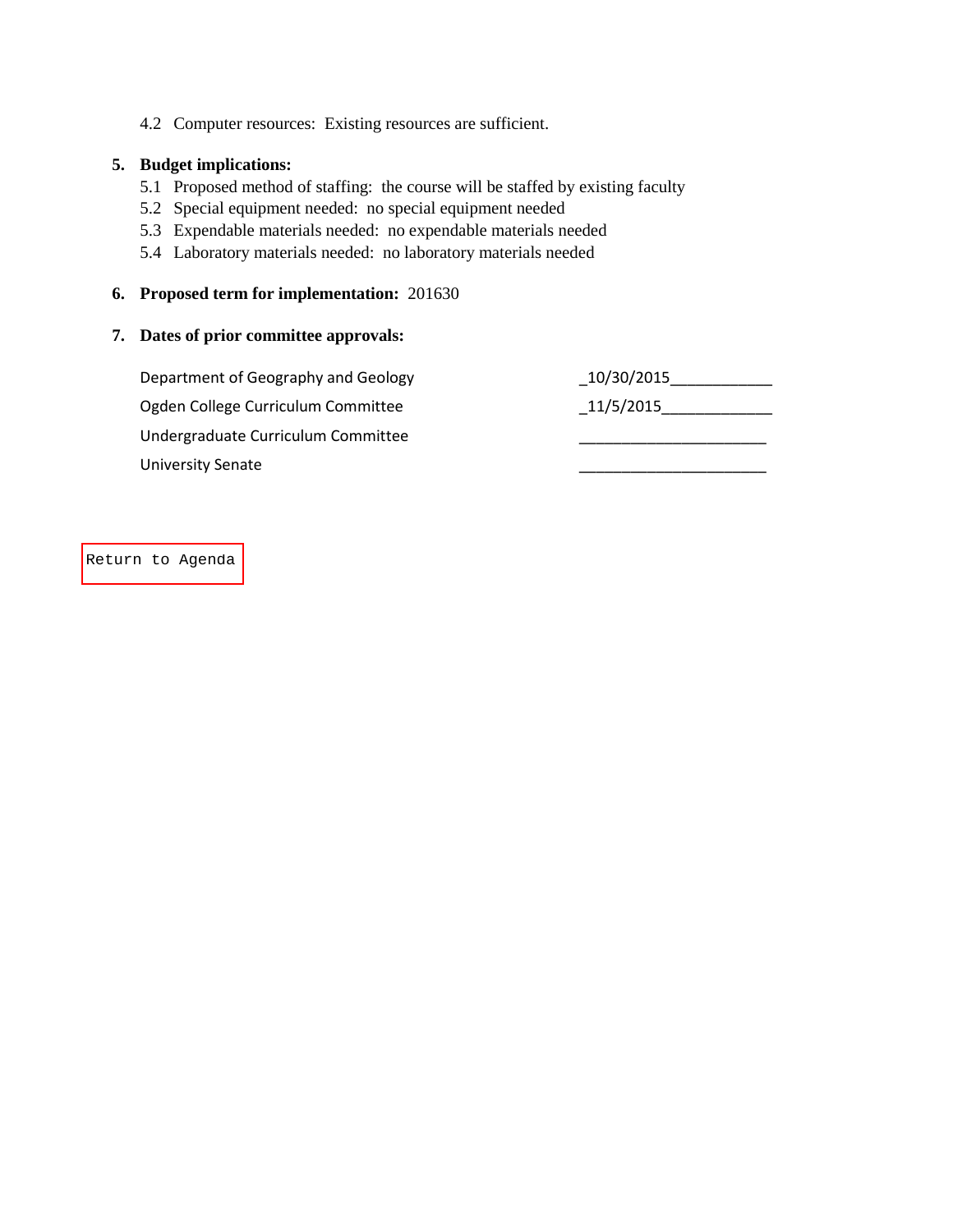# **Ogden College of Science and Engineering Department of Geography and Geology Proposal to Make Multiple Revisions to a Course (Action Item)**

<span id="page-9-0"></span>Contact Person: Fred Siewers, fred.siewers@wku.edu, 5-5988

#### **1. Identification of course:**

- 1.1 Current course prefix (subject area) and number: GEOL 460
- 1.2 Course title: Sedimentation and Stratigraphy

#### **2. Revise course title:**

- 2.1 Current course title: Sedimentation and Stratigraphy
- 2.2 Proposed course title: Sedimentology and Stratigraphy
- 2.3 Proposed abbreviated title: Sedimentology and Stratigraphy
- 2.4 Rationale for revision of course title: The word "Sedimentology" is more all encompassing than the term "Sedimentation". The title change more accurately reflects the true content of the course.

#### **3. Revise course number:**

- 3.1 Current course number: GEOL 460
- 3.2 Proposed course number: GEOL 360
- 3.3 Rationale for revision of course number: The course number change is needed to more accurately identify Sedimentology and Stratigraphy as a core geology course, taken by all majors regardless of specific geology programmatic track. The majority of the core geology courses occur at the 300 level.

#### **4. Revise course prerequisites:**

- 4.1 Current prerequisites: GEOL 380
- 4.2 Proposed prerequisites: GEOL 112/114
- 4.3 Rationale for revision of course prerequisites: The field experience obtained in GEOL 380 is no longer necessary for Sedimentology and Stratigraphy because a designated field and laboratory experience is being added to the course (see 6. Revise course credit hours below). A pre-requisite of GEOL 112/114 is necessary to ensure adequate student preparation.
- 4.4 Effect on completion of major/minor sequence: none

#### **5. Revise course credit hours:**

- 5.1 Current course credit hours: 3
- 5.2 Proposed course credit hours: 4
- 5.3 Rationale for revision of course credit hours: Changing the course credit from 3 hours to 4 hours is necessary to increase instructor supervision of field and laboratory experiences. Field and laboratory experiences already occur in Sedimentology and Stratigraphy; however those experiences occur during out-of-class time. The addition of one credit hour - which equates to a weekly two-hour lab - will allow students to receive more supervised instruction.

#### **6. Proposed term for implementation: 201630**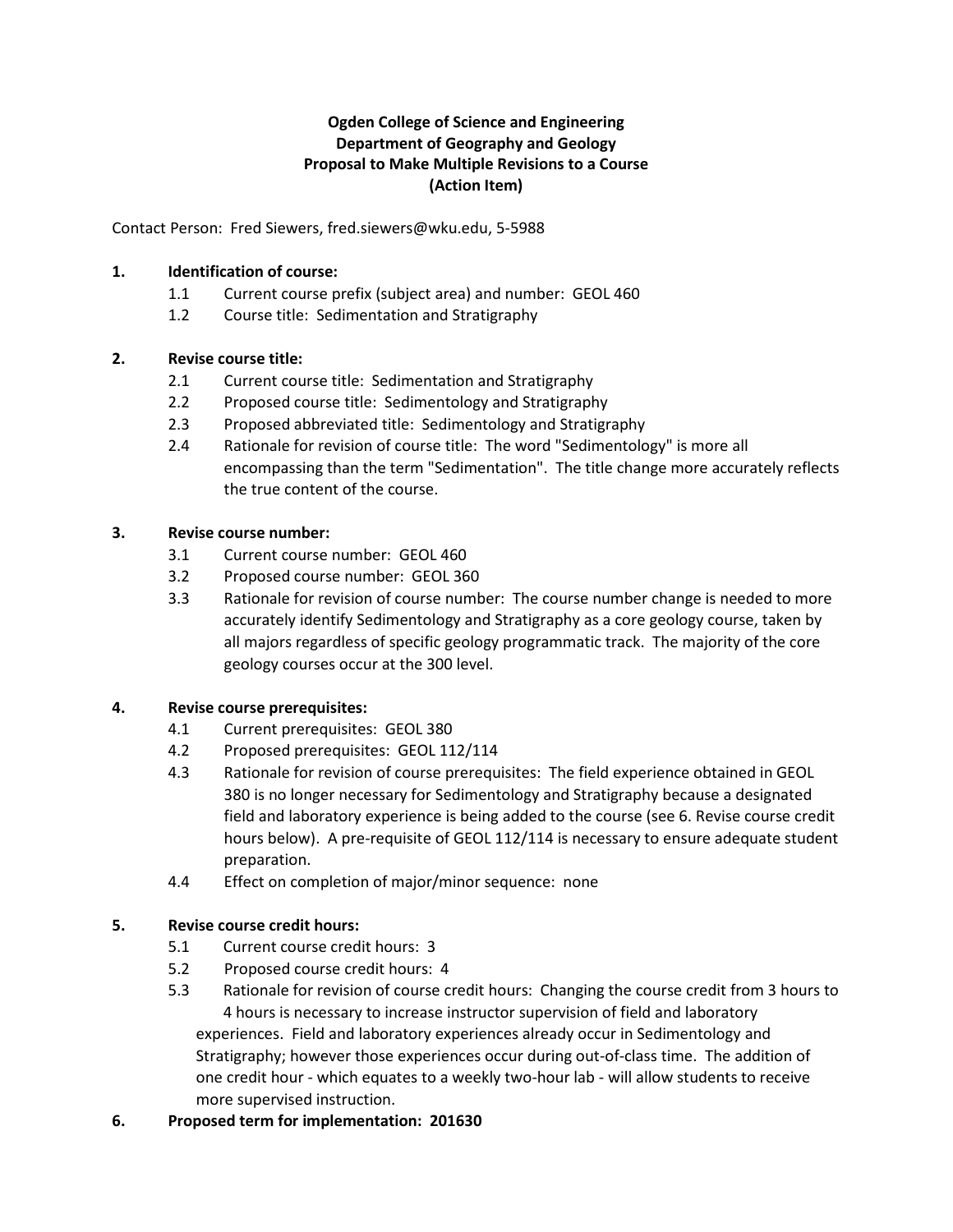#### **7 . Dates of prior committee approvals:**

Department of Geography and Geology **10/30/2015**<br>
Ogden College Curriculum Committee<br>
11/5/2015 Ogden College Curriculum Committee **11/5/2015** Undergraduate Curriculum Committee University Senate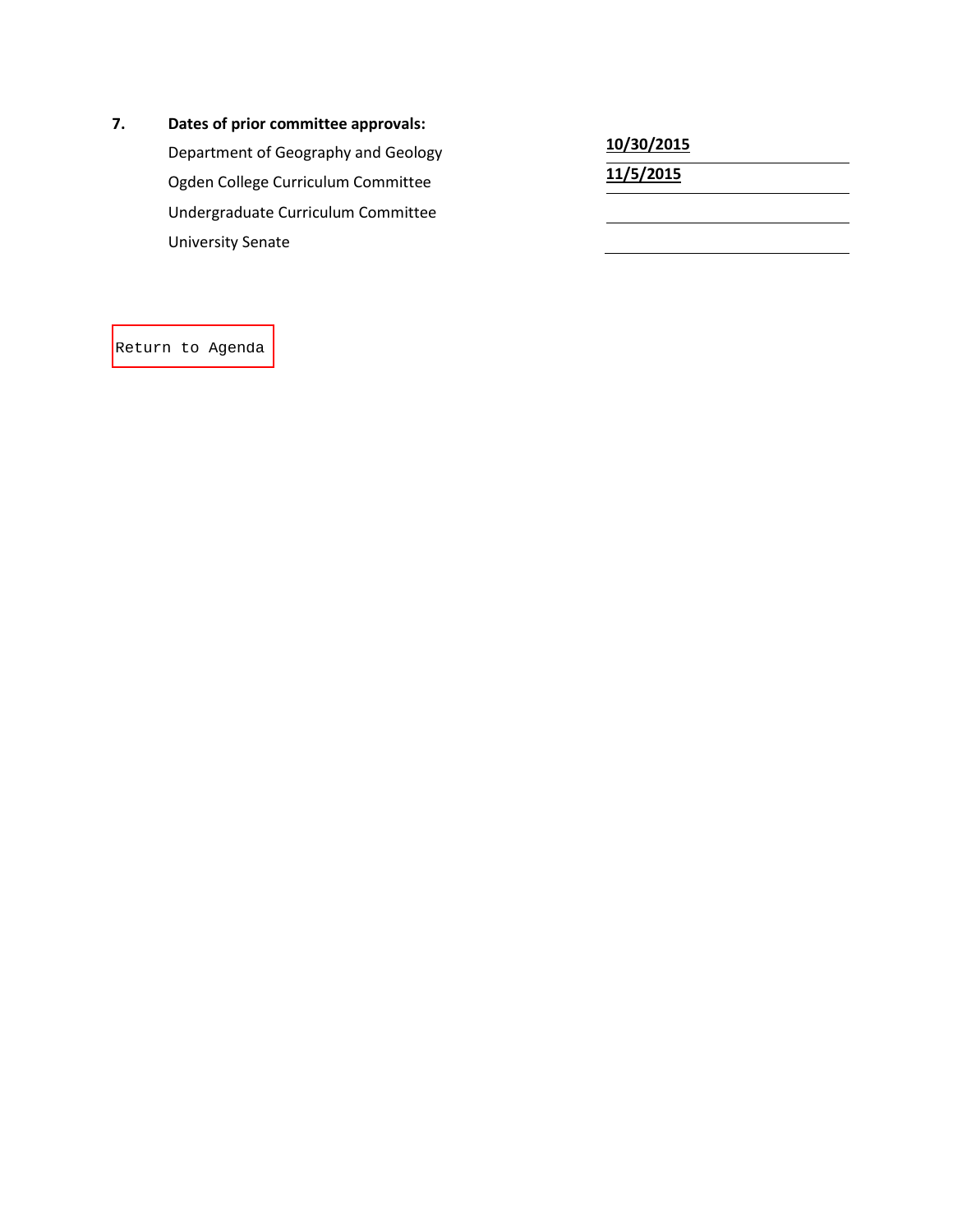# **Science & Engineering Department of Physics and Astronomy Proposal to Create a New Course (Action Item)**

<span id="page-11-0"></span>Contact Person: Doug Harper, doug.harper@wku.edu, (270) 745-6194

#### **1. Identification of proposed course:**

- 1.1 Course prefix and number: PHYS 299
- 1.2 Course title: Research Experiences
- 1.3 Abbreviated course title: Research Experiences
- 1.4 Credit hours and contact hours: 1.0 to 3.0 variable
- 1.5 Grade Type: Standard letter grade
- 1.6 Prerequisites: MATH 117 or equivalent; and PHYS 180 or PHYS 201 or PHYS 231 or PHYS 255; and permission of instructor
- 1.7 Course catalog listing:

Individual or group research project carried out under direct faculty supervision. A faculty approved public presentation is required. Course may be repeated for a maximum of 3 hours.

#### **2. Rationale:**

- 2.1 Reason for developing the proposed course:
	- Faculty in the department are often approached by students either from other disciplines or from the Gatton Academy of Mathematics and Science in Kentucky who are interested in working on a mentored research project. If these students have not taken our gateway course PHYS 321 – Modern Physics II, then they are not eligible to take our upper level research course PHYS 399. The proposed course is aimed toward less experienced but still highly qualified students with a limited physics background who wish to complete a research project with a faculty mentor, receiving course credit in the process.
- 2.2 Projected enrollment in the proposed course: Up to 10 students per semester, based on recent interest and on the assumption that a small number of Gatton Academy students will elect to pursue a physics research project.
- 2.3 Relationship of the proposed course to courses now offered by the department: There are upper level courses that provide academic credit for students participating in a mentored research project, a practicum or an internship. None of these upper level courses is appropriate for students enrolled in the Gatton Academy or for students who have not taken PHYS 321 – Modern Physics II.
- 2.4 Relationship of the proposed course to courses offered in other departments: CHEM 299 and ASTR 298 are comparable courses. Many other departments offer research courses for juniors or senior students, while this course has been developed for less experienced but still highly qualified students, such as those enrolled in the Academy of Mathematics and Science in Kentucky.
- 2.5 Relationship of the proposed course to courses offered in other institutions: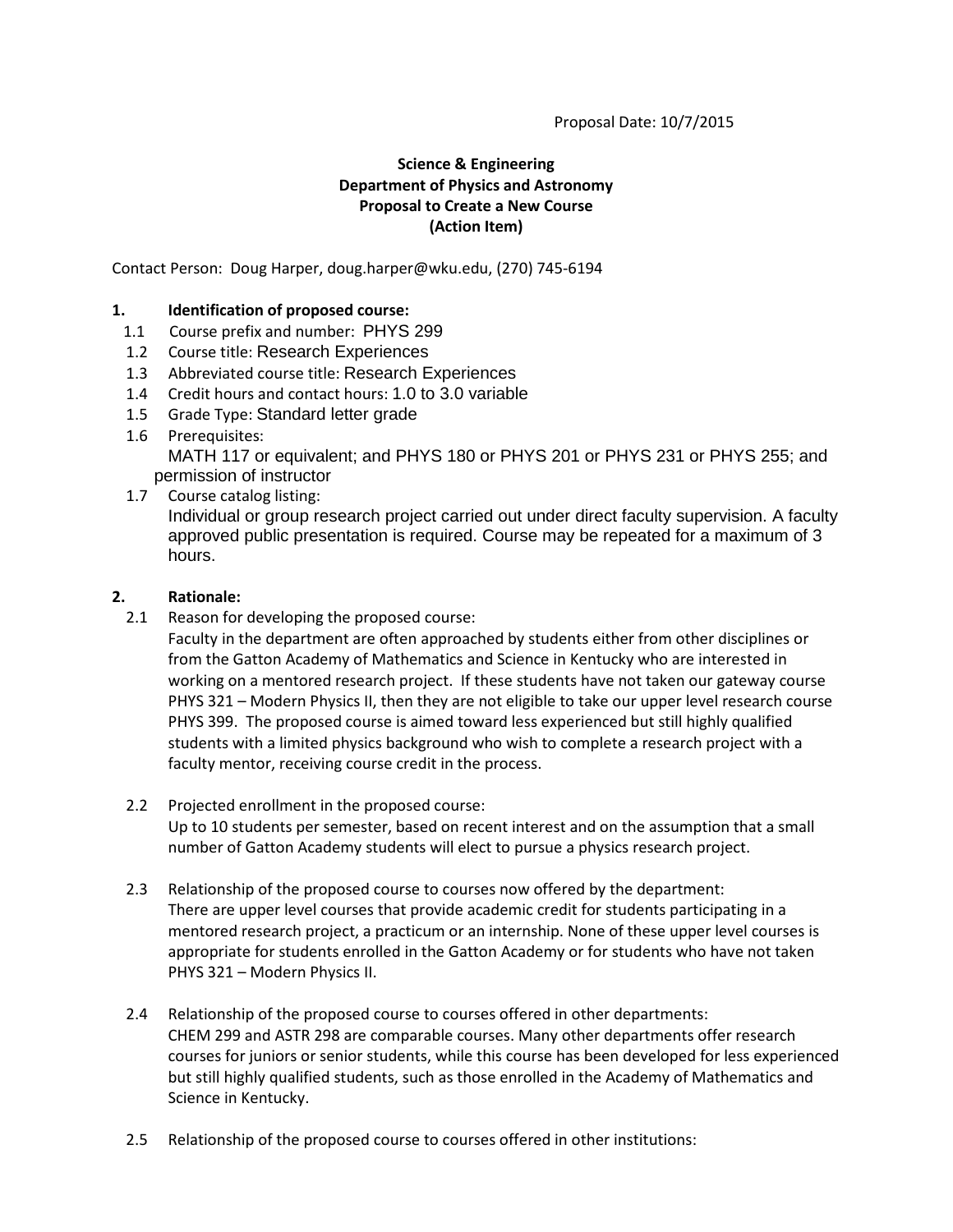All but two of our benchmark institutions offer research courses; however, only four of these offer them at the introductory level. None of our benchmarks serves a population like the students attending the Gatton Academy of Mathematics and Science in Kentucky.

#### **3. Discussion of proposed course:**

3.1 Schedule Type:

R—Research: Directed investigation or experimentation

3.2 Learning outcomes:

The student should complete the course with a solid understanding of the skills, tools and processes required to complete an original scientific research project successfully.

3.3 Content outline:

Course content will vary depending upon research projects offered by faculty mentors.

- 3.4 Student expectations and requirements: Students will be expected to participate in regular meetings with the research mentor. Assessment will be based on the required public presentation and/or written report.
- 3.5 Tentative texts and course materials: A text is not applicable for mentored individual or group research projects.

#### **4. Resources:**

- 4.1 Library resources: See attached library resource form and bibliography
- 4.2 Computer resources: No new additional resources required

#### **5. Budget implications:**

- 5.1 Proposed method of staffing: Current staff
- 5.2 Special equipment needed: None
- 5.3 Expendable materials needed: None
- 5.4 Laboratory materials needed: None

#### **6. Proposed term for implementation:** Fall 2016

#### **7. Dates of prior committee approvals:**

Department of Physics & Astronomy: \_\_\_ October 14, 2015\_\_\_

Ogden College Curriculum Committee \_\_ November 5, 2015

University Curriculum Committee:

University Senate:

#### **Attachment: Bibliography, Library Resources Form**, **Course Inventory Form**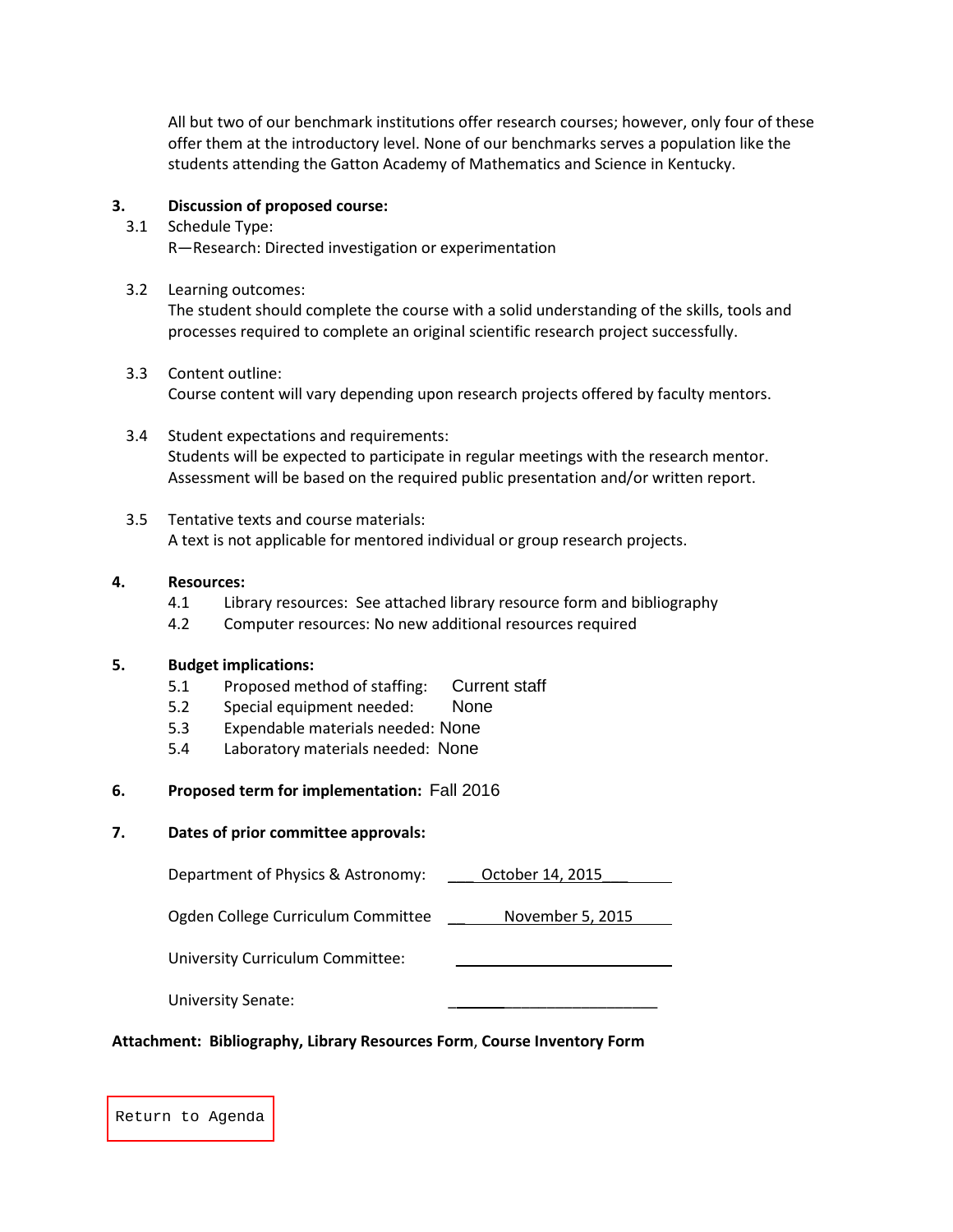#### Proposal Date:10/9/15

#### **Ogden College of Science and Engineering Psychological Sciences Proposal to Create a New Course (Action Item)**

<span id="page-13-0"></span>Contact Person: Farley Norman[, farley.norman@wku.edu,](mailto:farley.norman@wku.edu) 745-2094

#### **1. Identification of proposed course:**

- 1.1 Course prefix and number: PSYS 380
- 1.2 Course title: Psychology and Science Fiction
- 1.3 Abbreviated course title: Psychology and Science Fiction (maximum of 30 characters or spaces)
- 1.4 Credit hours: 3 Variable credit : No.
- 1.5 Grade type: Standard Letter Grade
- 1.6 Prerequisites: Junior standing and PSYS/PSY 100, or permission of the instructor.
- 1.7 Course description: Examination of mind and behavior as portrayed in science fiction.

#### **2. Rationale:**

Reason for developing the proposed course:

Important issues and topics in Psychology are frequently used to form the core themes of science fiction stories, books, and movies. Examples of topics regularly included in science fiction include 1) Psychobiology, 2) Learning & Memory, 3) Sensation/Perception, 4) Social Psychology, 5) Psychological Development, 6) Personality, 7) Psychopathology, 8) Psychotherapy, etc. Other courses, such as PSYS/PSY 100, require students to learn basic facts and information about Psychology. Exposing students to science fiction and asking them to evaluate the validity of the psychological issues that are portrayed requires students to think critically about psychology; this course will thus help students to consolidate and apply their knowledge about Psychology.

This course aligns with our 2012-2018 strategic plan (Challenging the Spirit). According to Objective 1.1, we are to tasked to "implement a revised core curriculum … aligned with Association of American Colleges and Universities Liberal Education and America's Promise (LEAP) outcomes". One of the "Essential Learning Outcomes" of LEAP is critical thinking about "big questions". An example of a "big question" to be discussed in this course is "what does it mean to be human?". Consider artificial intelligence and robotics, which are topics frequently included in science fiction. Does an "intelligent" robot/android deserve human rights? If sophisticated robots do possess human rights, how will that affect society throughout the remainder of the  $21<sup>st</sup>$  century? The course will consider this important issue, among many others.

2.1 Projected enrollment in the proposed course: 20. Course enrollment will be kept at a moderate size to enable discussion of important issues, such as those described above. Students both inside and outside the Psychological Science department (majors &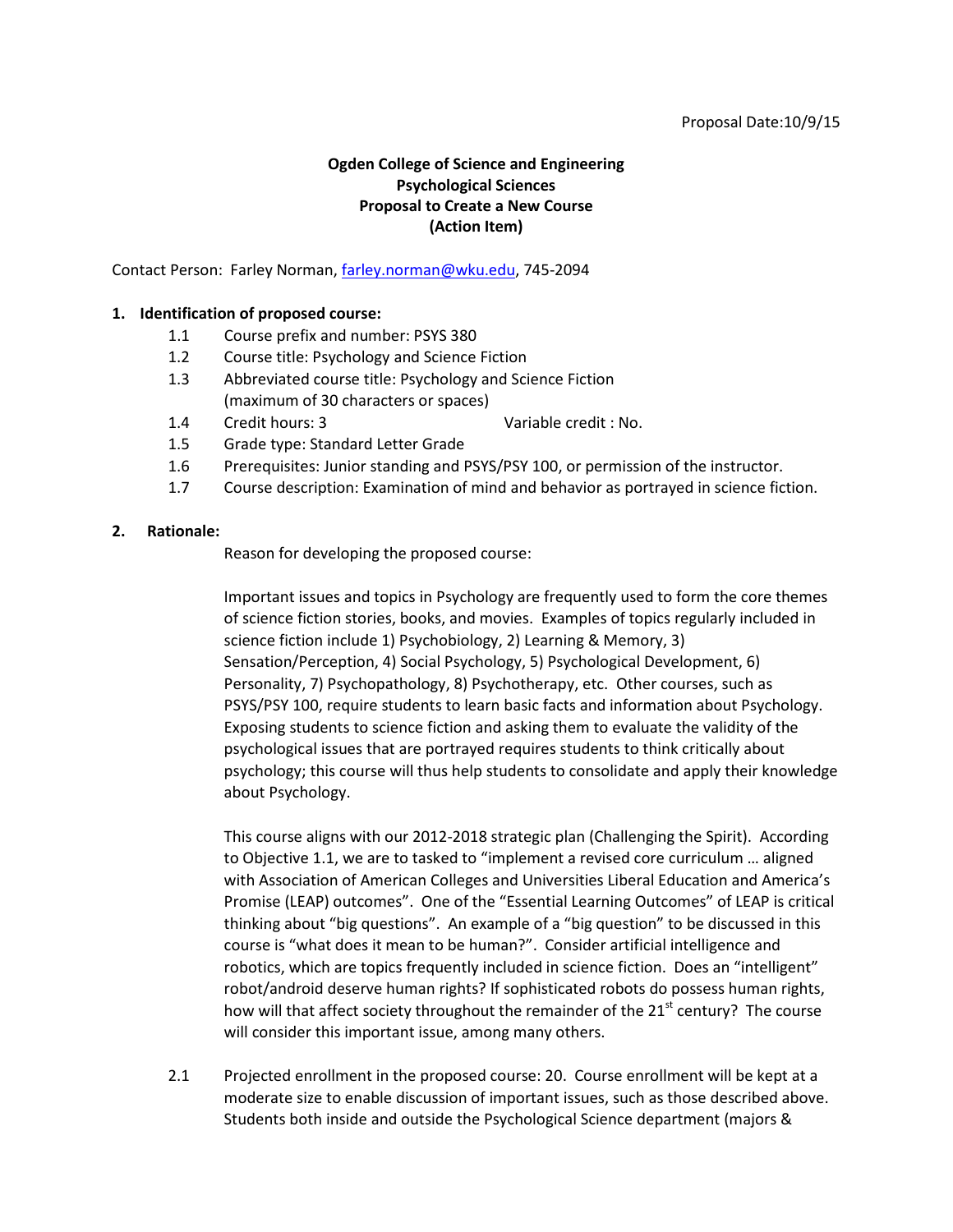minors) are expected to enroll as students of many majors already take Introduction to Psychology (PSYS/PSY 100) to fulfill their General Education requirements.

2.2 Relationship of the proposed course to courses now offered by the department:

No similar course exists within our department. However, the content in the course would be especially relevant for particular concentrations within our major (e.g., Biobehavioral Psychology, Cognitive Psychology, & Social Psychology).

2.3 Relationship of the proposed course to courses offered in other departments:

While there is no other course offered at WKU specifically concerned with Psychology and Science Fiction, two courses utilize science fiction content to some degree, depending upon the instructor and semester offered (ENG 340, Speculative Fiction & FILM/ENG 465, Film Genres). However, these courses (ENG 340, FILM/ENG 465) were not specifically created for instruction in Psychology.

2.5 Relationship of the proposed course to courses offered in other institutions:

A variety of American Colleges and Universities offer a Psychology and Science Fiction or similar course. Examples of these include:

Hanover College, Indiana (PSY 113, Psychology and Science Fiction)

State University of New York at Potsdam (PSYC 451, Psychology and Sci Fi)

University of Utah (HONORS 4474, Psychology Through Science Fiction)

- Dowling College, New York (PSY 4188C, Psychological Science Fiction in Film)
- Cornell University (Mind and Reality in Science Fiction, Topics in Cognitive Science, COGST 4310, cross listed as: PSYCH 4320)
- Willamette University (IDS 101, Exploring Mind, Brain, and Behavior through Science Fiction)

College of Charleston (FYSE 121 and FYSS 101, Science Fiction and the Human Condition)

### **3. Discussion of proposed course:**

- 3.1 Schedule type: Lecture
- 3.2 Learning Outcomes: Students will be able to:
	- Identify psychological content present in science fiction
	- Evaluate the validity of psychological content present in science fiction
	- Critically evaluate the ethics/morality of the psychology/science depicted in science fiction
	- Communicate their findings both orally and in writing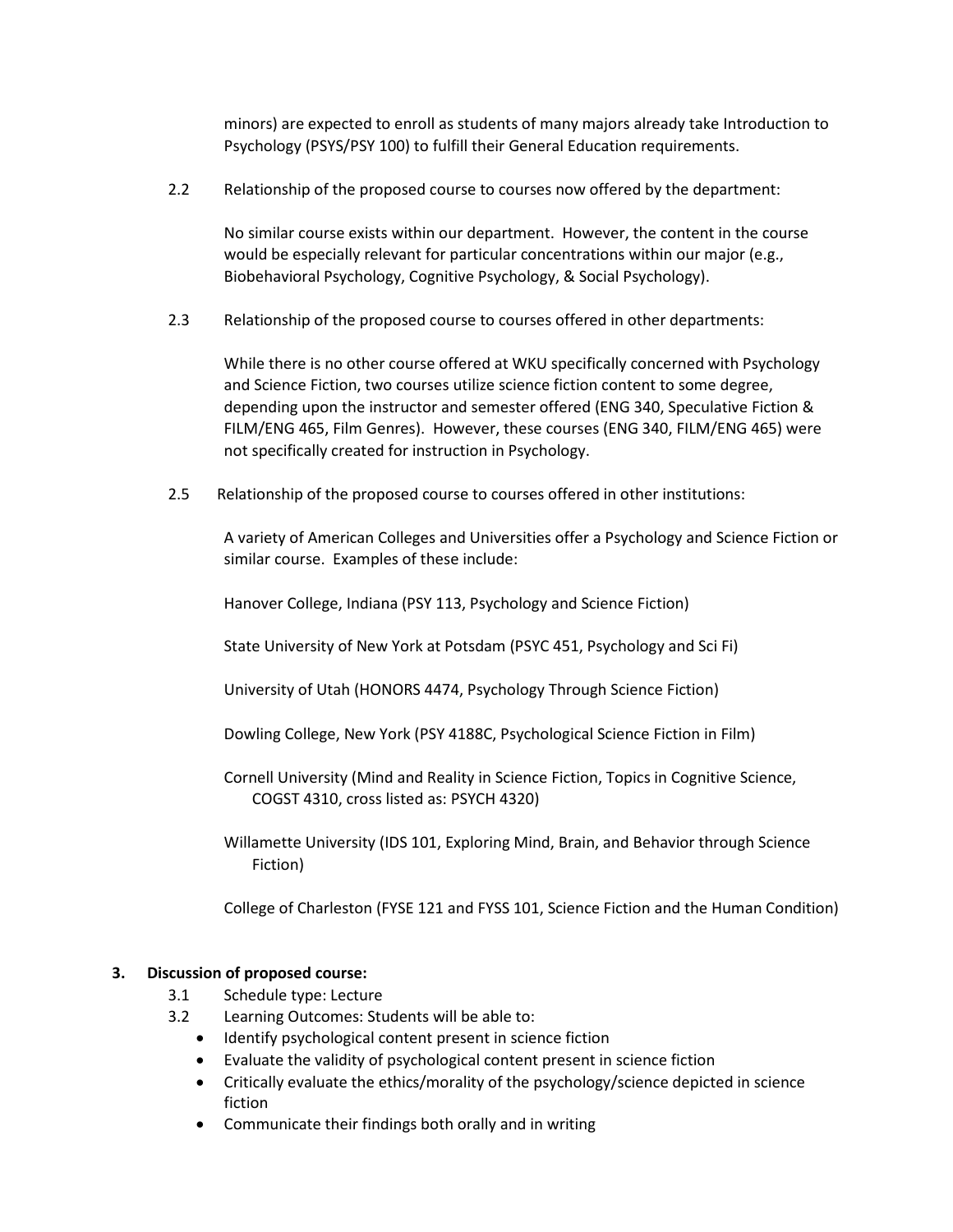#### 3.3 Content outline:

A wide variety of topics in Psychology will be covered in the course, including: Psychobiology, Learning, Memory, Sensation/Perception, Language, Motivation, Intelligence, Social Psychology, Psychological Development, Personality, Psychopathology, and Psychotherapy.

#### 3.4 Student expectations and requirements:

Students will be graded on their performance using quizzes and/or exams. The assessments will contain questions that require written answers (short answers, essays) in addition to multiple choice questions. Each student will also be required to select a work of science fiction and write a paper about it, evaluating the accuracy and validity of the psychological issues that are depicted. The students will also be expected to participate in the frequent classroom discussions.

#### 3.5 Tentative texts and course materials:

Current Science Fiction:

Nature Futures (published once a week in the science journal Nature). For example science fiction stories involving Psychology, see:

Robson, M. A. (2015). The puppet: Is this the real life? *Nature*, *517*, 650. doi:10.1038/517650a

Campbell-Hicks, J. (2015). Transference: The shock of the new. *Nature*, *520*, 578. doi:10.1038/520578a

Older science fiction:

Asimov, I., Waugh, C. G., & Greenberg, M. H. (Eds.). (1983). *Hallucination Orbit: Psychology in Science Fiction*. New York: Farrar Straus & Giroux.

Katz, H. A., Warrick, P., & Greenberg, M. H. (Eds.). (1974). *Introductory Psychology through Science Fiction*. Chicago: Rand McNally.

#### **4. Resources**

- 4.1. Library resources: The University Library has 1223 works of science fiction in its collection. The library also has 10,000 movie DVD's in its holdings. In addition, the Psychology and Science indexing/abstracting/full-text services offered by the WKU library will provide adequate access to journal articles that will be helpful as supplemental sources for this course.
- 4.2. Computer resources: WKU's web-based instructional tools (i.e., Blackboard) will be used for this course. This technology is adequate for the needs of the professor and the students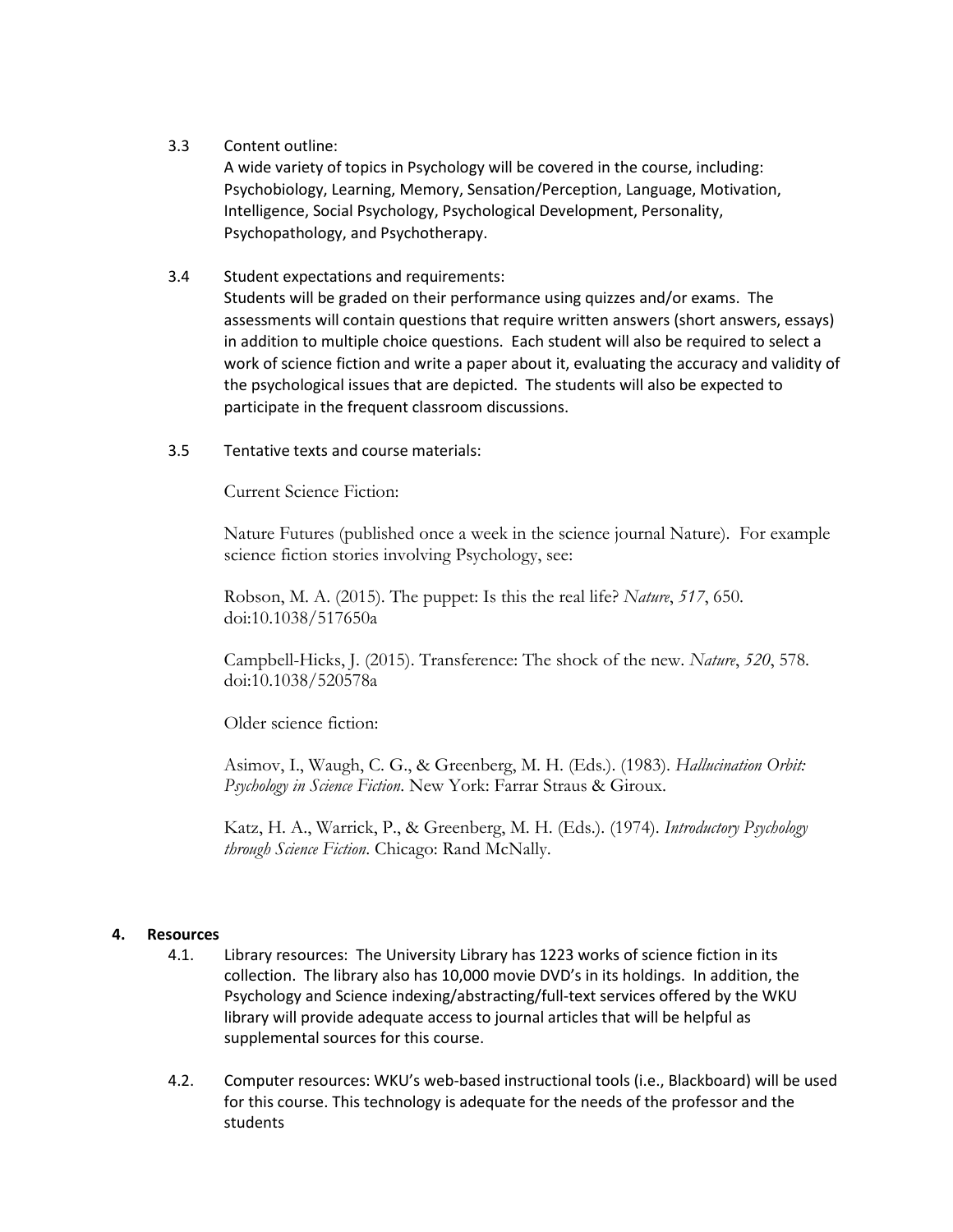#### **5. Budget implications:**

- 5.1 Proposed method of staffing: Existing faculty will teach this course.
- 5.2 Special equipment needed: None.
- 5.3 Expendable materials needed: None.
- 5.4 Laboratory materials needed: None.
- **6. Proposed term for implementation:** Fall 2016

# **7. Dates of prior committee approvals:**

| Department of Psychological Sciences | 10/30/2015 |  |
|--------------------------------------|------------|--|
| <b>OCSE Curriculum Committee</b>     | 11/5/2015  |  |
| Undergraduate Curriculum Committee   |            |  |
| <b>University Senate</b>             |            |  |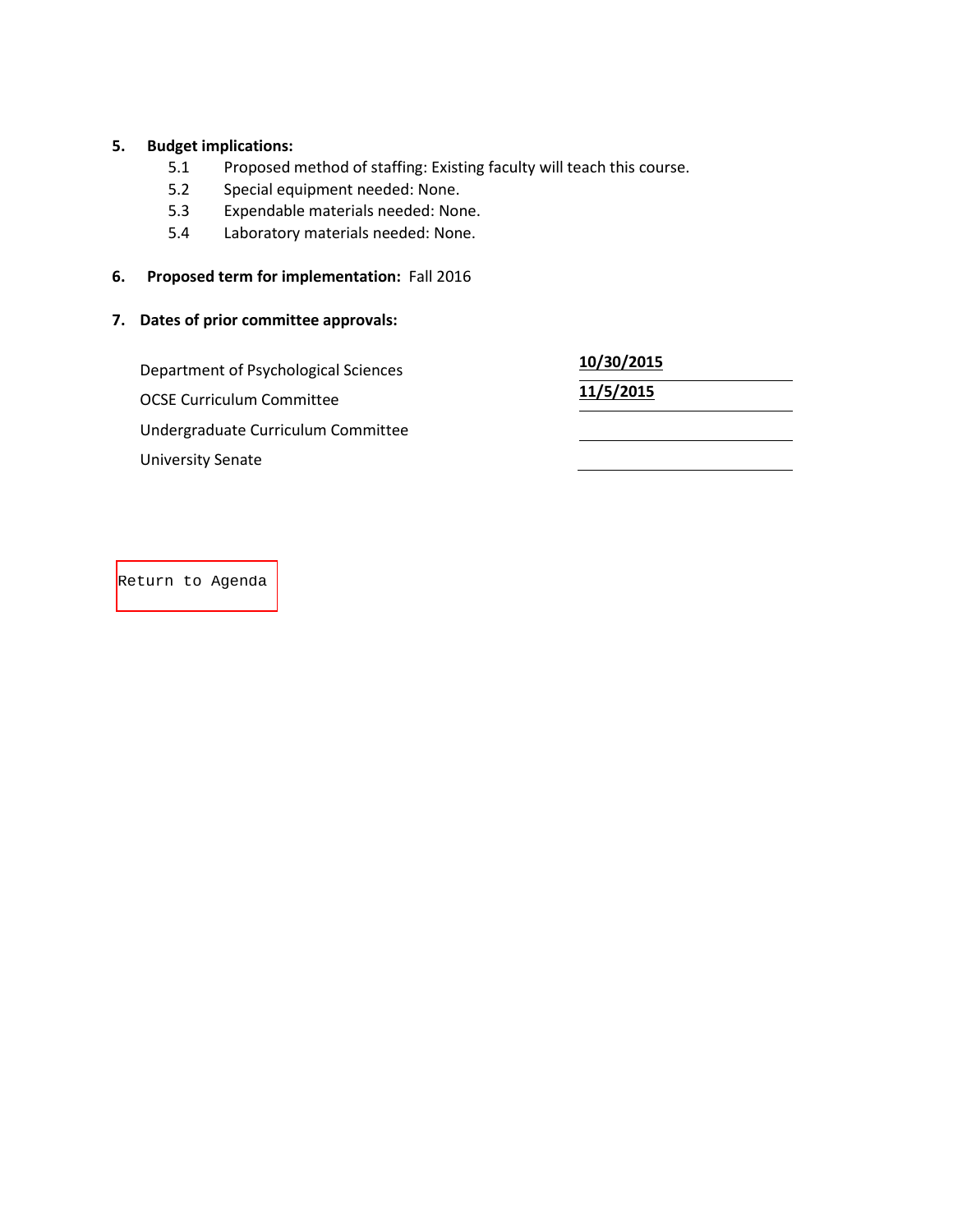### **Ogden College of Science and Engineering Department of Geography and Geology Proposal to Revise A Program (Action Item)**

<span id="page-17-0"></span>Contact Person: Fred Siewers, fred.siewers@wku.edu, 5-5988

#### **1. Identification of program:**

- 1.1 Current program reference number: #676
- 1.2 Current program title: Geology (A.B.)
- 1.3 Credit hours: 32

#### **2. Identification of the proposed program changes:**

- The number of required GEOL course hours changes from 26 to 27
- The number of required elective hour changes from 6 to 5
- Course number change: GEOL 308 becomes GEOL 408
- Course number change: GEOL 460 becomes GEOL 360
- Course title revision: the new GEOL 360 becomes Sedimentology and Stratigraphy
- Course credit hours for GEOL 460 (3 hours) are changed to 4 hours for the new GEOL 360
- The math required in the program is changed from MATH 116 to MATH 117
- Prerequisite change: a pre- or corequisite change of MATH 117 is added to the new GEOL 408
- GEOL 315 is added under the elective courses category
- Prerequisite change: the GEOL 380 prerequisite is dropped from the new GEOL 360; GEOL 112/114 becomes the prerequisite for the new GEOL 360
- Required field course: students have the option of taking GEOG 452 in lieu of GEOL 380.
- PHYS 180/181 is added as a Physics option in the Requirements outside Geology category

#### **3. Detailed program description:**

| Courses                                                  | <b>Hours</b> |                                                                                                 |    |
|----------------------------------------------------------|--------------|-------------------------------------------------------------------------------------------------|----|
| <b>Core Courses</b>                                      | 26           | <b>Core Courses</b>                                                                             | 27 |
| GEOL/GEOG 103 Our Dynamic Earth OR<br>GEOL 111 The Earth | 3            | GEOL/GEOG 103 Our Dynamic Earth OR<br><b>GEOL 111 The Earth</b>                                 | 3  |
| <b>GEOL 112 Earth History</b>                            | 3            | <b>GEOL 112 Earth History</b>                                                                   | 3  |
| GEOL 113 The Earth Lab                                   | 1            | GEOL 113 The Earth Lab                                                                          |    |
| GEOL 114 Earth History Lab                               | 1            | GEOL 114 Earth History Lab                                                                      |    |
| <b>GEOL 308 Structural Geology</b>                       | 4            | <b>GEOL 408 Structural Geology</b>                                                              | 4  |
| GEOL 311 Oceanography                                    | 3            | GEOL 311 Oceanography                                                                           | 3  |
| <b>GEOL 325 Intro to Minerals and Rocks</b>              | 3            | <b>GEOL 325 Intro to Minerals and Rocks</b>                                                     | 3  |
| <b>GEOL 380 Intro to Field Techniques</b>                | 3            | GEOL 380 Intro to Field Techniques or<br><b>GEOG 452 Geoscience Field</b><br><b>Experiences</b> | 3  |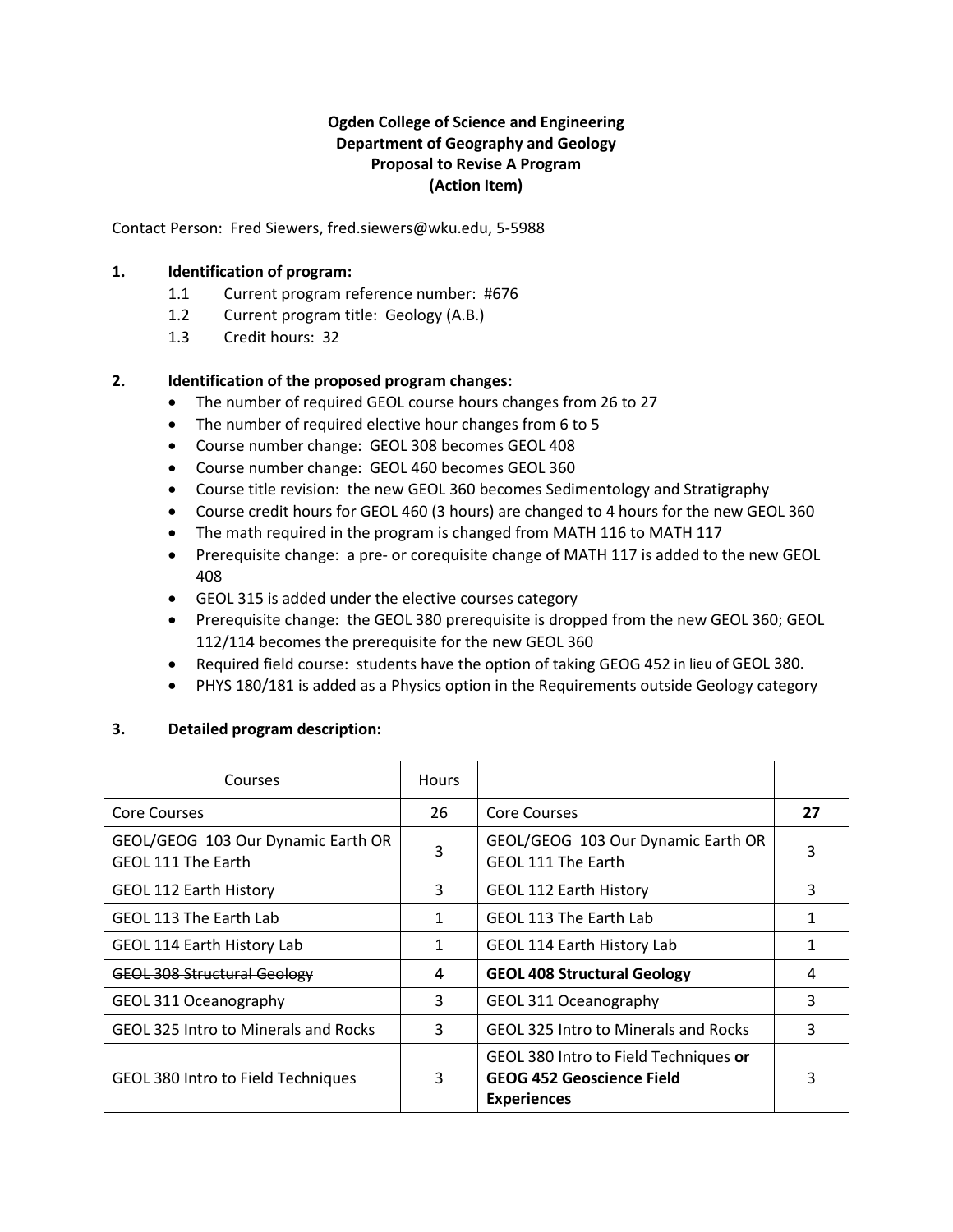| GEOL 460 Sedimentation and<br>Stratigraphy                                                                                                                                                                     | 3                | <b>GEOL 360 Sedimentology and</b><br>Stratigraphy                                                                                                                                                                                 | 4              |
|----------------------------------------------------------------------------------------------------------------------------------------------------------------------------------------------------------------|------------------|-----------------------------------------------------------------------------------------------------------------------------------------------------------------------------------------------------------------------------------|----------------|
| <b>GEOL 499 Professional Preparation</b>                                                                                                                                                                       | $\overline{2}$   | <b>GEOL 499 Professional Preparation</b>                                                                                                                                                                                          | $\overline{2}$ |
|                                                                                                                                                                                                                |                  |                                                                                                                                                                                                                                   |                |
| <b>Elective Courses</b>                                                                                                                                                                                        | $6 \overline{6}$ | <b>Elective Courses</b>                                                                                                                                                                                                           | $\overline{5}$ |
| 6 hours of elective courses selected<br>from any GEOL 2xx - 4xx courses, such<br>as: 270, 310, 330, 350, 399, 405, 415,<br>420, 430, 432, 440, 465, 470, 475, and<br>from GEOG 310, 316, 391, 417, 419,<br>420 | 6                | 5 hours of elective courses selected<br>from any GEOL 2xx - 4xx courses, such<br>as: 270, 310, 311, 315, 325, 330, 350,<br>399, 405, 415, 420, 430, 432, 440, 465,<br>470, 475, and from GEOG 310, 391,<br>420, and GISC 417, 419 | 5              |
|                                                                                                                                                                                                                |                  |                                                                                                                                                                                                                                   |                |
| <b>Minimum Program Hours</b>                                                                                                                                                                                   | 32               | <b>Minimum Program Hours</b>                                                                                                                                                                                                      | 32             |
|                                                                                                                                                                                                                |                  |                                                                                                                                                                                                                                   |                |
| <b>Requirements outside Geology</b>                                                                                                                                                                            | 21               | <b>Requirements outside Geology</b>                                                                                                                                                                                               | 21             |
| GEOG 316 Fundamentals of GIS                                                                                                                                                                                   | 4                | <b>GISC</b> 316 Fundamentals of GIS                                                                                                                                                                                               | 4              |
| MATH 116 College Algebra                                                                                                                                                                                       | $\overline{3}$   | <b>MATH 117 Trigonometry</b>                                                                                                                                                                                                      | 3              |
| <b>CHEM 105 Fundamentals of General</b><br>Chemistry                                                                                                                                                           | 3                | <b>CHEM 105 Fundamentals of General</b><br>Chemistry                                                                                                                                                                              | 3              |
| <b>CHEM 106 Fundamentals of General</b><br>Chemistry Lab                                                                                                                                                       | $\mathbf{1}$     | <b>CHEM 106 Fundamentals of General</b><br>Chemistry Lab                                                                                                                                                                          | 1              |
| PHYS 201 College Physics                                                                                                                                                                                       | 4                | PHYS 201 or PHYS 180-181 Intro.<br>Modern Physics + Lab                                                                                                                                                                           | 4              |
| GEOG 121 Meteorology                                                                                                                                                                                           | 3                | <b>METR</b> 121 Meteorology                                                                                                                                                                                                       | 3              |
| <b>Minor Field</b>                                                                                                                                                                                             |                  | <b>Minor Field</b>                                                                                                                                                                                                                |                |

- **4. Rationale for the proposed program change:** The proposed changes will strengthen the Geology program with more supervised lab time in GEOL 360 and more appropriate pre- and corequisites for GEOL 408. The new numbering sequence will be more logical to students. Adding PHYS 180/181 as a Physics option will create more scheduling flexibility for students. Adding the option to take GEOG 452 in the field category will also create more flexibility for students. Raising the level of math to MATH 117 will increase student's quantitative abilities and better prepare them for upper level Geology courses.
- **5. Proposed term for implementation and special provisions (if applicable):** 201630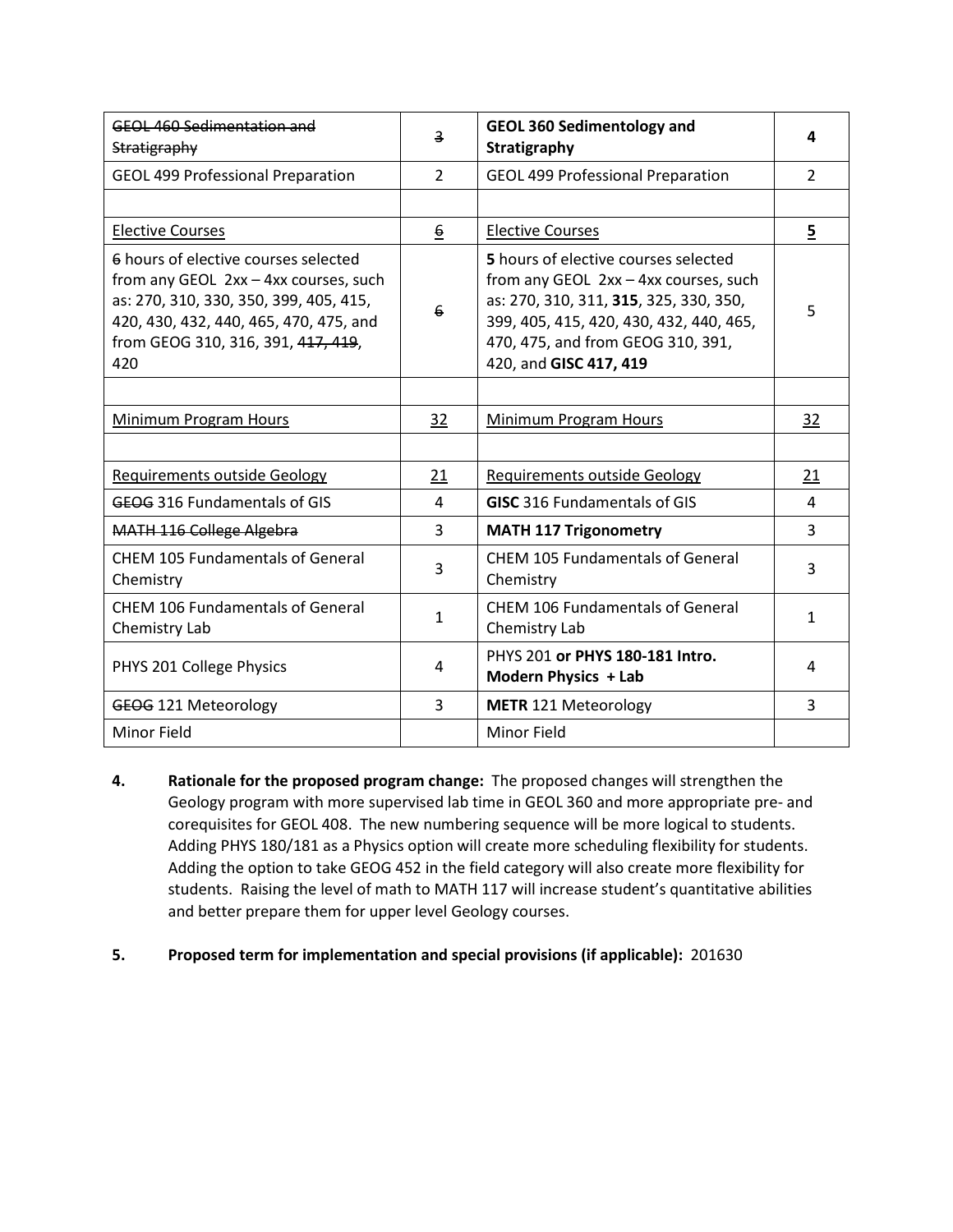# **6. Dates of prior committee approvals:**

Department of Geography and Geology **10/30/2015** Ogden College Curriculum Committee **11/5/2015** Undergraduate Curriculum Committee University Senate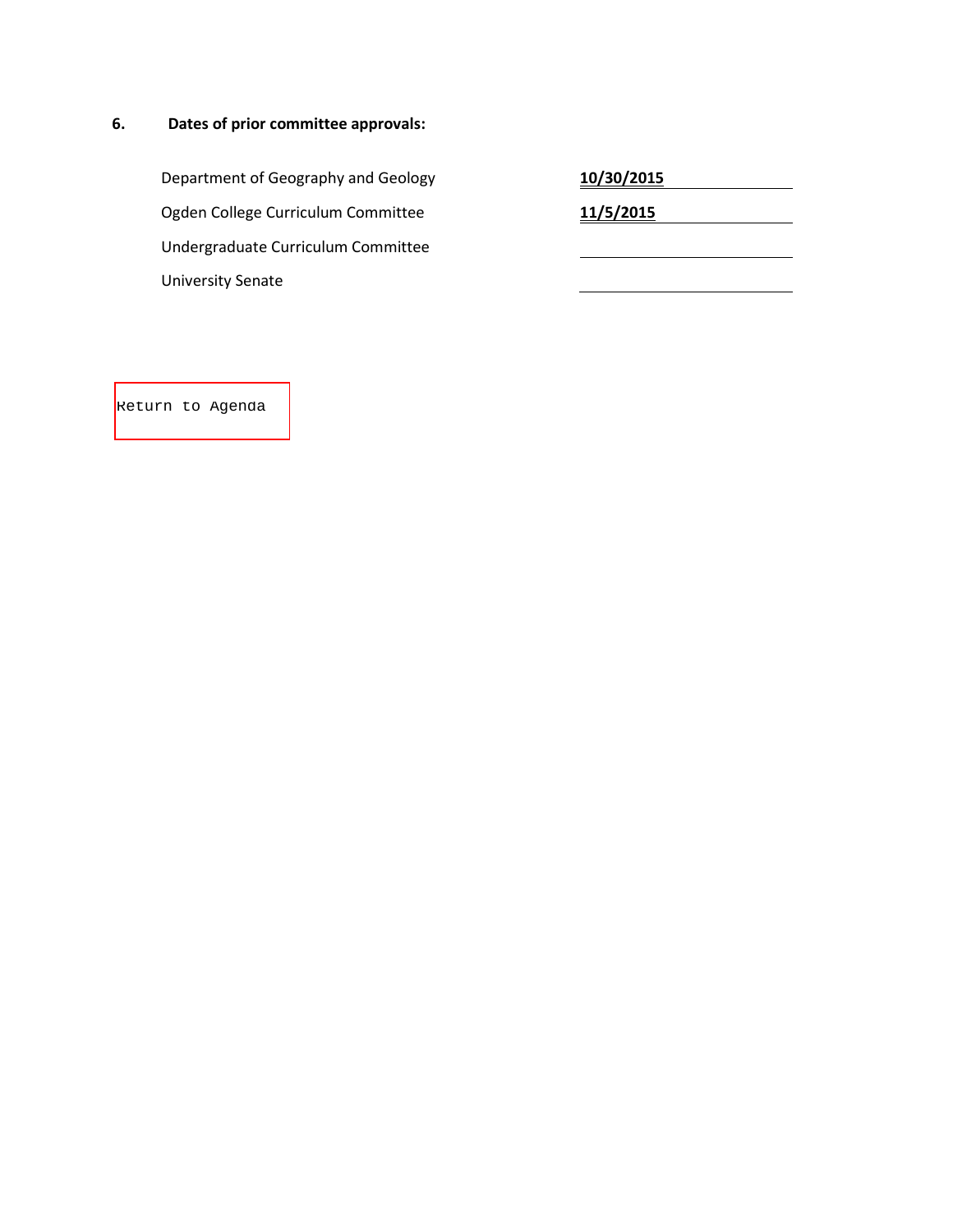### **Ogden College of Science and Engineering Department of Geography and Geology Proposal to Revise A Program (Action Item)**

<span id="page-20-0"></span>Contact Person: Fred Siewers, fred.siewers@wku.edu, 5-5988

#### **1. Identification of program:**

- 1.1 Current program reference number: #577
- 1.2 Current program title: Geology Extended (B.S.)
- 1.3 Credit hours: 52

#### **2. Identification of the proposed program changes:**

- Course number change: GEOL 308 becomes GEOL 408
- Course number change: GEOL 460 becomes GEOL 360
- Course credit hours for the old GEOL 460 (3 hours) is changed to 4 hours for the new GEOL 360
- Prerequisite change: a pre- or corequisite change of Math 117 is added to the new GEOL 408
- Prerequisite change: the GEOL 380 prerequisite is dropped from the new GEOL 360; GEOL 112/114 becomes the prerequisite for the new GEOL 360
- GEOL 315 is added under the elective courses category
- GEOL 399 is dropped from the core courses category
- the number of core GEOL hours changes to 43-44

#### **3. Detailed program description:**

| Courses                                                                                                                                               | <b>Hours</b> |                                                                                                                                                       |       |
|-------------------------------------------------------------------------------------------------------------------------------------------------------|--------------|-------------------------------------------------------------------------------------------------------------------------------------------------------|-------|
| Core Courses                                                                                                                                          | 43-46        | Core Courses                                                                                                                                          | 43-44 |
| GEOL/GEOG 103 Our Dynamic Earth OR<br>GEOL 111 The Earth                                                                                              | 3            | GEOL/GEOG 103 Our Dynamic Earth OR<br><b>GEOL 111 The Earth</b>                                                                                       | 3     |
| <b>GEOL 112 Earth History</b>                                                                                                                         | 3            | <b>GEOL 112 Earth History</b>                                                                                                                         | 3     |
| GEOL 113 The Earth Lab                                                                                                                                | 1            | GEOL 113 The Earth Lab                                                                                                                                | 1     |
| GEOL 114 Earth History Lab                                                                                                                            | $\mathbf{1}$ | GEOL 114 Earth History Lab                                                                                                                            | 1     |
| GEOL 270 (3) OR GEOL 432 (4)                                                                                                                          | $3 - 4$      | GEOL 270 (3) OR GEOL 432 (4)                                                                                                                          | $3-4$ |
| <b>GEOL 308 Structural Geology</b>                                                                                                                    | 4            | <b>GEOL 408 Structural Geology</b>                                                                                                                    | 4     |
| <b>GEOG 316 Fundamentals of GIS</b>                                                                                                                   | 4            | <b>GISC</b> 316 Fundamentals of GIS                                                                                                                   | 4     |
| <b>GEOG 317 GIS</b>                                                                                                                                   | 4            | <b>GISC 317 GIS</b>                                                                                                                                   | 4     |
| <b>GEOL 330 Mineralogy</b>                                                                                                                            | 4            | <b>GEOL 330 Mineralogy</b>                                                                                                                            | 4     |
| GEOL 350 Petrology                                                                                                                                    | 4            | GEOL 350 Petrology                                                                                                                                    | 4     |
| GEOL 380 Intro. Field Techniques (3 hrs)<br>plus GEOG 452 Geoscience Field<br>Experiences (3 hrs) OR GEOG 452 (6<br>hours) OR GEOG 417 GIS Analysis & | 6            | GEOL 380 Intro. Field Techniques (3 hrs)<br>plus GEOG 452 Geoscience Field<br>Experiences (3 hrs) OR GEOG 452 (6<br>hours) OR GISC 417 GIS Analysis & | 6     |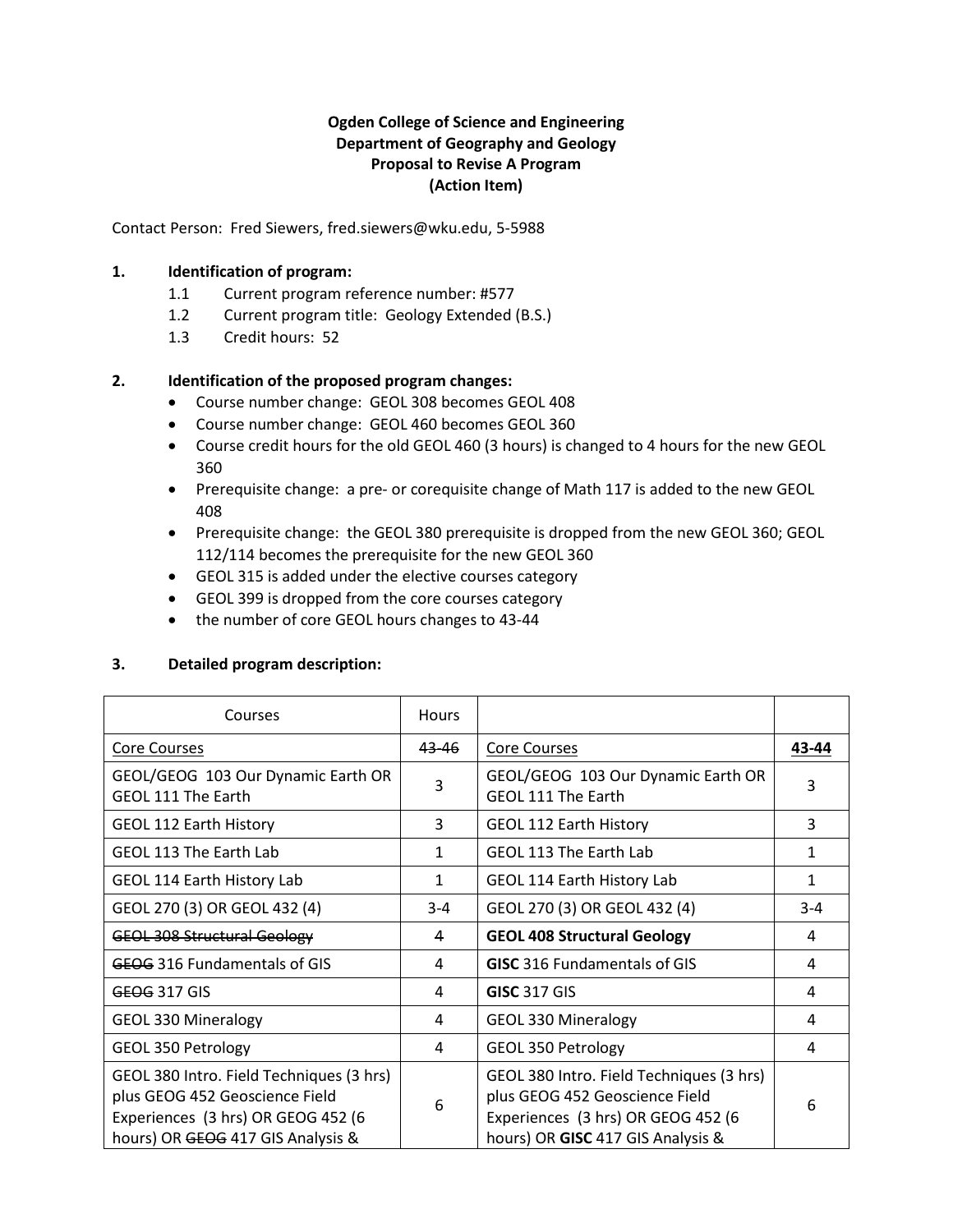| Modeling (3 hrs) and GEOG 419 GIS<br>Programming (3 hrs)                                                                                                                                                                                      |                | Modeling (3 hrs) and GISC 419 GIS<br>Programming (3 hrs)                                                                                                                                                                                                     |                |
|-----------------------------------------------------------------------------------------------------------------------------------------------------------------------------------------------------------------------------------------------|----------------|--------------------------------------------------------------------------------------------------------------------------------------------------------------------------------------------------------------------------------------------------------------|----------------|
| <b>GEOL 399 Supervised Research</b>                                                                                                                                                                                                           | $+3$           |                                                                                                                                                                                                                                                              |                |
| <b>GEOL 460 Sedimentation and</b><br>Stratigraphy                                                                                                                                                                                             | 3              | <b>GEOL 360 Sedimentology and</b><br>Stratigraphy                                                                                                                                                                                                            | 4              |
| GEOL 499 Professional Prep.                                                                                                                                                                                                                   | $\overline{2}$ | GEOL 499 Professional Prep.                                                                                                                                                                                                                                  | $\overline{2}$ |
|                                                                                                                                                                                                                                               |                |                                                                                                                                                                                                                                                              |                |
| <b>Elective Courses</b>                                                                                                                                                                                                                       | $9-6$          | <b>Elective Courses</b>                                                                                                                                                                                                                                      | $9 - 8$        |
| 9 or 6 hours of elective courses selected<br>from any GEOL 2xx - 4xx courses, such<br>as: 270, 310, 311, 325, 330, 350, 399,<br>405, 415, 420, 430, 432, 440, 465, 470,<br>475, and from GEOG 310, 391, 417 419,<br>420 and from BIOL 122/123 | $9-6$          | 9 or 8 hours of elective courses selected<br>from any GEOL 2xx - 4xx courses, such<br>as: 270, 310, 311, 315, 325, 330, 350,<br>399, 405, 415, 420, 430, 432, 440, 465,<br>470, 475, and from GEOG 310, 391,<br>420, GISC 417, 419, and from BIOL<br>122/123 | $9 - 8$        |
|                                                                                                                                                                                                                                               |                |                                                                                                                                                                                                                                                              |                |
| <b>Minimum Program Hours</b>                                                                                                                                                                                                                  | 52             | <b>Minimum Program Hours</b>                                                                                                                                                                                                                                 | 52             |
|                                                                                                                                                                                                                                               |                |                                                                                                                                                                                                                                                              |                |
| <b>Requirements outside Geology</b>                                                                                                                                                                                                           | 13             | <b>Requirements outside Geology</b>                                                                                                                                                                                                                          | 13             |
| MATH 136 Calculus I                                                                                                                                                                                                                           | 4              | MATH 136 Calculus I                                                                                                                                                                                                                                          | 4              |
| CHEM 120 College Chemistry I                                                                                                                                                                                                                  | 3              | CHEM 120 College Chemistry I                                                                                                                                                                                                                                 | $\overline{3}$ |
| CHEM 121 College Chemistry I Lab                                                                                                                                                                                                              | $\overline{2}$ | CHEM 121 College Chemistry I Lab                                                                                                                                                                                                                             | $\overline{2}$ |
| PHYS 180-181 Intro. Modern Physics +<br>Lab OR PHYS 201                                                                                                                                                                                       | 4              | PHYS 180-181 Intro. Modern Physics +<br>Lab OR PHYS 201                                                                                                                                                                                                      | 4              |
|                                                                                                                                                                                                                                               |                |                                                                                                                                                                                                                                                              |                |
| <b>Other Requirements</b>                                                                                                                                                                                                                     |                | <b>Other Requirements</b>                                                                                                                                                                                                                                    |                |
| To graduate with Geology Honors, take<br>an additional 12 hours of GEOL courses<br>beyond the minimum required for the<br>major and maintain a GPA of 3.25 or<br>greater                                                                      | 12             | To graduate with Geology Honors, take<br>an additional 12 hours of GEOL courses<br>beyond the minimum required for the<br>major and maintain a GPA of 3.25 or<br>greater                                                                                     | 12             |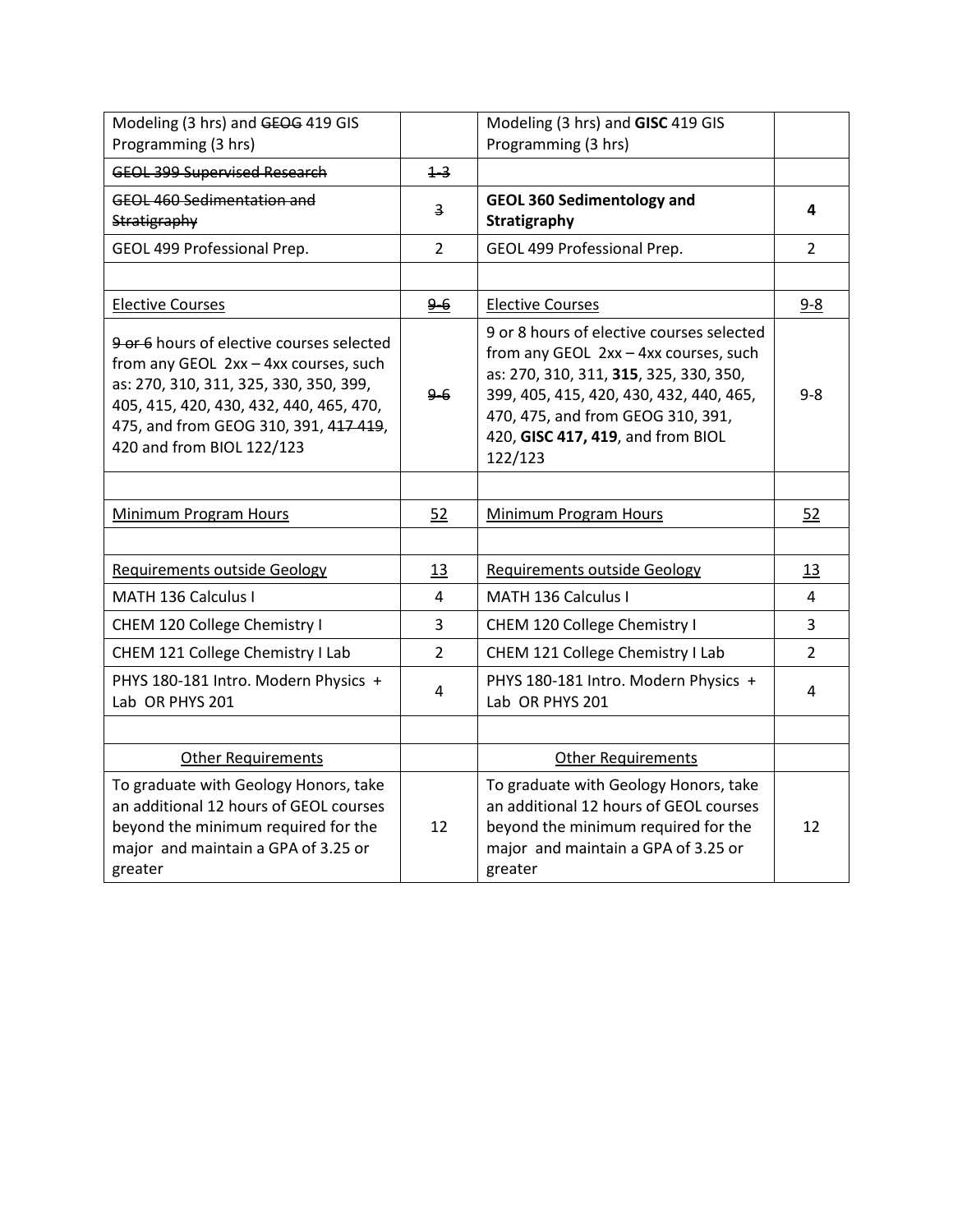- **4. Rationale for the proposed program change:** The proposed changes will strengthen the Geology core with more supervised lab time in GEOL 360 and more appropriate pre- and corequisites for GEOL 408. The new numbering sequence will be more logical to students. The deletion of the previously required GEOL 399 (1 hour) will allow the Geology #577 program hours to remain unchanged.
- **5. Proposed term for implementation and special provisions (if applicable):** 201630
- **6. Dates of prior committee approvals:**

**Department of Geography and Geology** Ogden College Curriculum Committee **11/5/2015** Undergraduate Curriculum Committee University Senate

| 10/30/2015 |  |
|------------|--|
| 11/5/2015  |  |
|            |  |
|            |  |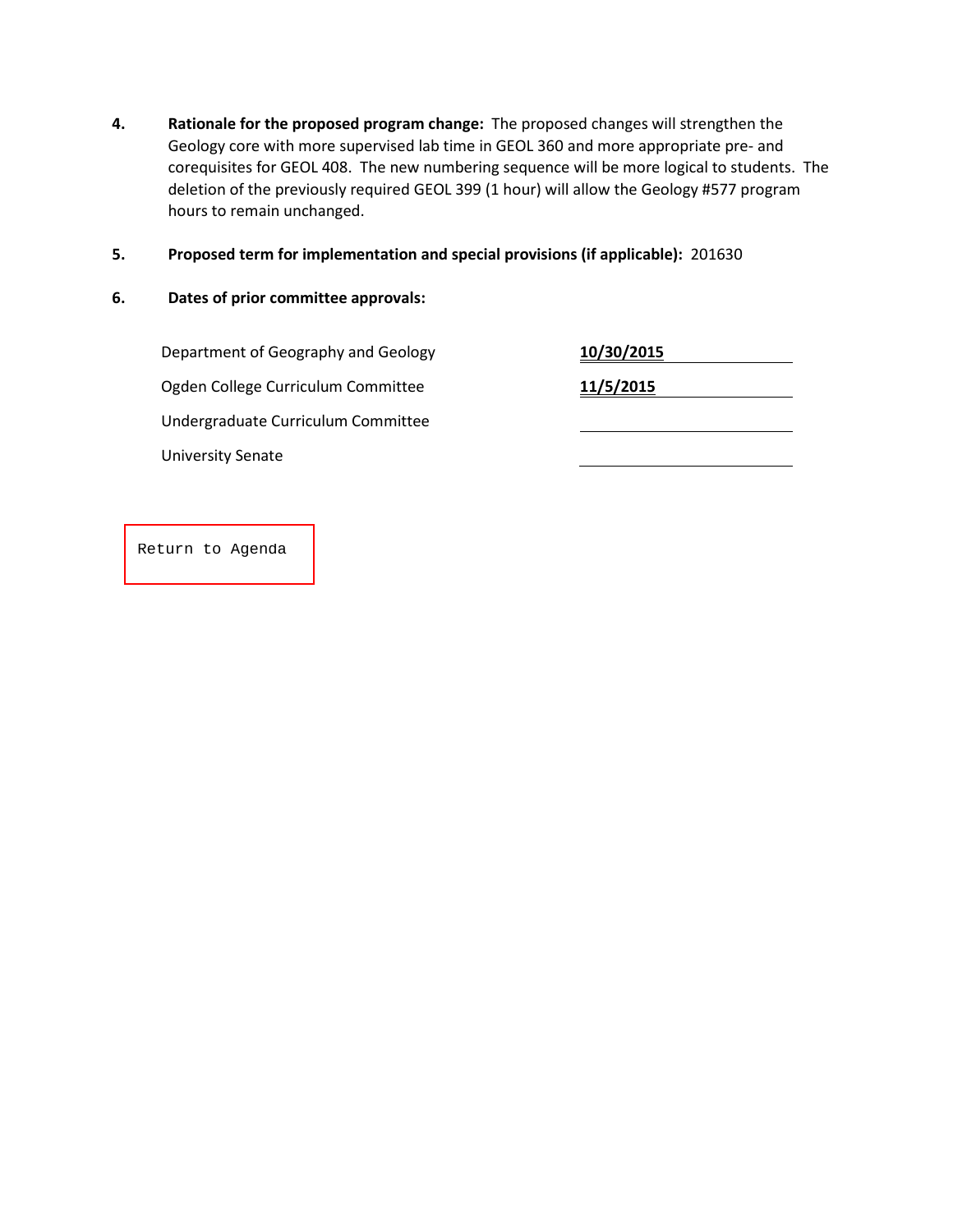# **Ogden College of Science and Engineering Department of Psychological Sciences Proposal to Revise A Program (Action Item)**

<span id="page-23-0"></span>Contact Person: Andrew Mienaltowski, [andrew.mienaltowski@wku.edu,](mailto:andrew.mienaltowski@wku.edu) (270) 745-2353

#### **1. Identification of program:**

- 1.1 Current program reference number: 440
- 1.2 Current program title: Minor in Psychological Science
- 1.3 Credit hours: 19 hours

#### **2. Identification of the proposed program changes:**

- Rename Category A and move the developmental psychology courses from this category into their own restricted electives category which includes PSYS 220.
- Increase the program's hours from 19 to 22.

#### **3. Detailed program description:**

The minor in Psychological Science provides graduates with a broad overview of the discipline as well as exposure to the foundations of the discipline. The Psychological Science minor focuses students on becoming more engaged and critical consumers of the science underlying psychology through courses informed by current research and practice in the scientific student of individual and collective behavior, the physical and environmental bases of behavior, and the analysis and treatment of behavioral problems. This minor might appeal to students who are in a preprofessional track (e.g., pre-med) or to students majoring in disciplines where psychological science can inform research and practice (e.g., biology, computer science, philosophy, religious studies, nursing, communication disorders, management, etc.).

The minor requires a minimum of 19 credit hours. The following 7 hours are required: PSYS 100, 210, and 211.

Students must select one course from the following Individual Differences and Developmental Processes (Category A) courses: PSYS 321, 350, 423, or 440.

The minor in Psychological Science provides graduates with a broad overview of the discipline as well as exposure to the foundations of the discipline. The Psychological Science minor focuses students on becoming more engaged and critical consumers of the science underlying psychology through courses informed by current research and practice in the scientific student of individual and collective behavior, the physical and environmental bases of behavior, and the analysis and treatment of behavioral problems. This minor might appeal to students who are in a preprofessional track (e.g., pre-med) or to students majoring in disciplines where psychological science can inform research and practice (e.g., biology, computer science, philosophy, religious studies, nursing, communication disorders, management, etc.).

The minor requires a minimum of 19 **22** credit hours. The following 7 hours are required: PSYS 100, 210, and 211.

Students must select **3 hours** one course from the following Individual Differences and **Social** Developmental Processes (Category A) courses: PSYS 321, 350, 423, or 440.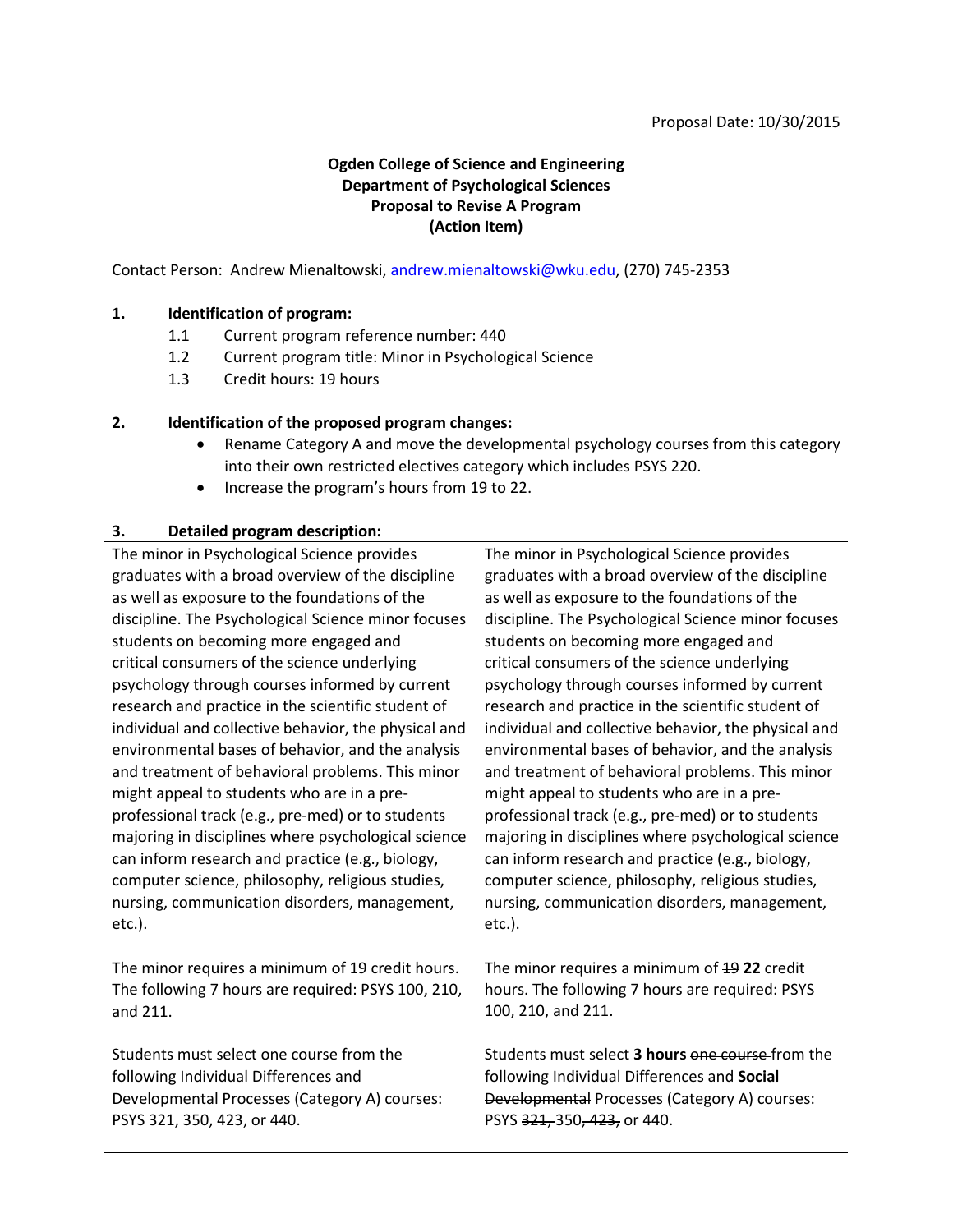| Another 3 hours must be selected from Learning,<br>Cognition, and Biopsychology (Category B)<br>courses: PSYS 331, 333, 360, or 363.                                                                   | Another 3 hours must be selected from Learning,<br>Cognition, and Biopsychology (Category B)<br>courses: PSYS 331, 333, 360, or 363.                                                                                                                                                        |
|--------------------------------------------------------------------------------------------------------------------------------------------------------------------------------------------------------|---------------------------------------------------------------------------------------------------------------------------------------------------------------------------------------------------------------------------------------------------------------------------------------------|
| Six additional upper-level credit hours of PSYS<br>courses are required. These hours can include the<br>above restricted elective courses that were not<br>taken to meet the Category A and Category B | Students must select 3 hours from the following<br><b>Developmental Processes (Category C) courses:</b><br>PSYS 220, 321, or 423.                                                                                                                                                           |
| requirements, and can include no more than 3<br>credit hours of PSYS 490.                                                                                                                              | Six additional upper-level credit hours of PSYS<br>courses are required. These hours can include the<br>above restricted elective courses that were not<br>taken to meet the requirements of Categories A,<br>B, and C. These hours can include no more than 3<br>credit hours of PSYS 490. |

**(Side-by-side table is required for most program changes showing revised program on the right and identifying deletions by strike-through and additions in boldface.)**

### **4. Rationale for the proposed program change:**

Developmental psychology is an important discipline within the psychological sciences, and the proposed change will ensure that all students completing the minor will complete at least one course with content in this discipline. Additionally, the minor appeals to pre-professional students who would benefit from the additional developmental psychology content, as the MCAT (Medical College Admission Test) taken by pre-professional students was recently revised to include theories in developmental science. The addition of PSYS 220 as a possible restricted elective in the developmental category will give students more options when completing this new category requirement in the minor.

#### **5. Proposed term for implementation and special provisions (if applicable):** Fall 2016

| 6. | Dates of prior committee approvals:      |            |  |  |
|----|------------------------------------------|------------|--|--|
|    | Department of Psychological Sciences     | 10/30/2015 |  |  |
|    | <b>OCSE College Curriculum Committee</b> | 11/5/2015  |  |  |
|    | Undergraduate Curriculum Committee       |            |  |  |
|    | <b>University Senate</b>                 |            |  |  |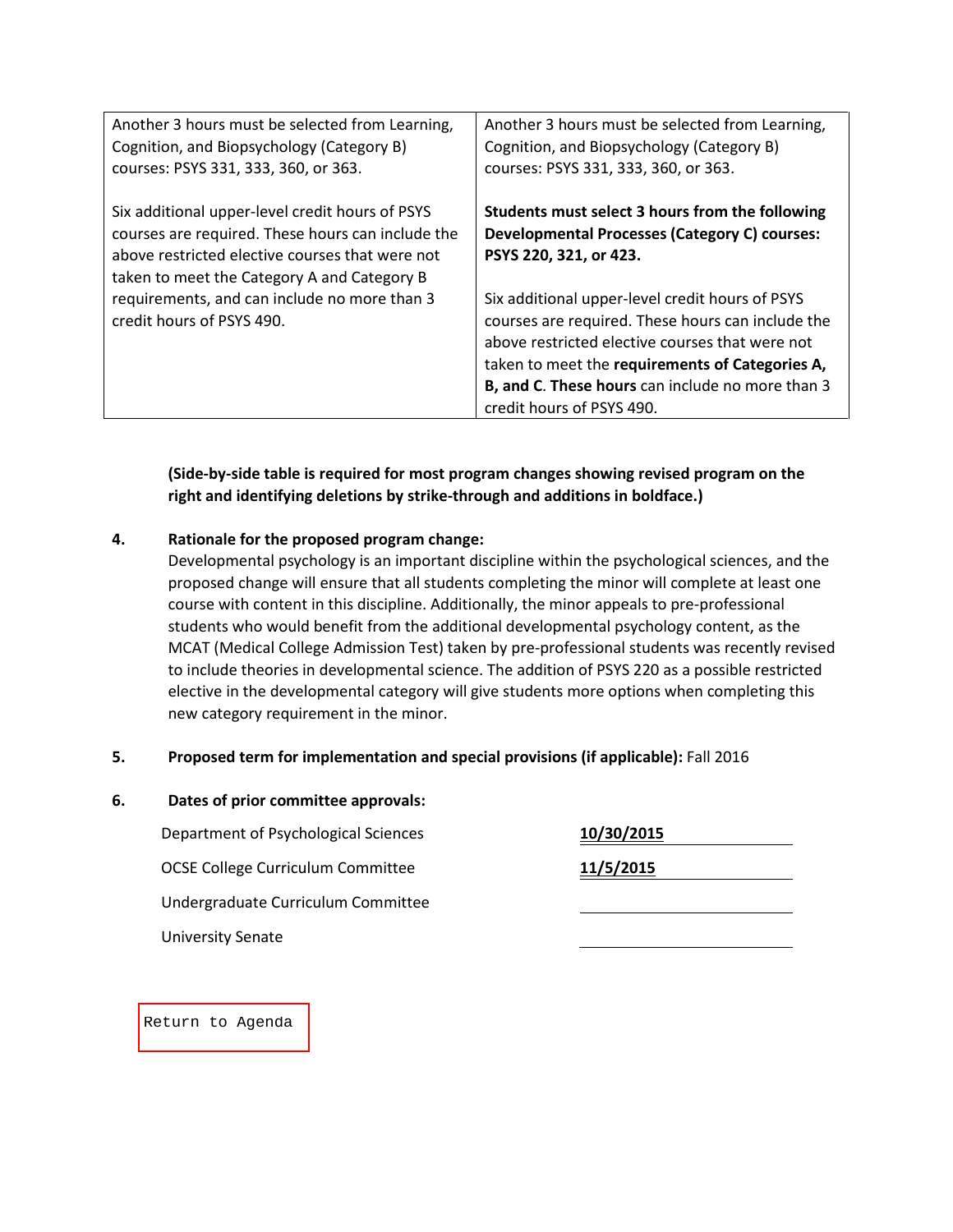# **Potter College of Arts & Letters Department of Music Proposal to Revise Course Title (Consent Item)**

<span id="page-25-0"></span>Contact Person: Scott Harris[, scott.harris@wku.edu,](mailto:scott.harris@wku.edu) 5-3751

#### **1. Identification of proposed course:**

- 1.1 Course prefix (subject area) and number: ANTH/FLK/MUS 277
- 1.2 Course title: Introduction to World Music
- 1.3 Credit Hours: 3
- **2. Proposed course title:** World Music
- **3. Proposed abbreviated course title:** World Music

#### **4. Rationale for the revision of course title:**

Title change requested of the Colonnade Committee. This course was passed into the Connections Category of the Colonnade Program, and as these courses are meant to be upper level courses (200 and above) it is recommended that their titles not include the phrase "introduction to." The title "World Music" equally reflects the content of the course and there are no changes to the course catalog description, learning outcomes, or student expectations.

#### **5. Proposed term for implementation:** Fall 2016

#### **6. Dates of prior committee approvals:**

| Department/ Unit: Music                        | 10/23/2015 |
|------------------------------------------------|------------|
| Potter College Curriculum Committee            | 11-5-2015  |
| Professional Education Council (if applicable) |            |
| General Education Committee (if applicable)    |            |
| Undergraduate Curriculum Committee             |            |
| University Senate                              |            |
|                                                |            |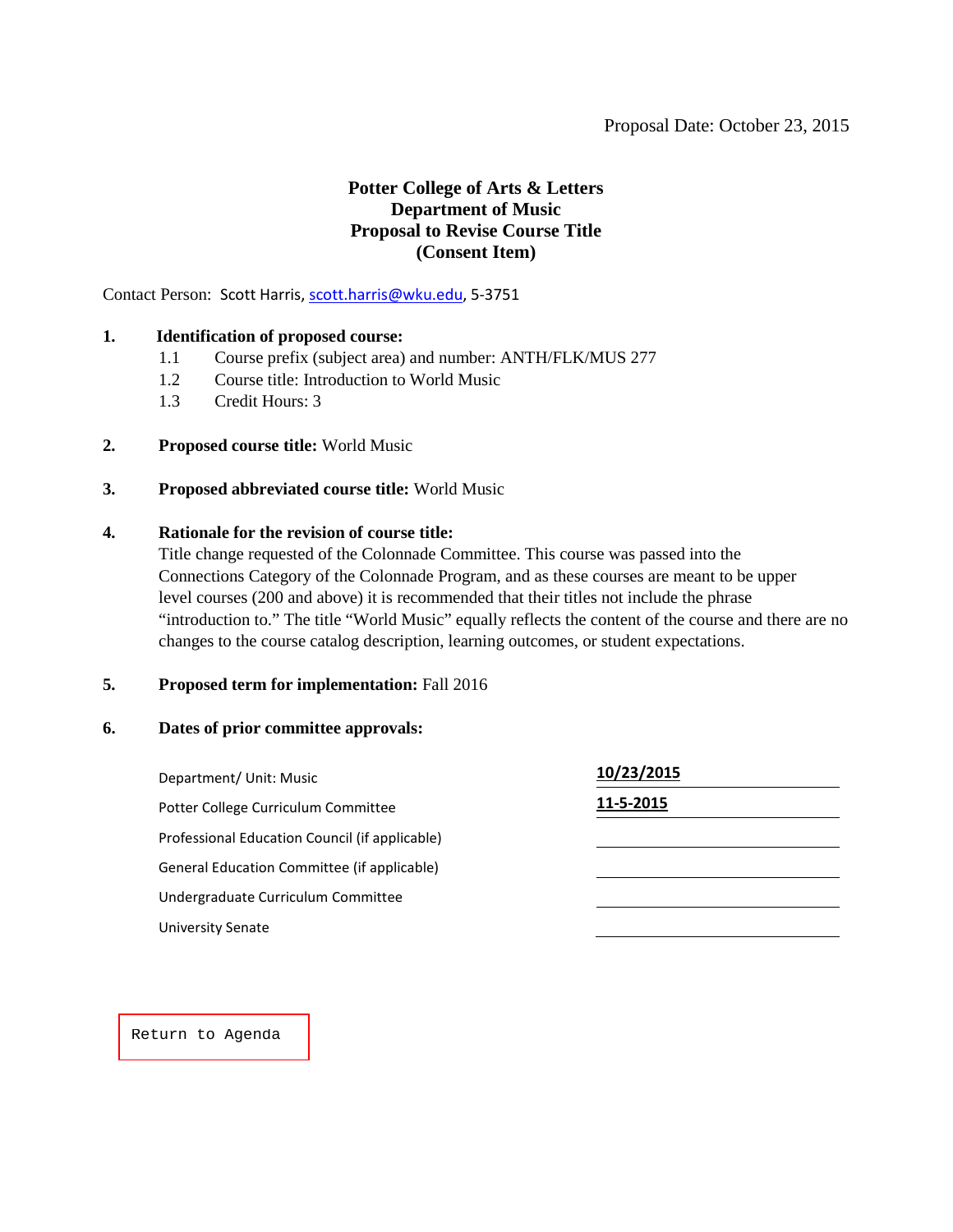# **Potter College of Arts & Letters Department of Theatre and Dance Proposal to Revise A Program (Action Item)**

Contact Person: Amanda Clark, amanda.clark@wku.edu, 745-2956

#### <span id="page-26-0"></span>**1. Identification of program:**

- 1.1 Current program reference number: 344
- 1.2 Current program title: Minor in Dance
- 1.3 Credit hours: 27

#### **2. Identification of the proposed program changes:** We propose to:

- Revise the title of a required production support course from *PERF 120: Rehearsal and Production I* to *PERF 120: Rehearsal and Production,* to reflect already approved changes to that course title.
- Replace the currently required production support course *PERF 121: Rehearsal and Production II* with *PERF 220: Production Lab I,* to reflect the already approved replacement of the deleted *PERF 121: Rehearsal and Production II* course with *PERF 220: Production Lab I* in our overall production support curriculum.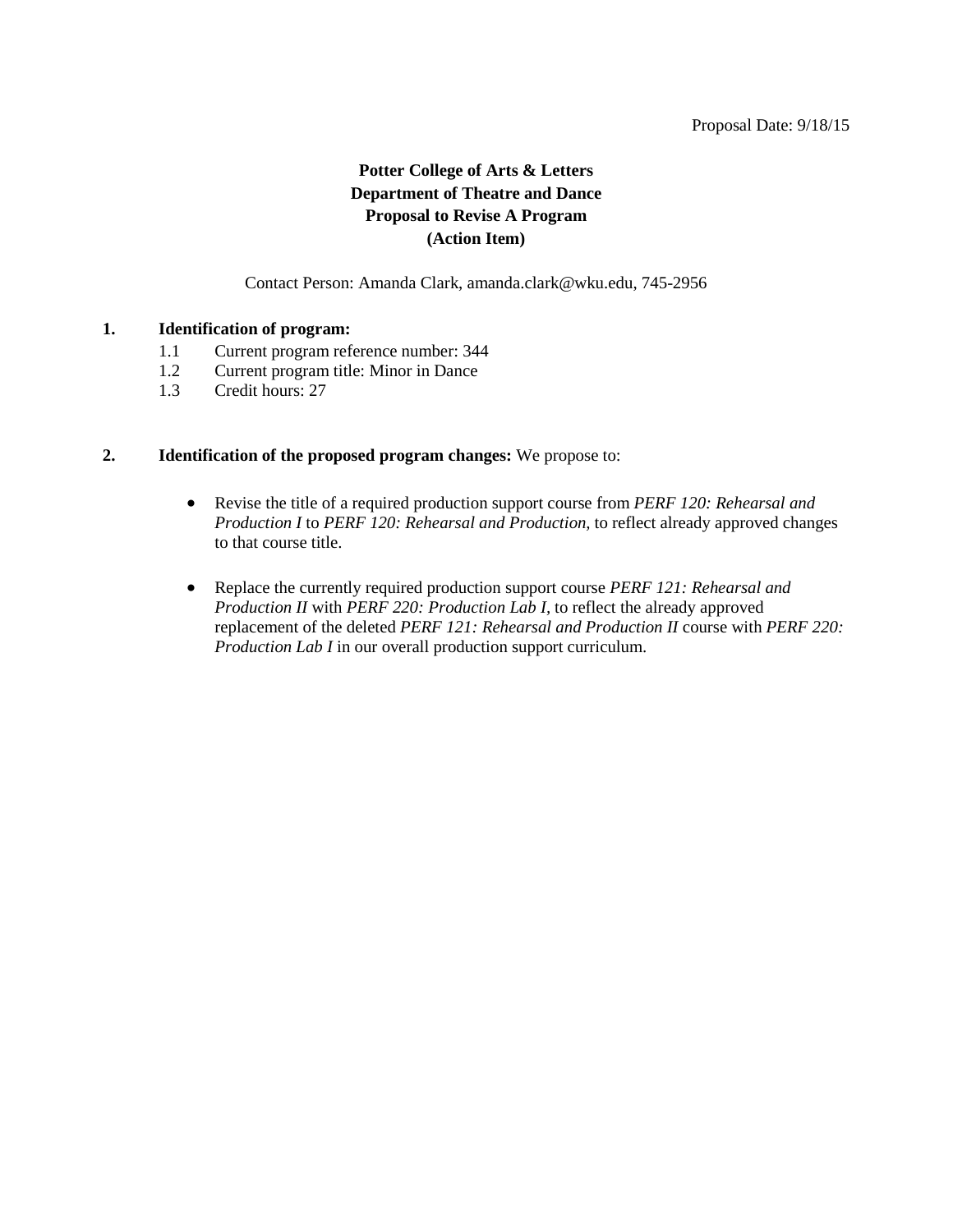# **3. Detailed program description**:

# *Current* **Minor in Dance** *Proposed* **Minor in Dance**

| Required courses                                  | Credits        | <b>Notes</b>                                     | Required courses                                  | Credits        | <b>Notes</b>                              |
|---------------------------------------------------|----------------|--------------------------------------------------|---------------------------------------------------|----------------|-------------------------------------------|
| PERF 120: Rehearsal and Production I              | 1              |                                                  | <b>PERF 120: Rehearsal and Production</b>         | 1              |                                           |
| PERF 121: Rehearsal and Production II             | 1              |                                                  | <b>PERF 220: Production Lab I</b>                 | 1              |                                           |
| DANC 235: Dance Improvisation                     |                |                                                  | DANC 235: Dance Improvisation                     |                |                                           |
| DANC 310: Choreography I                          |                |                                                  | DANC 310: Choreography I                          |                |                                           |
| One of the following technical production courses |                |                                                  | One of the following technical production courses |                |                                           |
| THEA 250: Stage Electrics                         |                |                                                  | THEA 250: Stage Electrics                         |                |                                           |
| THEA 241: Costume Technology                      | 3              |                                                  | THEA 241: Costume Technology                      | 3              |                                           |
| One of the following history courses              |                |                                                  | One of the following history courses              |                |                                           |
| DANC 350: Dance History                           | 3              |                                                  | DANC 350: Dance History                           | 3              |                                           |
| DANC 360: Dance in Culture                        |                |                                                  | DANC 360: Dance in Culture                        |                |                                           |
|                                                   |                |                                                  |                                                   |                |                                           |
|                                                   |                | Initial placement                                |                                                   |                | Initial placement<br>based on             |
|                                                   |                | based on<br>demonstrated skill                   |                                                   |                | demonstrated skill                        |
| <b>Ballet Technique Courses</b>                   |                | level. Must                                      | <b>Ballet Technique Courses</b>                   |                | level. Must                               |
| (2 credits each)                                  | $\overline{4}$ | achieve at least<br>level 4 in either            | (2 credits each)                                  | $\overline{4}$ | achieve at least<br>level 4 in either     |
|                                                   |                | <b>Ballet or Jazz and</b>                        |                                                   |                | <b>Ballet or Jazz and</b>                 |
|                                                   |                | level 3 in a second                              |                                                   |                | level 3 in a second                       |
|                                                   |                | genre.                                           |                                                   |                | genre.                                    |
|                                                   |                |                                                  |                                                   |                |                                           |
|                                                   |                | Initial placement                                |                                                   |                | Initial placement                         |
|                                                   |                | based on                                         |                                                   |                | based on                                  |
|                                                   |                | demonstrated skill<br>level. Must                |                                                   |                | demonstrated skill<br>level. Must         |
| Modern Technique Courses                          | 2              | achieve at least                                 | Modern Technique Courses                          | 2              | achieve at least                          |
| (2 credits each)                                  |                | level 4 in either                                | (2 credits each)                                  |                | level 4 in either                         |
|                                                   |                | <b>Ballet or Jazz and</b><br>level 3 in a second |                                                   |                | Ballet or Jazz and<br>level 3 in a second |
|                                                   |                | genre.                                           |                                                   |                | genre.                                    |
|                                                   |                |                                                  |                                                   |                |                                           |
|                                                   |                | Initial placement                                |                                                   |                | Initial placement                         |
|                                                   |                | based on                                         |                                                   |                | based on                                  |
|                                                   |                | demonstrated skill                               |                                                   |                | demonstrated skill<br>level. Must         |
| Jazz Technique Courses                            | 4              | level. Must<br>achieve at least                  | Jazz Technique Courses                            | 4              | achieve at least                          |
| (2 credits each)                                  |                | level 4 in either                                | (2 credits each)                                  |                | level 4 in either                         |
|                                                   |                | Ballet or Jazz and                               |                                                   |                | Ballet or Jazz and                        |
|                                                   |                | level 3 in a second<br>genre.                    |                                                   |                | level 3 in a second<br>genre.             |
|                                                   |                |                                                  | Upper division Restricted Electives in            |                |                                           |
| Upper division Restricted Electives in            |                |                                                  | Dance or related areas (300 level or              | 3              |                                           |
| Dance or related areas (300 level or              | 3              |                                                  | above                                             |                |                                           |
| above                                             |                |                                                  |                                                   |                |                                           |
| Total required credits                            | 27             |                                                  | Total required credits                            | 27             |                                           |
|                                                   |                |                                                  |                                                   |                |                                           |
|                                                   |                |                                                  |                                                   |                |                                           |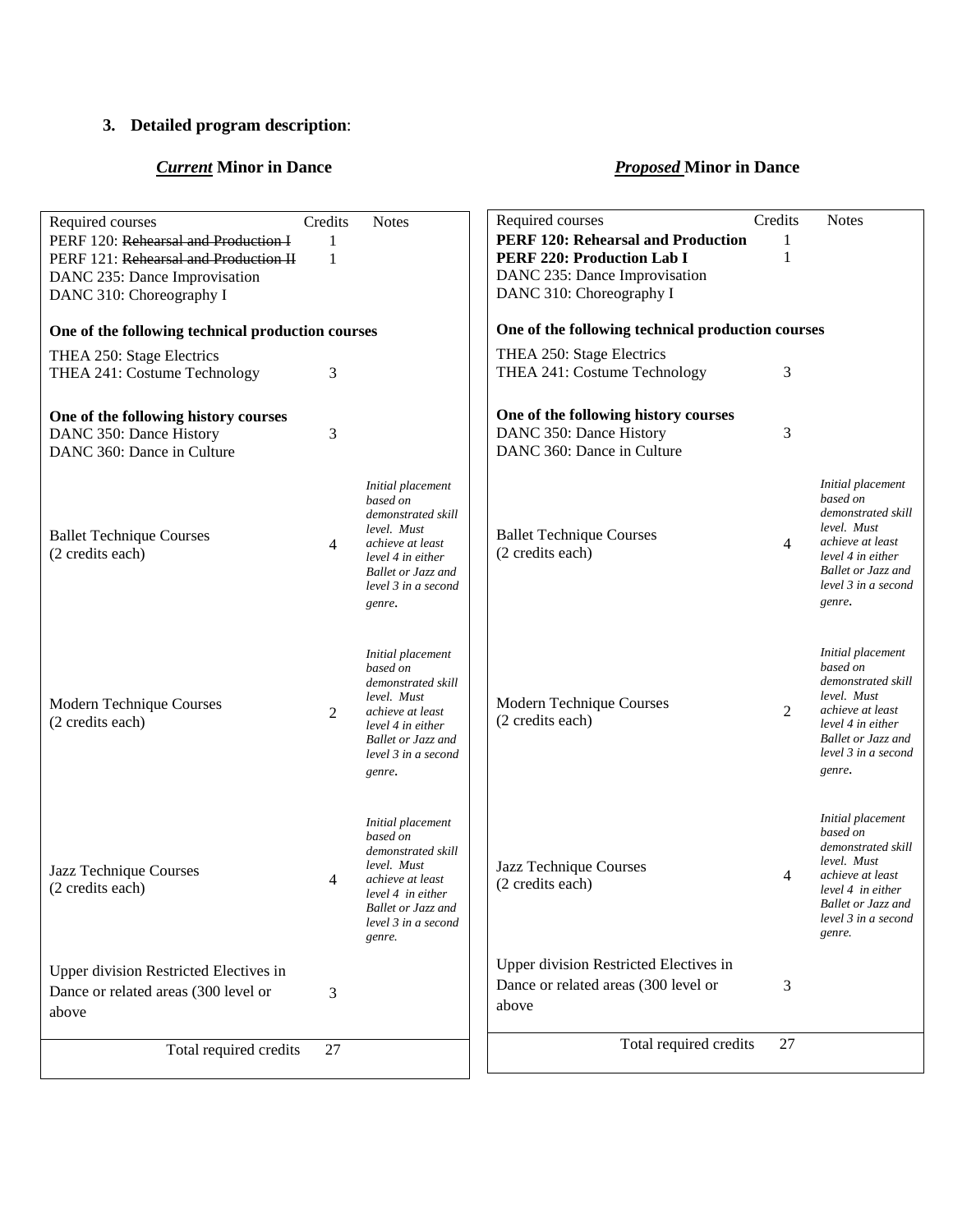#### **4. Rationale for the proposed program change:**

- **Revise the title of a required production support course from** *PERF 120: Rehearsal and Production I* **to** *PERF 120: Rehearsal and Production,* **to reflect already approved changes to that course title.** In AY 2013 a number of changes to the course titles and number sequence of these production support courses were approved. This proposed program revision simply revises the Minor in Dance program to accurately reflect those already approved changes.
- **Replace the currently required production support course** *PERF 121: Rehearsal and Production II* **with** *PERF 220: Production Lab I,* **to reflect the already approved replacement of the deleted** *PERF 121: Rehearsal and Production II* **course with** *PERF 220: Production Lab I* **in our overall production support curriculum.** In AY 2013 a number of changes to the course titles and number sequence of these production support courses were approved. This proposed program revision simply revises the Minor in Dance program to accurately reflect those already approved changes.

#### **5. Proposed term for implementation and special provisions (if applicable):** Fall 2016

#### **6. Dates of prior committee approvals:**

Department of Theatre and Dance:  $\frac{10/6/15}{2}$ Potter College Curriculum Committee 11/5/2015 Undergraduate Curriculum Committee University Senate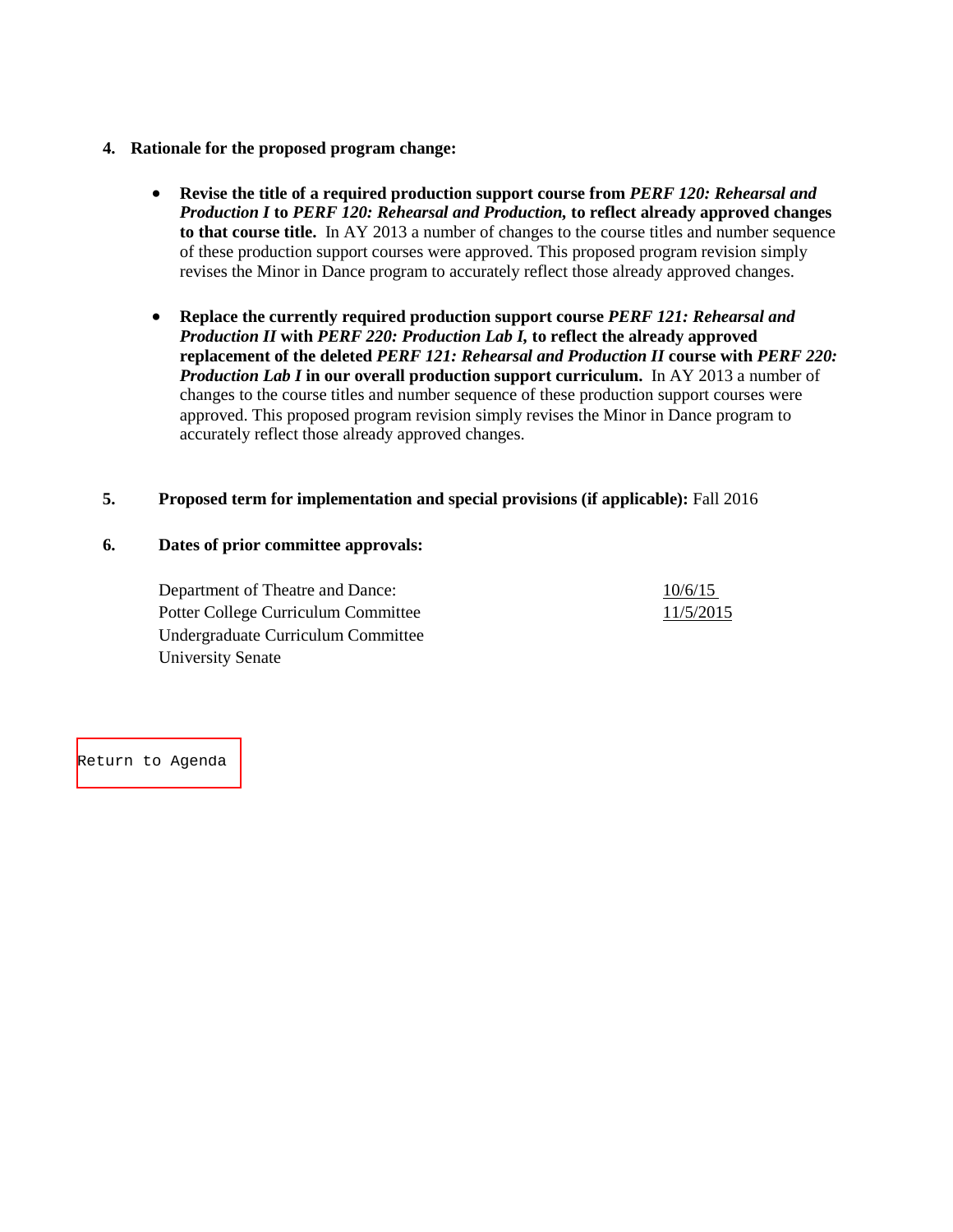# **Potter College of Arts & Letters School of Journalism & Broadcasting Proposal to Revise A Program (Action Item)**

<span id="page-29-0"></span>Contact Person: Ben LaPoe, benjamin.lapoe@wku.edu, 270-935-8091

### **1. Identification of program:**

- 1.1 Current program reference number: 736<br>1.2 Current program title: Major in Journalis
- 1.2 Current program title: Major in Journalism<br>1.3 Credit hours: 45-46
- Credit hours: 45-46

#### **2. Identification of the proposed program changes:**

- Updated core courses list to align with the Advertising major's spring changes.
- Revised restricted electives.
- Updated capstone options.

#### **3. Detailed program description:**

| <b>Current Program:</b>                                                                           | Proposed Program:                                   |
|---------------------------------------------------------------------------------------------------|-----------------------------------------------------|
| Major in Journalism                                                                               | Major in Journalism                                 |
| ADMISSION REQUIREMENTS                                                                            | <b>ADMISSION REQUIREMENTS</b>                       |
| Prospective majors may take no more than 15 hours                                                 | Prospective majors may take no more than 15 hours   |
| in the major before admission. Students must meet                                                 | in the major before admission. Students must meet   |
| the following requirements before they can be                                                     | the following requirements before they can be       |
| admitted:                                                                                         | admitted:                                           |
|                                                                                                   |                                                     |
| Completion of a minimum of 24 hours of<br>1.                                                      | Completion of a minimum of 24 hours of<br>1.        |
| course work applicable to a baccalaureate                                                         | course work applicable to a baccalaureate           |
| degree;                                                                                           | degree;                                             |
| A minimum overall grade point average of 2.5;<br>2.                                               | A minimum overall grade point average of 2.5;<br>2. |
| Completion of ENG 100 with a grade of 'C' or<br>3.                                                | Completion of ENG 100 with a grade of 'C' or<br>3.  |
| better and 9 additional hours in the Colonnade                                                    | better and 9 additional hours in the Colonnade      |
| Program;                                                                                          | Program;                                            |
| Completion of the following courses with a<br>4.                                                  | Completion of the following courses with a<br>4.    |
| grade of 'C' or better: SJB 101, 102, 103, and                                                    | grade of 'C' or better: SJB 101, 102, 103, and      |
| <b>JOUR 202.</b>                                                                                  | <b>JOUR 202.</b>                                    |
|                                                                                                   |                                                     |
| Students not meeting the above admission                                                          | Students not meeting the above admission            |
| requirements will not be admitted to an SJ&B                                                      | requirements will not be admitted to an SJ&B        |
| major and cannot register for any additional                                                      | major and cannot register for any additional        |
| courses in the major.                                                                             | courses in the major.                               |
|                                                                                                   |                                                     |
| CURRICULUM: The major in journalism requires<br>45 to 46 semester hours and leads to the Bachelor | CURRICULUM: The major in journalism requires        |
|                                                                                                   | 45 to 46 semester hours and leads to the Bachelor   |
| of Arts degree. No course with a grade of "D" or                                                  | of Arts degree. No course with a grade of "D" or    |
| below may be counted toward the major or                                                          |                                                     |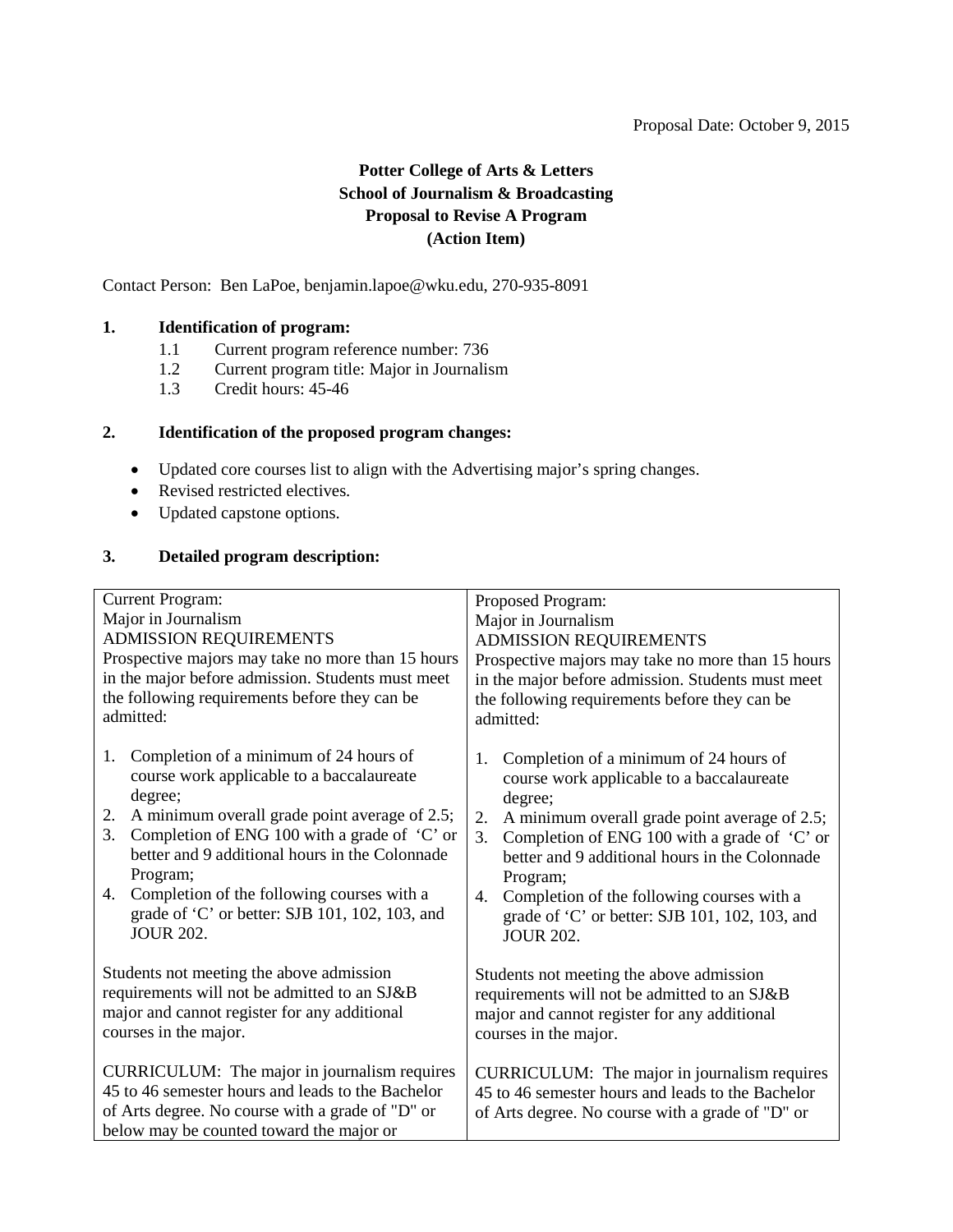fulfill prerequisite requirements. One-half of the hours in the major must be at the 300- or 400-level.

Students must take a minimum of 72 semester hours in courses outside of the School of Journalism & Broadcasting unit including the University's general education requirements. In addition to meeting institutional requirements for graduation, the journalism major must have a minor or second major outside of the School of Journalism & Broadcasting and Film Studies that is approved by the major faculty advisor. Students may not select a minor in film studies, or those offered within the School, unless taken as a second minor.

Required core courses: (36 hours)

- SJB 101 Understanding Media (3)
- SJB 102 Media Collaboration (3)
- SJB 103 Digital Storytelling (3)
- JOUR 202 Intro to Journalism Writing (3)
- BCOM 264 Digital Video Production (3)
- PJ 131 Intro to Digital Photography (3)
- PJ 261 Intro to Multimedia (3)
- JOUR 301 Press Law and Ethics (3)
- JOUR 302 Intermediate Reporting (3)
- JOUR 323 Multiplatform Editing (3)
- JOUR 325 Feature Writing (3)
- AD 348 Intro to Interactive Media (3)

Elective (3 hours):

During the sophomore year, select one 3-credit hour upper division elective outside the major in journalism from one of the following subject areas: AD, BCOM, Film, PJ, PR or SJB. Must be approved by faculty advisor in the major.

Restricted Elective (3 hours): AD 343 Print Design (3) BCOM 368 News Videography (3) JOUR 421 American Press History (3) JOUR 422 Current Issues (3) JOUR 427 Journalism and Media (3) JOUR 428 News Media Management (3) JOUR 467 News/Editorial Practicum (3) JOUR 481 Problems in Mass Communication (3) JOUR 491 Internship or Practicum (3) PJ 336 Picture Editing (3)

below may be counted toward the major or fulfill prerequisite requirements. One-half of the hours in the major must be at the 300- or 400-level.

Students must take a minimum of 72 semester hours in courses outside of the School of Journalism & Broadcasting unit including the University's general education requirements. In addition to meeting institutional requirements for graduation, the journalism major must have a minor or second major outside of the School of Journalism & Broadcasting and Film Studies that is approved by the major faculty advisor. Students may not select a minor in film studies, or those offered within the School, unless taken as a second minor.

Required core courses: (36 hours)

- SJB 101 Understanding Media (3)
- SJB 102 Media Collaboration (3)
- SJB 103 Digital Storytelling (3)
- JOUR 202 Intro to Journalism Writing (3)
- **SJB 210 Software Studio (3)**
- BCOM 264 Digital Video Production (3)
- PJ 131 Intro to Digital Photography (3)
- PJ 261 Intro to Multimedia (3)
- JOUR 301 Press Law and Ethics (3)
- JOUR 302 Intermediate Reporting (3)
- JOUR 323 Multiplatform Editing (3)
- JOUR 325 Feature Writing (3)

#### Elective (3 hours):

During the sophomore year, select one 3-credit hour upper division elective outside the major in journalism from one of the following subject areas: AD, BCOM, Film, PJ, PR or SJB. Must be approved by faculty advisor in the major.

Restricted Elective (3 hours): JOUR 421 American Press History (3) JOUR 422 Current Issues (3) JOUR 427 Journalism and Media (3) JOUR 428 News Media Management (3) JOUR 467 News/Editorial Practicum (3) JOUR 481 Problems in Mass Communication (3) JOUR 491 Internship or Practicum (3) **ENG 311 Creative Nonfiction (3) ENG 402 Editing/Publishing (3)**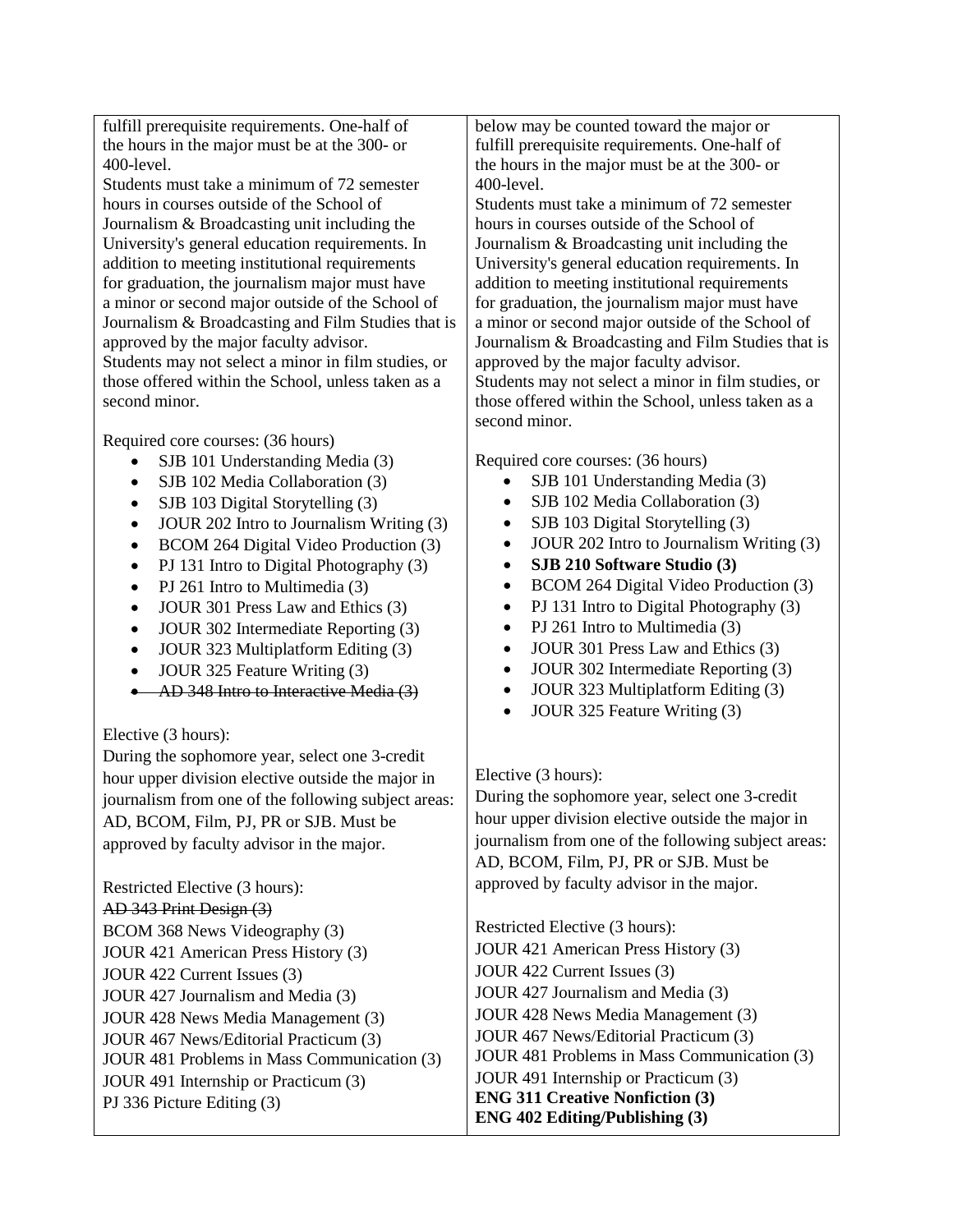| Capstone (3-4 hours):<br>JOUR 426 Advanced Reporting (3)<br>SJB 495 Collaborative Journalism (3)<br>SJB 401 & 402 Team Investigative Reporting (4) | <b>ENG 403 Writing Memoir and Autobiography</b><br>(3)<br>FLK 373 Folklore and the Media (3)<br>SJB 310 Media Diversity (3)<br>SJB 330 Interactive Design (3)<br><b>BCOM 325 Writing TV/Radio (3)</b>        |
|----------------------------------------------------------------------------------------------------------------------------------------------------|--------------------------------------------------------------------------------------------------------------------------------------------------------------------------------------------------------------|
|                                                                                                                                                    | Capstone (3-4 hours):<br>JOUR 426 Advanced Reporting (3)<br>SJB 495 Collaborative Journalism (3)<br><b>JOUR 481 Prob/Mass Comm: 1st Amendment</b><br>(3)<br>SJB 401 & 402 Team Investigative Reporting $(4)$ |

### **4. Rationale for the proposed program change:**

AD 348 was suspended in the spring when Advertising revamped their major. SJB 210 is now the comparable substitution for our major. Adding ENG 311, 402, 403, FLK 373, SJB 310, SJB 330, and BCOM 325 to the restricted electives list will strengthen the course selection options. The course content is more directly related to the program's objectives for student learning and offers majors more flexible opportunities.

# **5. Proposed term for implementation and special provisions (if applicable):** Fall 2016. No special provisions needed.

#### **6. Dates of prior committee approvals:**

| Journalism Major                                | October 14, 2015 |
|-------------------------------------------------|------------------|
| School of Journalism and Broadcasting           | October 23, 2015 |
| Potter College Curriculum Committee             | November 5, 2015 |
| Professional Education Council (not applicable) |                  |
| Undergraduate Curriculum Committee              |                  |
| <b>University Senate</b>                        |                  |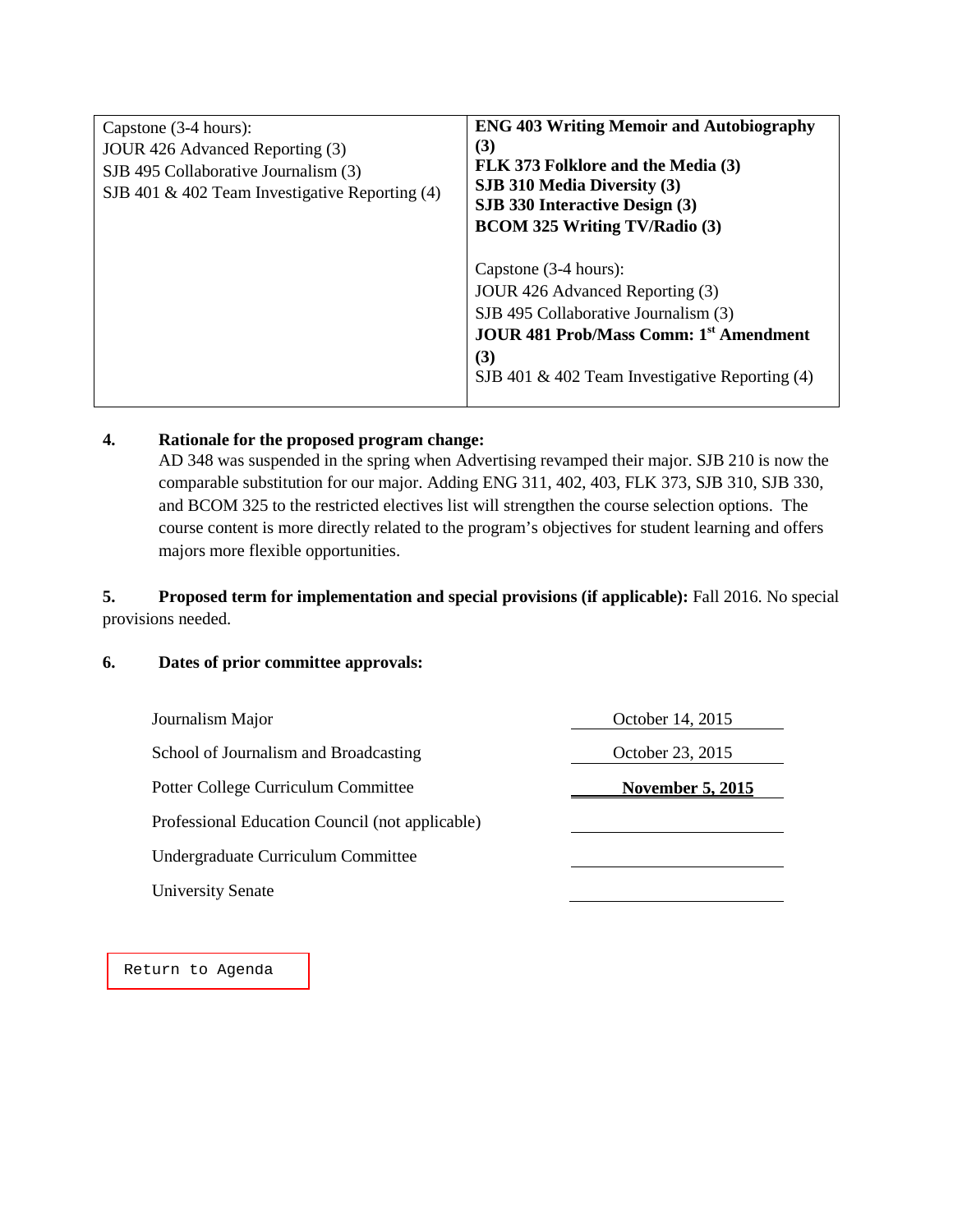#### September 18, 2015

# **Potter College of Arts & Letters School of Journalism & Broadcasting Proposal to Revise A Program (Action Item)**

<span id="page-32-0"></span>Contact Person/s: Victoria LaPoe, [victoria.lapoe@wku.edu,](mailto:victoria.lapoe@wku.edu) 5-2063

#### **1. Identification of program:**

- 1.1 Current program reference number: 726
- 1.2 Current program title: BCOM
- 1.3 Credit hours: 42 hours

#### **2. Identification of the proposed program changes:**

Renaming of concentrations.

- Change concentration name: Broadcast News
- Add concentration name: News and Sports Reporting
- Change concentration name: Television/Film Production
- Add concentration name: Video Production
- Change concentration name: Radio/Television Operations
- Add concentration name: Operations and Management

# **3. Detailed program description:**

| <b>Current Program</b>                              | <b>Proposed Program</b>                             |  |
|-----------------------------------------------------|-----------------------------------------------------|--|
| <b>Major in Broadcasting</b>                        | <b>Major in Broadcasting</b>                        |  |
|                                                     |                                                     |  |
| <b>Admission Requirements</b>                       | <b>Admission Requirements</b>                       |  |
| Students wishing to enter the major in broadcasting | Students wishing to enter the major in broadcasting |  |
| initially are admitted as majors seeking admission  | initially are admitted as majors seeking admission  |  |
| (reference 726P). Prospective majors may take no    | (reference 726P). Prospective majors may take no    |  |
| more than 15 hours in the major before admission.   | more than 15 hours in the major before admission.   |  |
| Students must meet the following requirements       | Students must meet the following requirements       |  |
| before they can be admitted: 1. Completion of a     | before they can be admitted: 1. Completion of a     |  |
| minimum of 24 hours of coursework applicable to a   | minimum of 24 hours of coursework applicable to a   |  |
| baccalaureate degree; 2. A minimum overall grade    | baccalaureate degree; 2. A minimum overall grade    |  |
| point average of 2.5;                               | point average of 2.5;                               |  |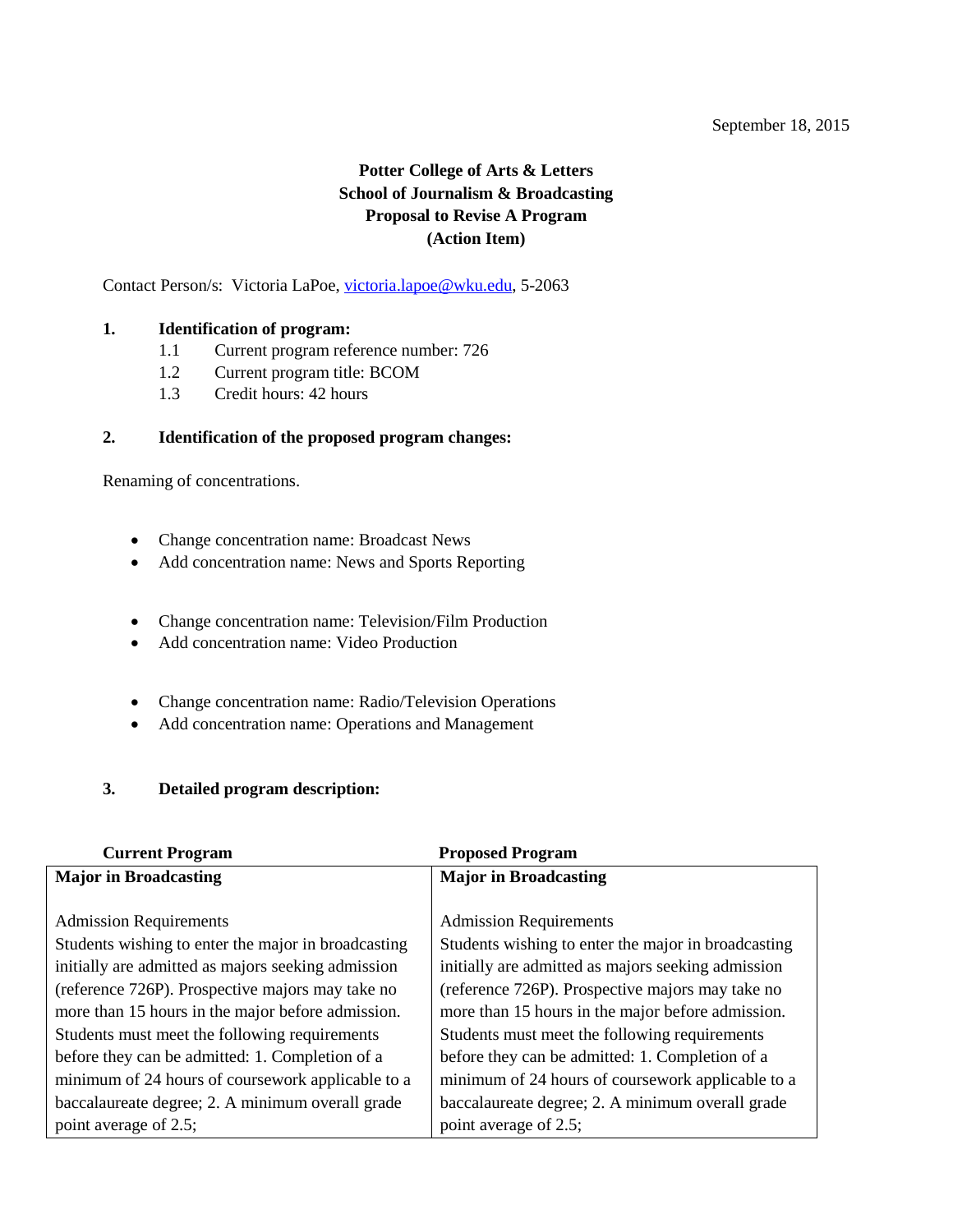| 3. Completion of ENG 100 with a grade of "C" or       | 3. Completion of ENG 100 with a grade of "C" or       |
|-------------------------------------------------------|-------------------------------------------------------|
| better and 9 additional hours in general education;   | better and 9 additional hours in general education;   |
|                                                       |                                                       |
| 4. Completion of the following courses with a grade   | 4. Completion of the following courses with a grade   |
| of "C" or better: SJB 101, 102, 103, and the          | of "C" or better: SJB 101, 102, 103, and the          |
| following course according to the intended            | following course according to the intended            |
| concentration: o Broadcast News: BCOM 265 o TV/       | concentration: o News and Sports Reporting:           |
| Film Production: BCOM 266                             | BCOM 265 o Video Production: BCOM 266                 |
| Radio / TV Operations:                                | <b>Operations and Management:</b>                     |
| BCOM 261 Students not meeting the above               | BCOM 261 Students not meeting the above               |
| admission requirements will not be admitted to the    | admission requirements will not be admitted to the    |
| Broadcasting major and cannot register for any        | Broadcasting major and cannot register for any        |
| additional courses in the major.                      | additional courses in the major.                      |
|                                                       |                                                       |
| <b>Broadcasting Requirements</b>                      | <b>Broadcasting Requirements</b>                      |
|                                                       |                                                       |
| The broadcasting curriculum offers classroom and      | The broadcasting curriculum offers classroom and      |
| practical experience in radio and television          | practical experience in radio and television          |
| production, broadcast and on-line news, weather and   | production, broadcast and on-line news, weather and   |
| sports, station management, sales, and on-air         | sports, station management, sales, and on-air         |
| performance. The major prepares students for direct   | performance. The major prepares students for direct   |
| entry into the television, cable, radio, commercial,  | entry into the television, cable, radio, commercial,  |
| and noncommercial production industry. The major      | and noncommercial production industry. The major      |
| in broadcasting requires a minimum of 42-43           | in broadcasting requires a minimum of 42-43           |
| semester hours. No course with a grade of "D" or      | semester hours. No course with a grade of "D" or      |
| below may be counted toward this major or fulfill     | below may be counted toward this major or fulfill     |
| prerequisite requirements for any major in the        | prerequisite requirements for any major in the        |
| School. One-half of the hours in the Broadcasting     | School. One-half of the hours in the Broadcasting     |
| major must be at the 300- or 400-level. Students must | major must be at the 300- or 400-level. Students must |
| take a minimum of 72 semester hours in courses        | take a minimum of 72 semester hours in courses        |
| outside of the School of Journalism $\&$ Broadcasting | outside of the School of Journalism & Broadcasting    |
| unit including the general education requirements. In | unit including the general education requirements. In |
| addition to meeting institutional requirements for    | addition to meeting institutional requirements for    |
| graduation, the broadcasting major must have a        | graduation, the broadcasting major must have a        |
| minor or second major outside of the School of        | minor or second major outside of the School of        |
| Journalism & Broadcasting, the Department of          | Journalism & Broadcasting, the Department of          |
| Communication, and film studies that is approved by   | Communication, and film studies that is approved by   |
| the major faculty advisor. Students may not select a  | the major faculty advisor. Students may not select a  |
| minor in film studies, communication studies, or      | minor in film studies, communication studies, or      |
| from those offered within the School, unless taken as | from those offered within the School, unless taken as |
| a second minor. The following core courses are        | a second minor. The following core courses are        |
| required for a major: SJB 101, 102, 103, BCOM 201     | required for a major: SJB 101, 102, 103, BCOM 201     |
| and 301. Additional specified courses are required,   | and 301. Additional specified courses are required,   |
| depending upon the selected area of study. The        | depending upon the selected area of study. The        |
| remaining courses will be chosen in consultation      | remaining courses will be chosen in consultation      |
|                                                       |                                                       |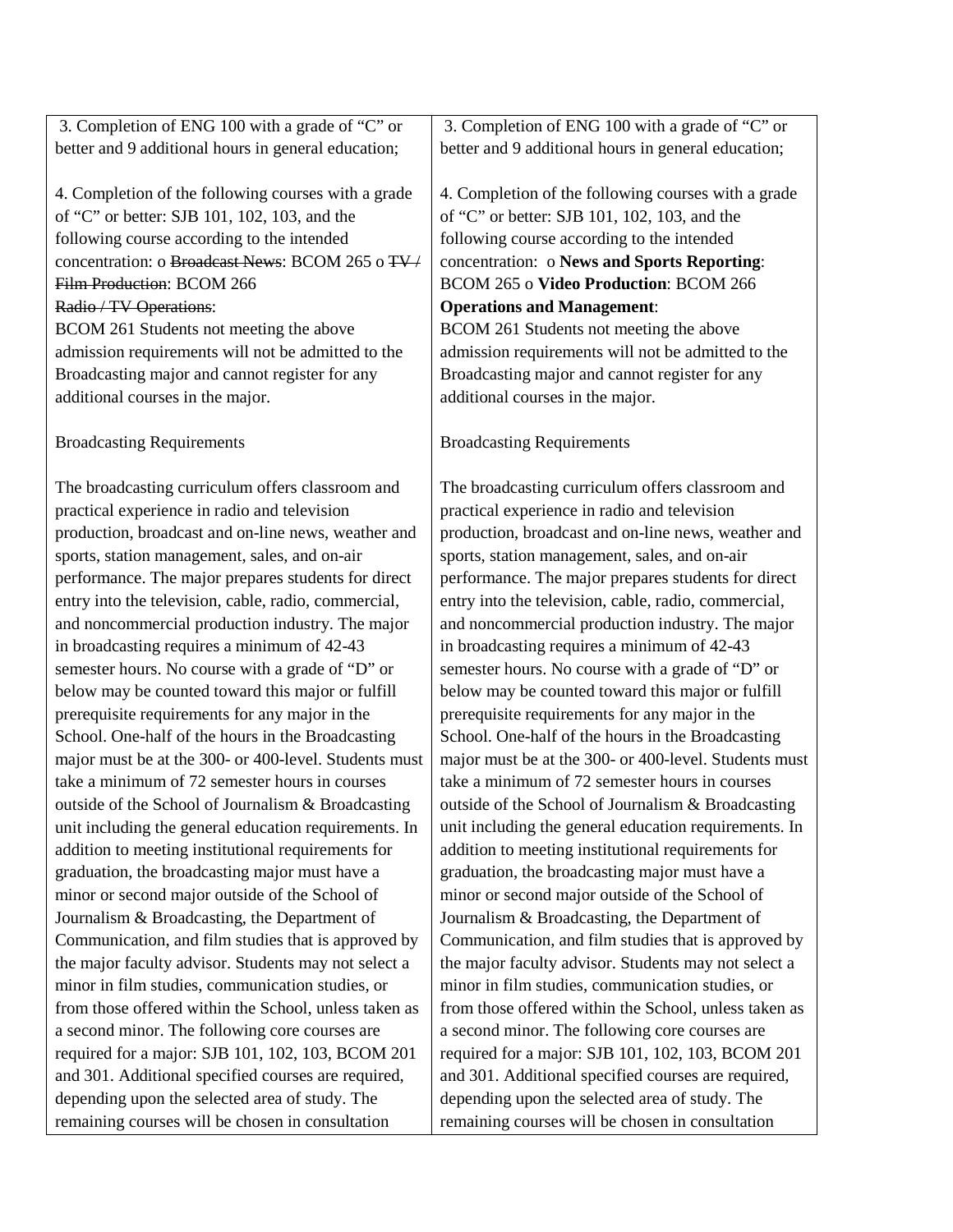with the broadcast faculty advisor.

Concentrations are available in radio and television operations, television/film production, and broadcast news. Only 3 hours of internship or co-op may be counted within the major. One-hour workshops may be repeated in different topics up to 4 hours. Only 3 hours of workshop credit may be counted within the 42-43-hour major. Required courses for a major in broadcasting (15 hours): SJB 101, 102, 103, BCOM 201, and 301. Restricted elective (3 hours): Additionally during the sophomore year, all students in the major are required to take a 3-hour elective course outside the major, but within the School of Journalism & Broadcasting (AD, FILM, JOUR, PJ, PR, or SJB) and approved by the departmental faculty advisor. Students then select an additional 24- 25 hours in one of the following concentrations.

#### Broadcast News

Required courses (15 hours): BCOM 265, 266, 335, 365, 368; Restricted electives (6 hours): Students should select courses totaling six hours from the following list: BCOM 325, 326, 328, 329, 385, 467, 485, 491. Capstone course (3-4 hours): Students must select a capstone course from: BCOM 465 or by application take SJB 495 or SJB 401 / 402.

#### Radio and Television Operations

Required courses (18 hours): BCOM 261, 266, 360, 385, (either 265 or 325), and (either 361 or 476). Restricted elective (3 hours): Students should select any additional BCOM course or any course totaling 3-hours from the following list: SJB 241, PJ 131, AD 300, PR 355, MGT 210, MKT 220, 325, 329, 425, PSY 371. Capstone course (3-4 hours): Students must select a capstone course from BCOM 485 or by application either SJB 495 or SJB 401 / 402.

#### Television/Film Production

Required courses (18 hours): BCOM 266, 325, 366, 367, 463, 480. Restricted elective (3 hours): Students should select any additional BCOM course or any course totaling 3-hours from the following list: SJB 241, PJ 131, 261, ENG 309, 365, FILM 201, 250,

with the broadcast faculty advisor.

Concentrations are available in **video production, operations and management, and news and sports reporting.** Only 3 hours of internship or co-op may be counted within the major. One-hour workshops may be repeated in different topics up to 4 hours. Only 3 hours of workshop credit may be counted within the 42-43-hour major. Required courses for a major in broadcasting (15 hours): SJB 101, 102, 103, BCOM 201, and 301. Restricted elective (3 hours): Additionally during the sophomore year, all students in the major are required to take a 3-hour elective course outside the major, but within the School of Journalism & Broadcasting (AD, FILM, JOUR, PJ, PR, or SJB) and approved by the departmental faculty advisor. Students then select an additional 24- 25 hours in one of the following concentrations.

### **News and Sports Reporting**

Required courses (15 hours): BCOM 265, 266, 335, 365, 368; Restricted electives (6 hours): Students should select courses totaling six hours from the following list: BCOM 325, 326, 328, 329, 385, 467, 485, 491. Capstone course (3-4 hours): Students must select a capstone course from: BCOM 465 or by application take SJB 495 or SJB 401 / 402.

### **Operations and Management**

Required courses (18 hours): BCOM 261, 266, 360, 385, (either 265 or 325), and (either 361 or 476). Restricted elective (3 hours): Students should select any additional BCOM course or any course totaling 3-hours from the following list: SJB 241, PJ 131, AD 300, PR 355, MGT 210, MKT 220, 325, 329, 425, PSY 371. Capstone course (3-4 hours): Students must select a capstone course from BCOM 485 or by application either SJB 495 or SJB 401 / 402.

### **Video Production**

Required courses (18 hours): BCOM 266, 325, 366, 367, 463, 480. Restricted elective (3 hours): Students should select any additional BCOM course or any course totaling 3-hours from the following list: SJB 241, PJ 131, 261, ENG 309, 365, FILM 201, 250,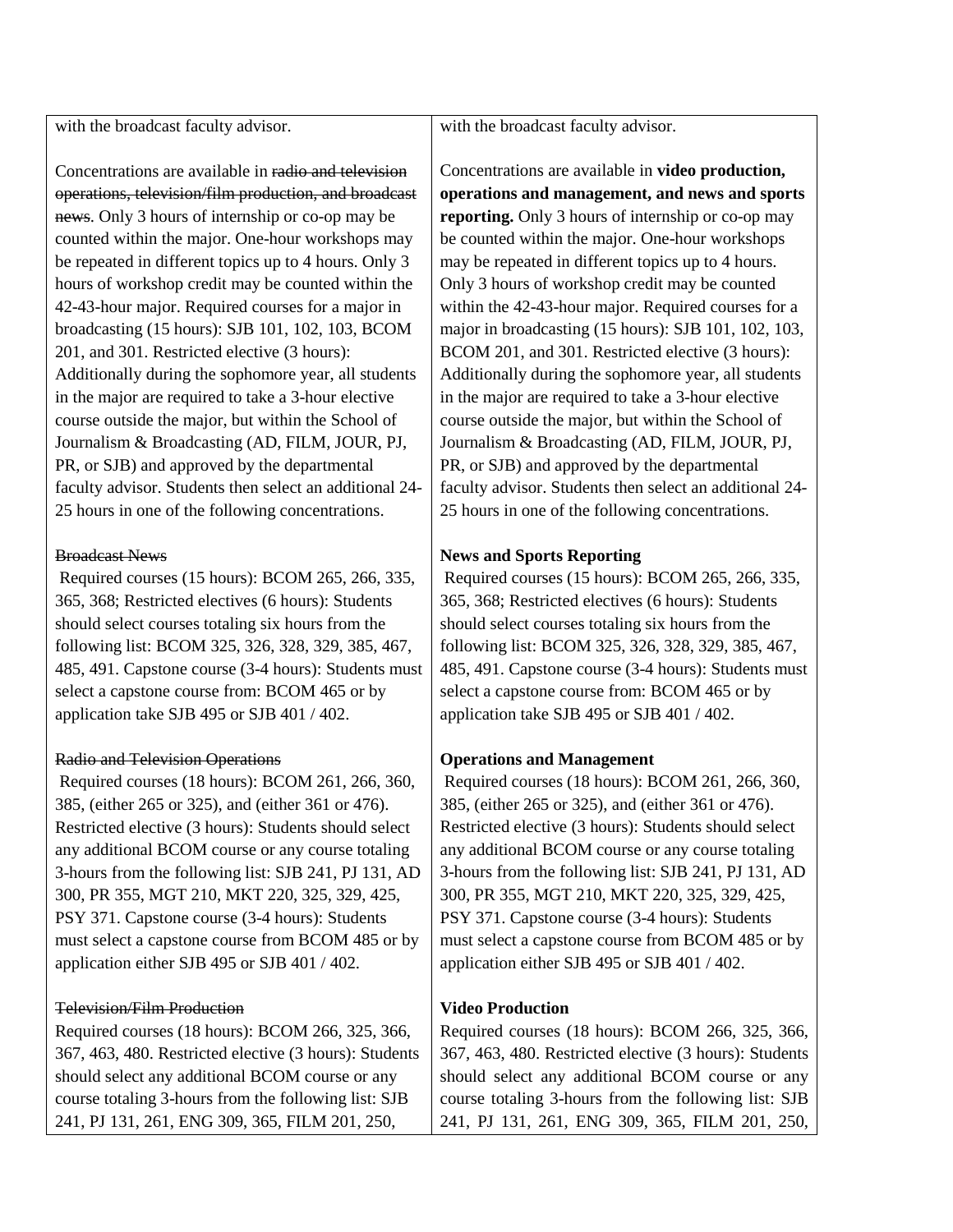| 366, 376, 465, 466. Capstone course (3-4 hours): In   | [366, 376, 465, 466. Capstone course (3-4 hours): In  |
|-------------------------------------------------------|-------------------------------------------------------|
| addition, students must select a capstone course from | addition, students must select a capstone course from |
| BCOM 482 or by application either SJB 495 or SJB      | BCOM 482 or by application either SJB 495 or SJB      |
| $401/402$ .                                           | $401/402$ .                                           |

#### **4. Rationale for the proposed program change:**

The proposed concentrations best capture our evolved curriculum. The proposed names address evolving media tools as well as the concentration emphases. Current concentration titles are somewhat out-of-date considering the current media landscape and are not the best representation of what we teach in the courses by concentration emphasis. Potential, incoming and some current students have a hard time grasping the three different concentration areas; hopefully, with the new names the titles will bring clarification.

#### **5. Proposed term for implementation and special provisions (if applicable):**

#### **Spring 2016**

#### **6. Dates of prior committee approvals:**

| <b>Broadcast Sequence</b>                      | 9/18/15   |
|------------------------------------------------|-----------|
| SJ&B Curriculum Committee                      | 10/23/15  |
| School of Journalism & Broadcasting            | 10/23/15  |
| Potter College Curriculum Committee            | 11/5/2015 |
| Professional Education Council (if applicable) |           |
| General Education Committee (if applicable)    |           |
| Undergraduate Curriculum Committee             |           |
| <b>University Senate</b>                       |           |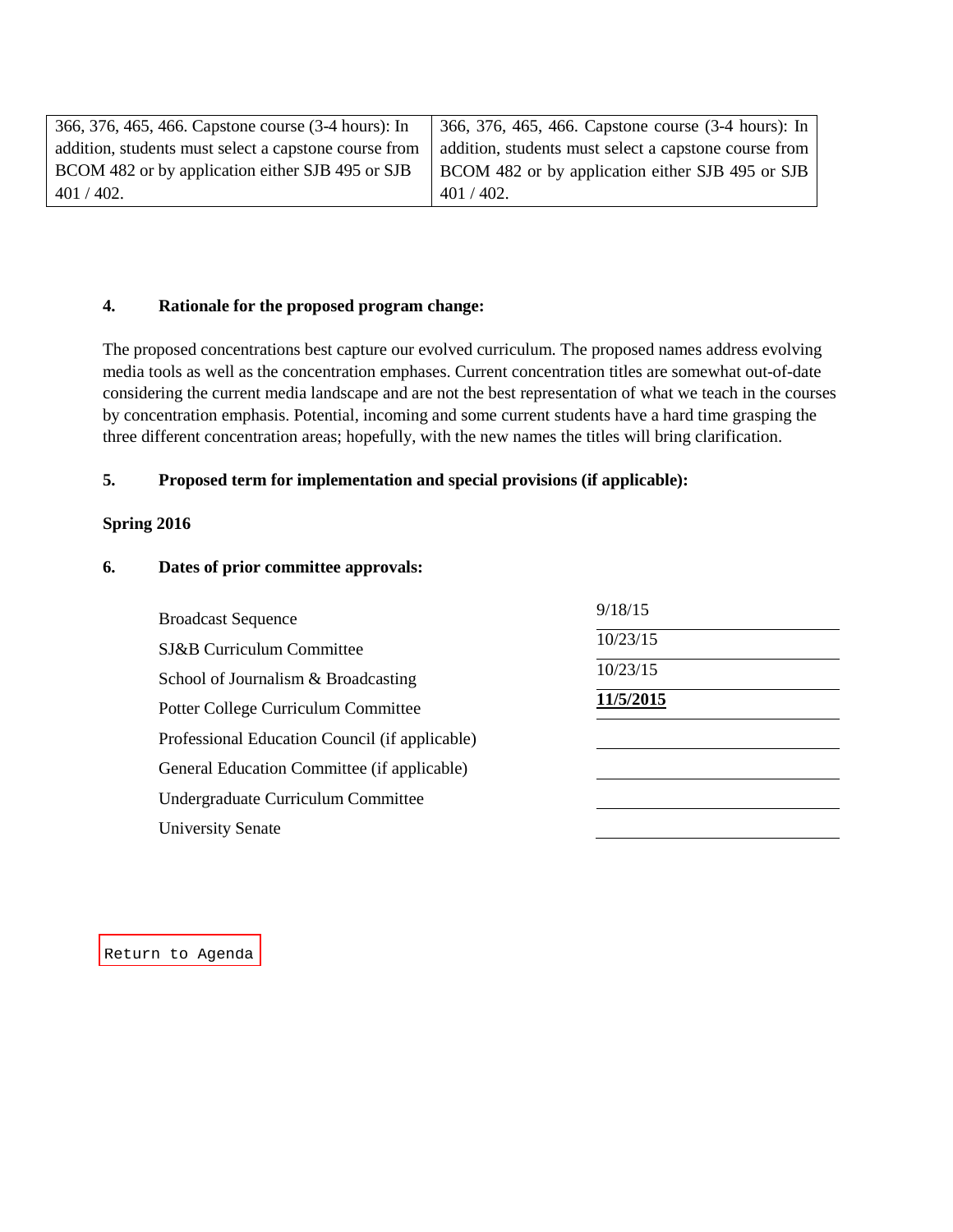# **College of Health and Human Services Family and Consumer Sciences Proposal to Delete a Course (Consent Item)**

<span id="page-36-0"></span>Contact Person: Sheila Flener, [Sheila.flener@wku.edu,](mailto:Sheila.flener@wku.edu) 745-4105

#### **1. Identification of course:**

- 1.1 Current course prefix and number: DMT 110
- 1.2 Course title: Design Concepts
- **2. Rationale for the course deletion:** Course was dropped from the major and is no longer taught
- **3. Effect of course deletion on programs or other departments, if known:** All FACS majors using this course have dropped the course from their major.
- **4. Proposed term for implementation:** Spring 2016

| 5. | Dates of prior committee approvals:      |            |  |
|----|------------------------------------------|------------|--|
|    | Department/ Unit FACS                    | 10/16/2015 |  |
|    | <b>CHHS College Curriculum Committee</b> | 11/13/2015 |  |
|    | Undergraduate Curriculum Committee       |            |  |
|    | University Senate                        |            |  |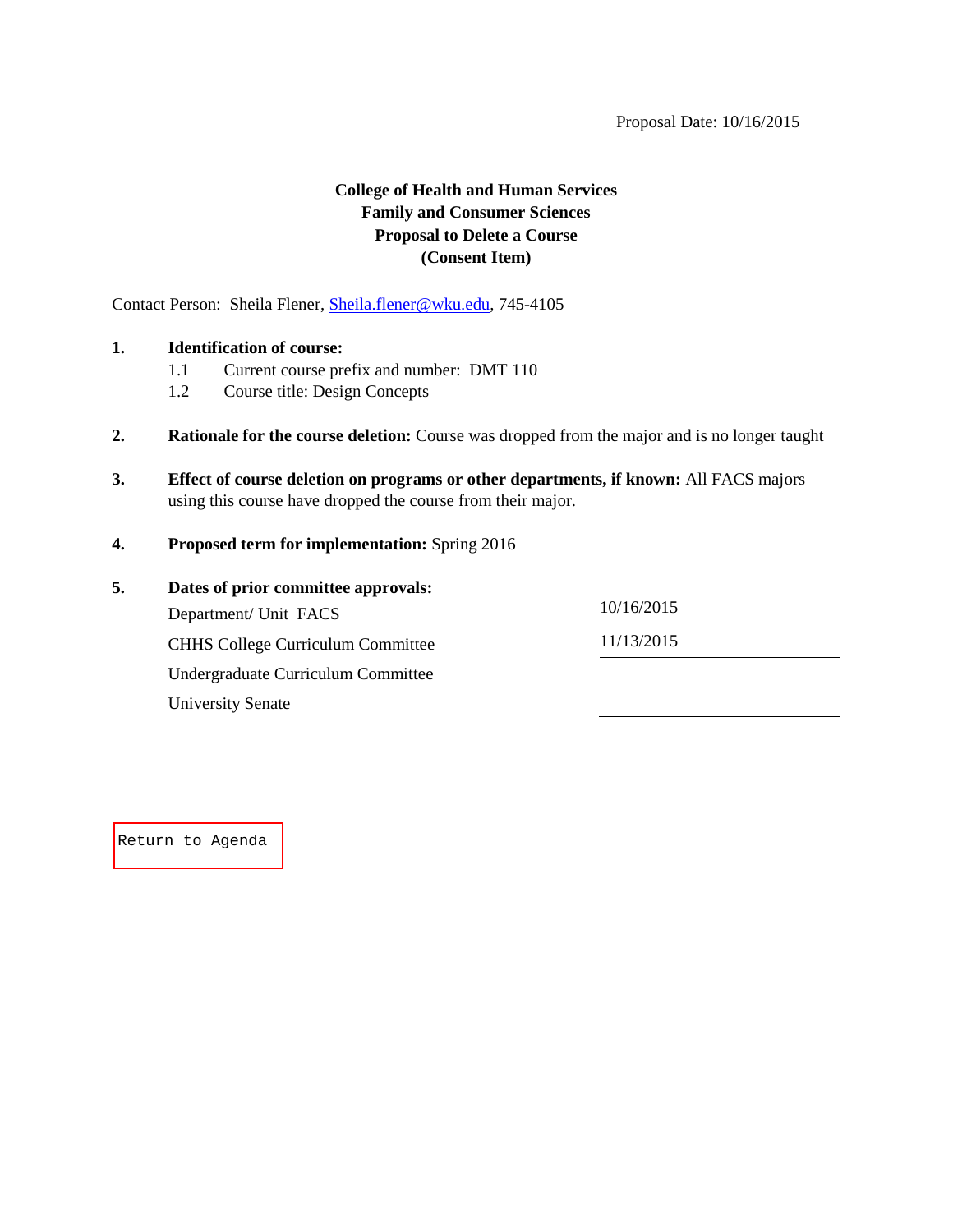#### Proposal Date: 10/21/2015

# **College of Health and Human Services Family and Consumer Sciences Department Proposal to Revise A Program (Action Item)**

<span id="page-37-0"></span>Contact Person: D'Lee Babb, 270-745-6943, [dlee.babb@wku.edu](mailto:dlee.babb@wku.edu)

#### **1. Identification of program:**

- 1.1 Current program reference number: 249
- 1.2 Current program title: Early Childhood Education Associate Degree
- 1.3 Credit hours: 63

#### **2. Identification of the proposed program changes:**

• Require a grade of "C" or above for specified courses required for this degree

#### **3. Detailed program description:**

| <b>Current Description</b>                         |              | <b>Proposed Description</b>                        |                |  |
|----------------------------------------------------|--------------|----------------------------------------------------|----------------|--|
| The associate of arts degree in Early Childhood    |              | The associate of arts degree in Early Childhood    |                |  |
| Education requires 63 semester hours. The          |              | Education requires 63 semester hours. A grade of   |                |  |
| required courses are HMD 211, FACS                 |              | "C" or above must be earned in the following       |                |  |
| 180, 191, 192, 198, 292, 294, 295, 296, 297, 299,  |              | courses required for this degree: HMD 211,         |                |  |
| 311, 313, SWRK 101, LME 318. In addition,          |              | FACS 180, 191, 192, 198, 292, 294, 295, 296,       |                |  |
| students must take the following general education |              | 297, 299, 311, 313, SWRK 101, LME 318. In          |                |  |
| courses: COMM 145, PSY/PSYS 100, ENG 100,          |              | addition, students must take the following general |                |  |
| ENG 200, MATH 109, and PH 100.                     |              | education courses: COMM 145, PSY/PSYS 100,         |                |  |
|                                                    |              | ENG 100, ENG 200, MATH 109, and PH 100.            |                |  |
|                                                    |              |                                                    |                |  |
| <b>Current Courses</b>                             | <b>Hours</b> | <b>Proposed Courses</b>                            | <b>Hours</b>   |  |
|                                                    |              | There are no proposed changes at this              | N/A            |  |
|                                                    |              | time.                                              |                |  |
| HMD 211 Human Nutrition                            | 3            | HMD 211 Human Nutrition                            | 3              |  |
| FACS 180 Foundations in FCS                        | 3            | FACS 180 Foundations in FCS                        | 3              |  |
| FACS 191 Child Development                         | 3            | FACS 191 Child Development                         | $\mathfrak{Z}$ |  |
| FACS 192 Working with Young                        | 3            | FACS 192 Working with Young                        | 3              |  |
| Children & Families                                |              | Children & Families                                |                |  |
| FACS 198 Guidance & Prob. Solving                  | 3            | FACS 198 Guidance & Prob. Solving                  | 3              |  |
| Approaches for Young Children                      |              | Approaches for Young Children                      |                |  |
| FACS 292 Diversity in Early Childhood              | 3            | FACS 292 Diversity in Early                        | 3              |  |
| Programs                                           |              | Childhood Programs                                 |                |  |
| FACS 294 Assessment of Young                       | 3            | FACS 294 Assessment of Young                       | 3              |  |
| Children                                           |              | Children                                           |                |  |
| FACS 295 Curriculum Development for                | 3            | FACS 295 Curriculum Development                    | 3              |  |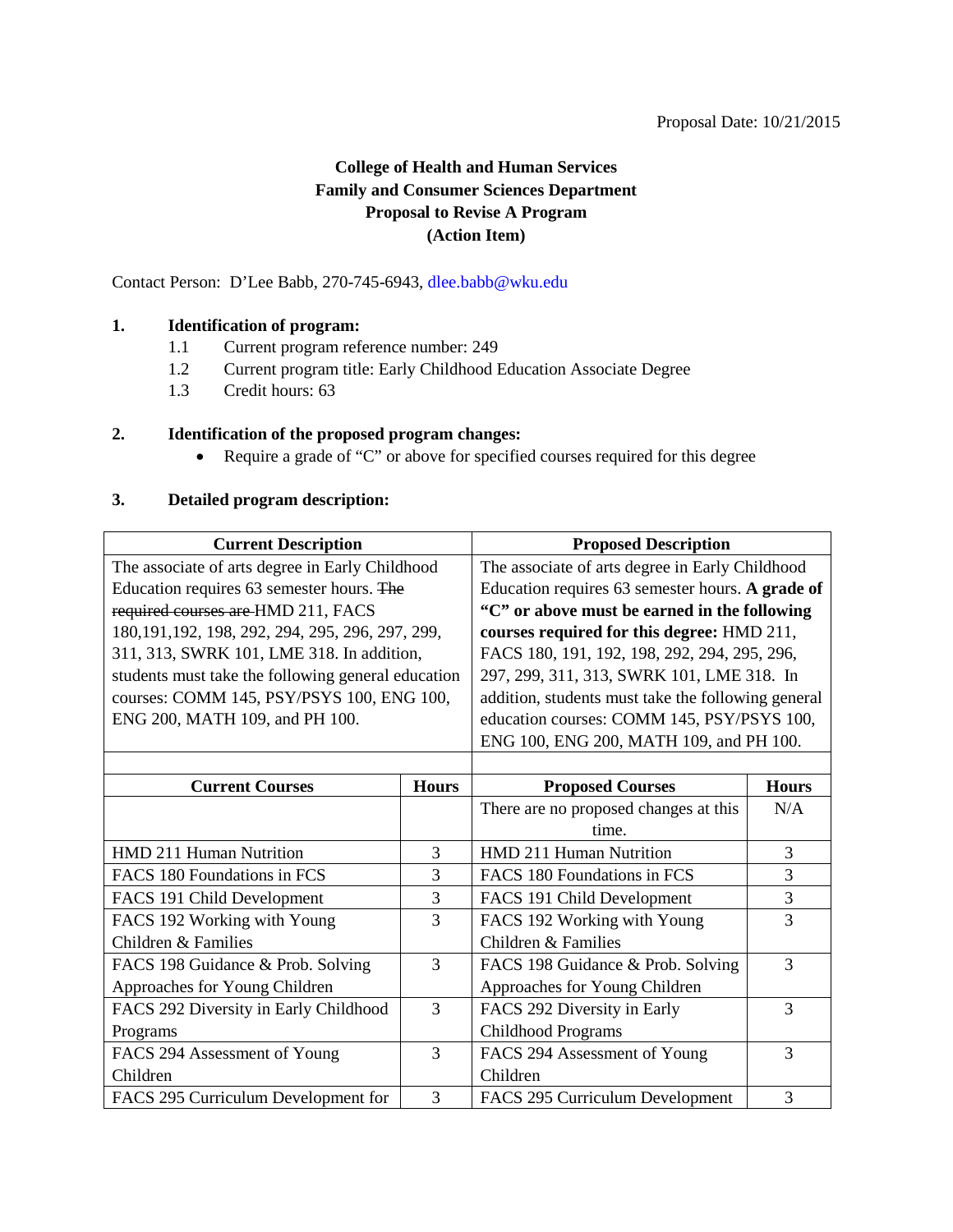| <b>Infants/Toddlers</b>                |    | for Infants/Toddlers                   |    |
|----------------------------------------|----|----------------------------------------|----|
| FACS 296 Curriculum Development for    | 3  | FACS 296 Curriculum Development        | 3  |
| Pre/Kdg Children                       |    | for Pre/Kdg Children                   |    |
| FACS 297 Family, Community and         | 3  | FACS 297 Family, Community and         | 3  |
| Early Childhood Programs               |    | Early Childhood Programs               |    |
| FACS 299 Administration of Early       | 3  | FACS 299 Administration of Early       | 3  |
| Childhood Programs                     |    | Childhood Programs                     |    |
| FACS 311 Family Relations              | 3  | FACS 311 Family Relations              | 3  |
|                                        |    |                                        |    |
| FACS 313 Practicum                     | 3  | FACS 313 Practicum                     | 3  |
| <b>SWRK 101 Foundations of Human</b>   | 3  | <b>SWRK 101 Foundations of Human</b>   | 3  |
| Service                                |    | Service                                |    |
| LME 318 Children's Literature          | 3  | LME 318 Children's Literature          | 3  |
| <b>COMM 145 Fundamentals of Public</b> | 3  | <b>COMM 145 Fundamentals of Public</b> | 3  |
| Speaking                               |    | Speaking                               |    |
| PSY 100 Introduction to Psychology     | 3  | PSY 100 Introduction to Psychology     | 3  |
| ENG 100 Freshman English               | 3  | ENG 100 Freshman English               | 3  |
| ENG 200 Introduction to Literature     | 3  | ENG 200 Introduction to Literature     | 3  |
| <b>MATH 109 General Mathematics</b>    | 3  | <b>MATH 109 General Mathematics</b>    | 3  |
| PH 100 Personal Health                 | 3  | PH 100 Personal Health                 | 3  |
| Total                                  | 63 | Total                                  | 63 |

# **4. Rationale for the proposed program change:**

4.1 Increasing the grade requirement for this program will be in alignment with the degree requirements for the Major in Family and Consumer Sciences with a concentration in Child Studies (reference number 563). The AA in Early Childhood Education feeds directly into the BS in Family and Consumer Sciences.

#### **5. Proposed term for implementation:** Fall 2016

# **6. Dates of prior committee approvals:**

| <b>FACS</b> Department                         | 10/22/2015 |
|------------------------------------------------|------------|
| <b>CHHS Undergraduate Curriculum Committee</b> | 11/13/2015 |
| Undergraduate Curriculum Committee             |            |
| <b>University Senate</b>                       |            |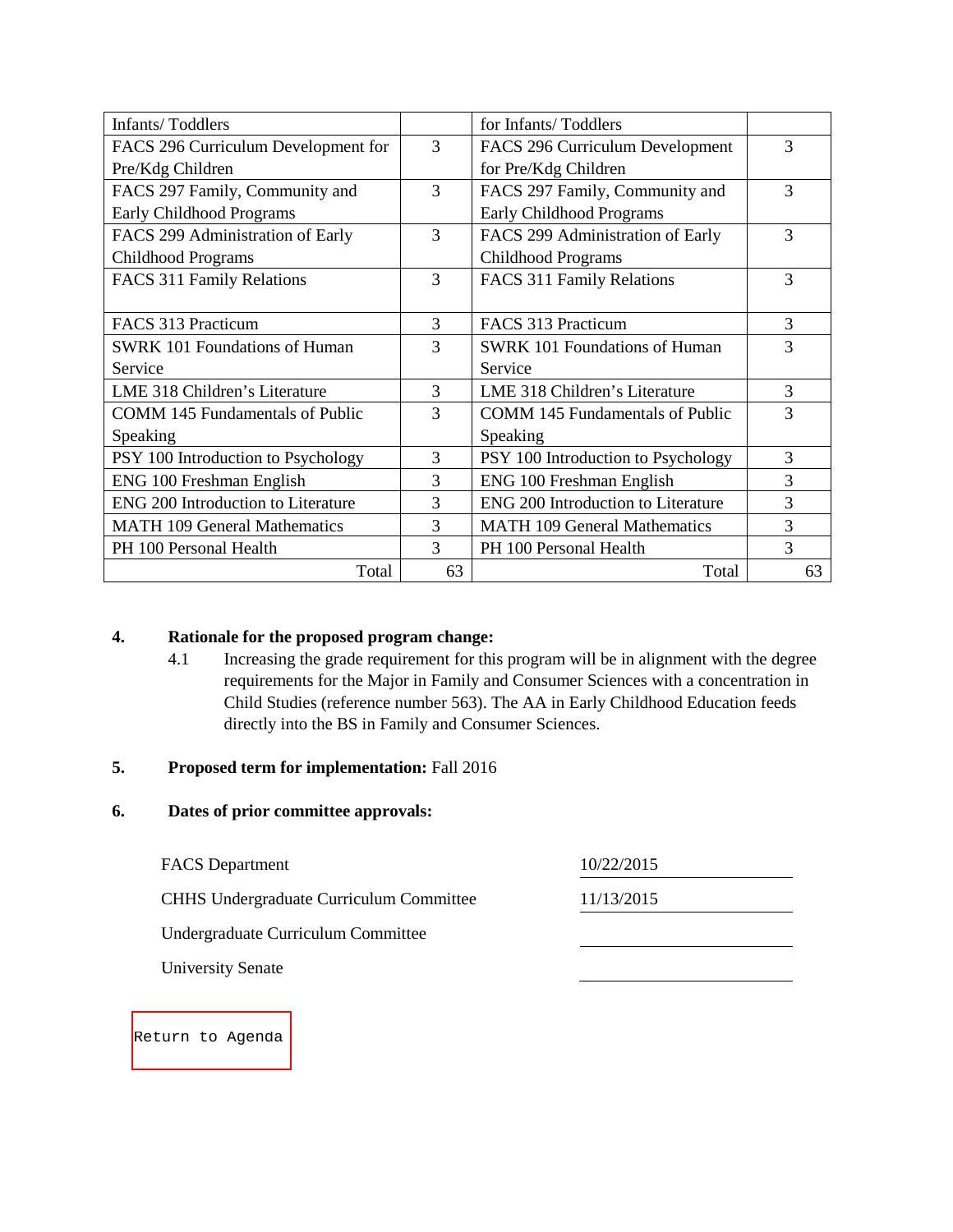# **College of Health and Human Services Family and Consumer Sciences Department Proposal to Revise A Program (Action Item)**

<span id="page-39-0"></span>Contact Person: Kathy Croxall, *Kathy.croxall@wku.edu*, 270-745-3997

#### **1. Identification of program:**

- 1.1 Current program reference number: 371
- 1.2 Current program title: Consumer and Family Sciences Minor
- 1.3 Credit hours: 21

#### **2. Identification of the proposed program changes:**

- Change the title to Family and Consumer Sciences Minor
- Replace DMT 110, Design Concepts, which is no longer offered with IDFM 100, Introduction to Housing and Interior Design
- Clarify and simplify wording regarding electives

### **3. Detailed program description:**

| <b>Current Program</b>                                        |               | Proposed Program        |                                           |                                                  |                                                    |  |
|---------------------------------------------------------------|---------------|-------------------------|-------------------------------------------|--------------------------------------------------|----------------------------------------------------|--|
| The minor in consumer and family sciences requires            |               |                         | The minor in Family and Consumer Sciences |                                                  |                                                    |  |
| a minimum of 21 semester hours. A grade of "C" or             |               |                         |                                           | requires a minimum of 21 semester hours. A grade |                                                    |  |
| above must be earned in the following CFS/support             |               |                         |                                           |                                                  | of "C" or above must be earned in the following    |  |
| courses required for this minor: HMD 211, FACS                |               |                         |                                           | FACS/support courses required for this minor:    |                                                    |  |
| 310, 311, 380, 381 <del>, DMT 110</del> , 431, and 6 hours of |               |                         |                                           |                                                  | HMD 211, FACS 310, 311, 380, 381, IDFM 100,        |  |
| restricted electives chosen in consultation with              |               |                         |                                           |                                                  | 431, and 6 hours of restricted electives chosen in |  |
| departmental advisor.                                         |               |                         |                                           | consultation with <b>FACS</b> advisor.           |                                                    |  |
| Course prefix and                                             | <b>Credit</b> | <b>Course Title</b>     | <b>Course</b>                             | <b>Credit</b>                                    | <b>Course Title</b>                                |  |
| number                                                        | <b>Hrs</b>    |                         | prefix and                                | <b>Hrs</b>                                       |                                                    |  |
|                                                               |               |                         | number                                    |                                                  |                                                    |  |
| <b>DMT 110</b>                                                | 3             | <b>Design Concepts</b>  | <b>IDFM 100</b>                           | $\overline{\mathbf{3}}$                          | <b>Introduction to Housing</b>                     |  |
|                                                               |               |                         |                                           |                                                  | and Interior Design                                |  |
| <b>HMD 211</b>                                                | 3             | <b>Human Nutrition</b>  | <b>HMD 211</b>                            | 3                                                | <b>Human Nutrition</b>                             |  |
| <b>FACS 310</b>                                               | 3             | Management of           | <b>FACS 310</b>                           | 3                                                | <b>Management of Family</b>                        |  |
|                                                               |               | <b>Family Resources</b> |                                           |                                                  | Resources                                          |  |
| <b>FACS 311</b>                                               | 3             | <b>Family Relations</b> | <b>FACS 311</b>                           | 3                                                | <b>Family Relations</b>                            |  |
| <b>IDFM 431</b>                                               | 3             | Clothing and            | <b>IDFM 431</b>                           | 3                                                | Clothing and Human                                 |  |
|                                                               |               | Human Behavior          |                                           |                                                  | Behavior                                           |  |
| Electives                                                     | 6             | chosen in               | Electives                                 | 6                                                | chosen in consultation                             |  |
|                                                               |               | consultation with       |                                           |                                                  | with <b>FACS</b> advisor                           |  |
|                                                               |               | departmental            |                                           |                                                  |                                                    |  |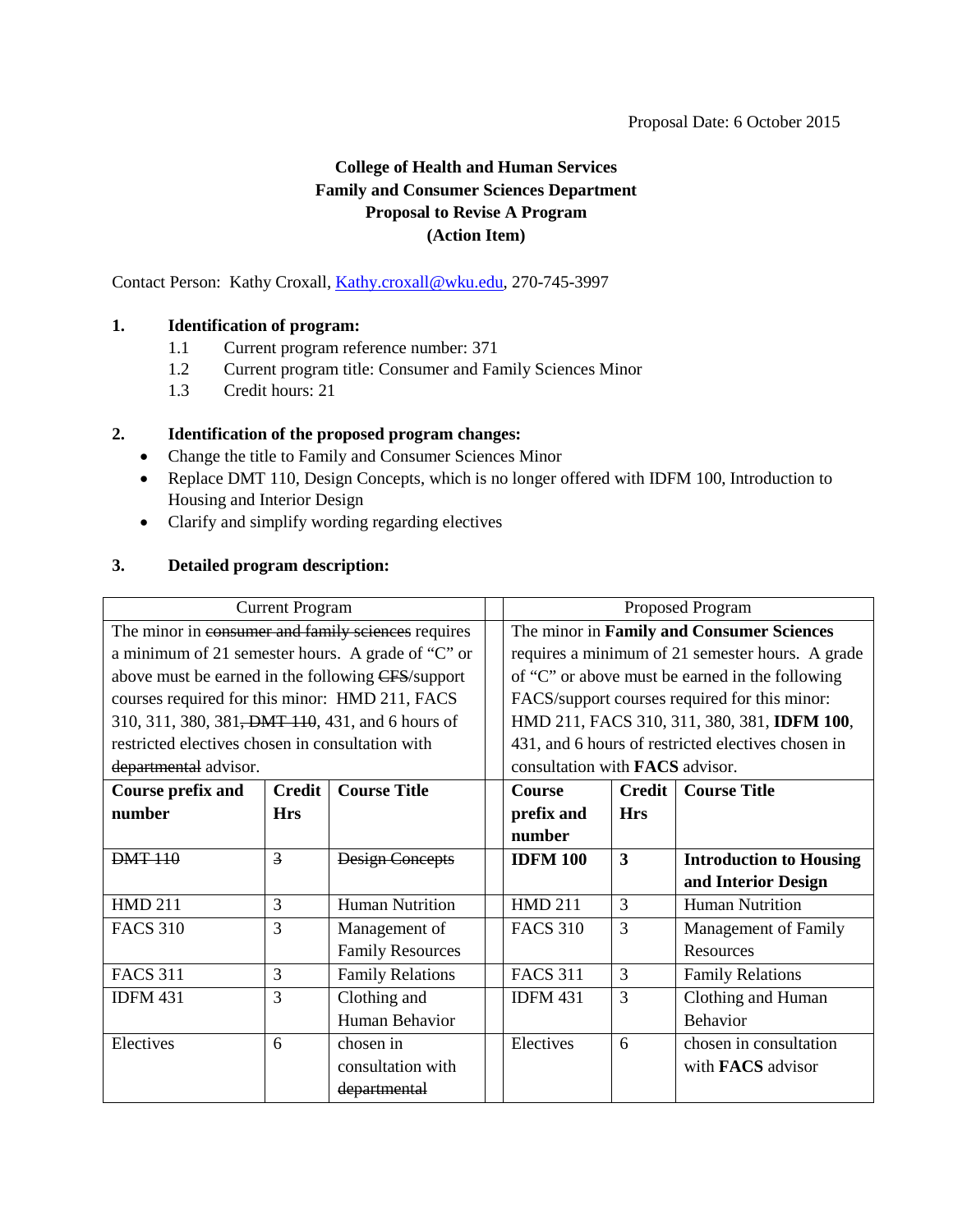|--|--|--|--|--|--|--|

#### **4. Rationale for the proposed program change:**

- This will bring the title for the minor into line with the department name, which was changed in 2011.
- DMT 110, Design Concepts, has not been offered in several years. IDFM 100 covers basic interior design concepts and will maintain the integrity of the minor as representing all areas of the department.
- Wording regarding the required electives had the potential to be confusing.

# **5. Proposed term for implementation and special provisions (if applicable):** Fall 2016

#### **6. Dates of prior committee approvals:**

| <b>Family and Consumer Sciences Department</b>  | 16 October 2015  |
|-------------------------------------------------|------------------|
| College of Health and Human Services Curriculum |                  |
| Committee                                       | 13 November 2015 |
| Undergraduate Curriculum Committee              |                  |
| <b>University Senate</b>                        |                  |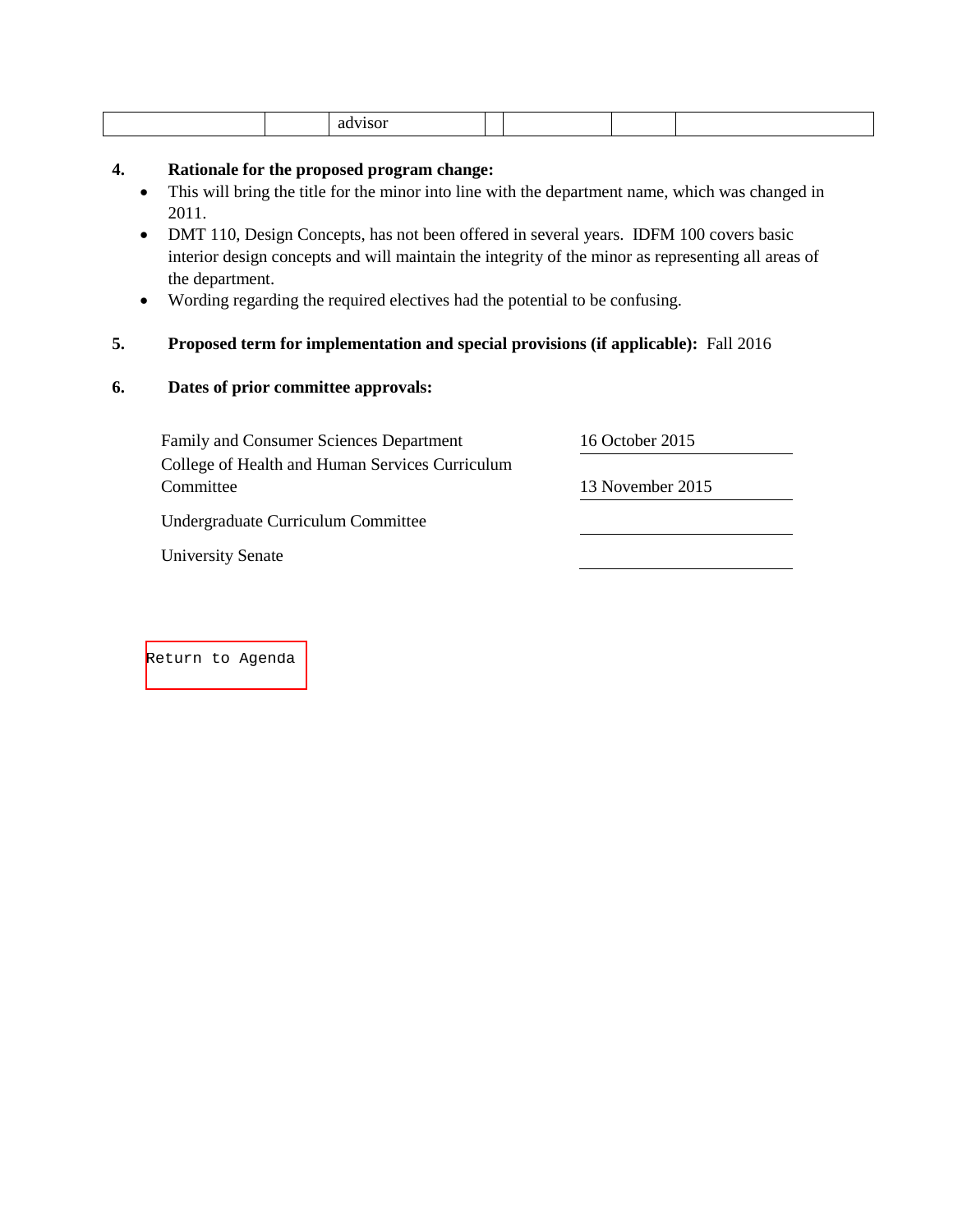# **College of Health and Human Services Department or Social Work Proposal to Revise A Program (Action Item)**

<span id="page-41-0"></span>Contact Person: Dana Sullivan, [dana.sullivan@wku.edu,](mailto:dana.sullivan@wku.edu) 745-5313

#### **1. Identification of program:**

- 1.1 Current program reference number: 594
- 1.2 Current program title: Bachelor of Social Work
- 1.3 Credit hours: 54

#### **2. Identification of the proposed program changes:**

- Adding SWRK 357 Case Management and SWRK 437 Military Social Work to the electives area of the major
- Clarify that 3 hours of electives be in Social Work.

### **3. Detailed program description:**

| <b>Program Description</b>                                  | New Program Description                                   |
|-------------------------------------------------------------|-----------------------------------------------------------|
| The social work major consists of 54 semester hours, 45     | The social work major consists of 54 semester hours, 45   |
| hours in social work and 9 hours in supportive courses. It  | hours in social work and 9 hours in supportive courses.   |
| is not necessary to have a minor for graduation. Students   | It is not necessary to have a minor for graduation.       |
| interested in selecting social work as their major program  | Students interested in selecting social work as their     |
| of study should make an appointment with the BSW            | major program of study should make an appointment         |
| Program Director, Academic Complex, Room 211.               | with the BSW Program Director, Academic Complex,          |
| Consistent with the program's emphasis on a liberal arts    | Room 211.                                                 |
| foundation, during the freshman and sophomore years,        | Consistent with the program's emphasis on a liberal arts  |
| students will take courses in English, political science,   | foundation, during the freshman and sophomore years,      |
| economics, math, biology, sociology, psychology, and        | students will take courses in English, political science, |
| also public speaking and history. These courses will also   | economics, math, biology, sociology, psychology, and      |
| fulfill several of the Colonnade requirements. A list of    | also public speaking and history. These courses will also |
| the required liberal arts and sciences courses that must be | fulfill several of the Colonnade requirements. A list of  |
| taken as prerequisites for applying to the social work      | the required liberal arts and sciences courses that must  |
| major is available on the departmental webpage or can be    | be taken as prerequisites for applying to the social work |
| obtained from the department.                               | major is available on the departmental webpage or can     |
| Requirements for the social work major are: 45 semester     | be obtained from the department.                          |
| hours in social work - SWRK 101, 205, 330, 331, 344,        | Requirements for the social work major are: 45 semester   |
| 345, 375, 378, 379, 381, 395, 480, 481, 482, 483, and a     | hours in social work - SWRK 101, 205, 330, 331, 344,      |
| minimum of nine hours of electives approved by the          | 345, 375, 378, 379, 381, 395, 480, 481, 482, 483, and a   |
| advisor.                                                    | minimum of nine hours of electives approved by the        |
| Admission to the major: The academic advisor reviews        | advisor. Three hours of the electives must be in social   |
| the student's academic status. If necessary, students are   | work.                                                     |
| advised to fulfill prerequisites for admission to the       | Admission to the major: The academic advisor reviews      |
| program. Upon completion of prerequisite courses,           | the student's academic status. If necessary, students are |
| including SWRK 101 and 205, students must complete          | advised to fulfill prerequisites for admission to the     |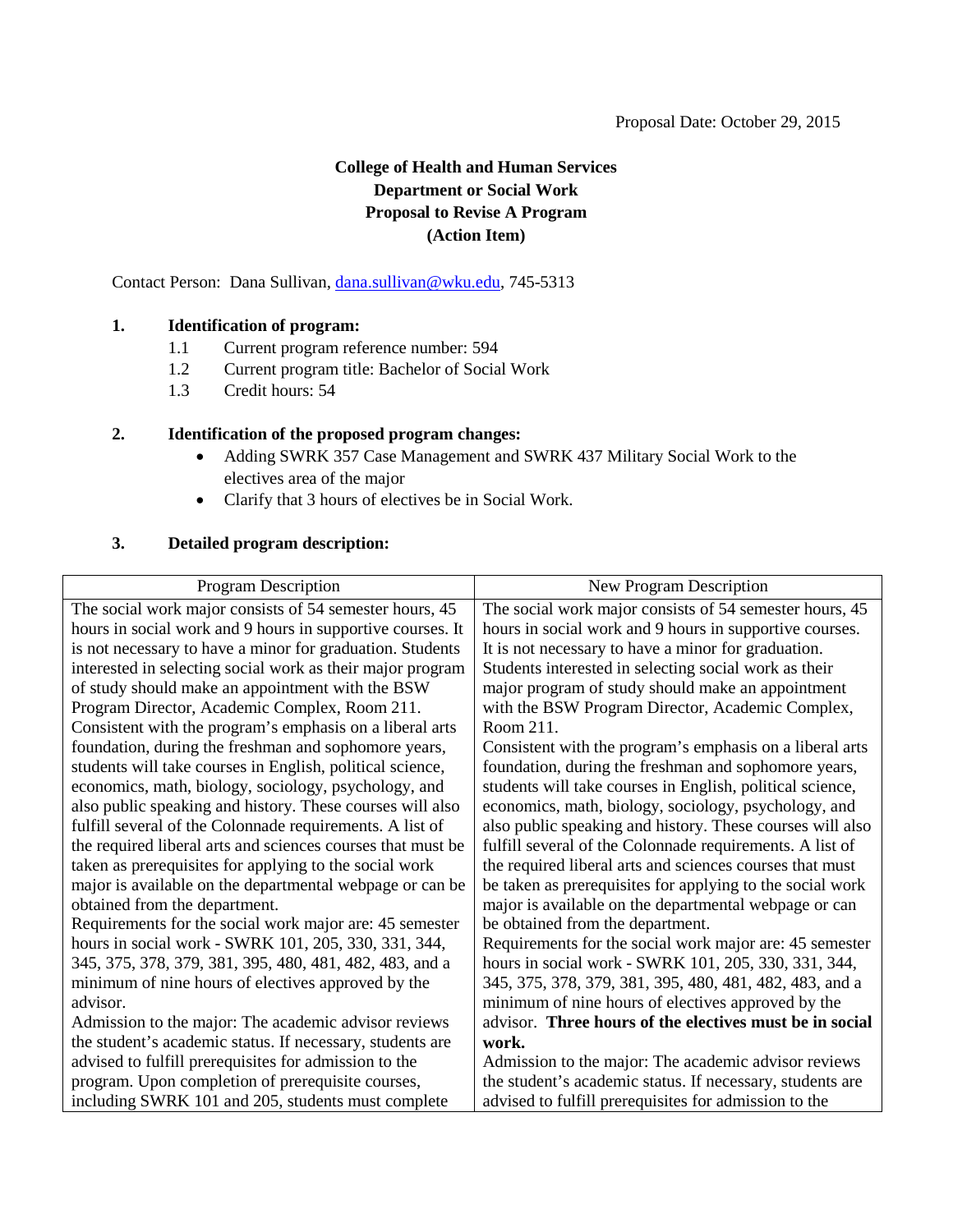| an application process for formal admission to the social<br>work program. The BSW Admissions and Retention<br>Committee reviews each application. Students must have<br>attained a cumulative grade point average of 2.5 and<br>sophomore status in order to be admitted. Guidelines for<br>admission and retention are stated in the BSW Student<br>Handbook, which is available in the departmental office<br>or on the departmental webpage. The following 27 hours<br>are required for admission: SWRK 101, 205, ENG 100,<br>MATH 116 or higher, PS 110, ECON 150 or ECON 202<br>or ECON 203, PSY/PSYS 100 or PSY/PSYS 220, SOCL<br>100 or AGRI 108, BIOL 113 or BIOL 120 or BIOL 131. |                                                                                                                                                                                                                                                                                                                                                                                                                                                                                                                    |    |  | program. Upon completion of prerequisite courses,<br>including SWRK 101 and 205, students must complete<br>an application process for formal admission to the social<br>work program. The BSW Admissions and Retention<br>Committee reviews each application. Students must<br>have attained a cumulative grade point average of 2.5<br>and sophomore status in order to be admitted.<br>Guidelines for admission and retention are stated in the<br>BSW Student Handbook, which is available in the<br>departmental office or on the departmental webpage.<br>The following 27 hours are required for admission:<br>SWRK 101, 205, ENG 100, MATH 116 or higher, PS<br>110, ECON 150 or ECON 202 or ECON 203,<br>PSY/PSYS 100 or PSY/PSYS 220, SOCL 100 or AGRI |                                                                                                                                                                                                                                                                                                                                                                                                                                                                                                                                        |    |
|---------------------------------------------------------------------------------------------------------------------------------------------------------------------------------------------------------------------------------------------------------------------------------------------------------------------------------------------------------------------------------------------------------------------------------------------------------------------------------------------------------------------------------------------------------------------------------------------------------------------------------------------------------------------------------------------|--------------------------------------------------------------------------------------------------------------------------------------------------------------------------------------------------------------------------------------------------------------------------------------------------------------------------------------------------------------------------------------------------------------------------------------------------------------------------------------------------------------------|----|--|-----------------------------------------------------------------------------------------------------------------------------------------------------------------------------------------------------------------------------------------------------------------------------------------------------------------------------------------------------------------------------------------------------------------------------------------------------------------------------------------------------------------------------------------------------------------------------------------------------------------------------------------------------------------------------------------------------------------------------------------------------------------|----------------------------------------------------------------------------------------------------------------------------------------------------------------------------------------------------------------------------------------------------------------------------------------------------------------------------------------------------------------------------------------------------------------------------------------------------------------------------------------------------------------------------------------|----|
|                                                                                                                                                                                                                                                                                                                                                                                                                                                                                                                                                                                                                                                                                             |                                                                                                                                                                                                                                                                                                                                                                                                                                                                                                                    |    |  |                                                                                                                                                                                                                                                                                                                                                                                                                                                                                                                                                                                                                                                                                                                                                                 | 108, BIOL 113 or BIOL 120 or BIOL 131.                                                                                                                                                                                                                                                                                                                                                                                                                                                                                                 |    |
|                                                                                                                                                                                                                                                                                                                                                                                                                                                                                                                                                                                                                                                                                             | <b>SWRK Electives:</b><br>SWRK 270,325,326,356,433,436,<br>450, 451, 485, 490, 495, 496                                                                                                                                                                                                                                                                                                                                                                                                                            | 3  |  |                                                                                                                                                                                                                                                                                                                                                                                                                                                                                                                                                                                                                                                                                                                                                                 | <b>SWRK Electives:</b><br>SWRK 270,325,326,356,357,<br>433,436,437,<br>450, 451, 485, 490, 495, 496                                                                                                                                                                                                                                                                                                                                                                                                                                    | 3  |
|                                                                                                                                                                                                                                                                                                                                                                                                                                                                                                                                                                                                                                                                                             | <b>Advisor Consent Electives:</b><br>ACCT 420 ANTH 440 BIOL<br>344,<br>CD 489 COMM 345,349,362<br>ENG 301,306, ENG 307,386<br>FACS 3**, 4** FIN 161,<br>FLK 280,3**,4** GERO 100<br>GEOG 350,352, GEOG 480 HIST<br>320, 321, 364 MGT 210, 311, MGT<br>333<br>PH 3**,4** PHIL 201,315,320,<br>PHIL 21,322,330,350,401,402,403,<br>PHIL 425,426 PSY 3**,4**<br>REC 220,302,<br>REC 311 RELS 305,320,321<br>SOCL 309,3**,<br>SOCL 4** SWRK<br>270, 325, 326, 356, 433,<br>SWRK 436,450,451,485<br><b>WOMN 200,400</b> | 6  |  |                                                                                                                                                                                                                                                                                                                                                                                                                                                                                                                                                                                                                                                                                                                                                                 | <b>Advisor Consent Electives:</b><br>ACCT 420 ANTH 440 BIOL 344,<br>CD 489 COMM 345,349,362<br>ENG 301,306, ENG 307,386<br>FACS 3**, 4** FIN 161,<br>FLK 280,3**,4** GERO 100<br>GEOG 350,352,<br>GEOG 480 HIST 320,321,364<br>MGT 210,311, MGT 333<br>PH 3**, 4** PHIL 201, 315, 320,<br>PHIL<br>321, 322, 330, 350, 401, 402, 403,<br>PHIL 425,426 PSY 3**,4** REC<br>220,302,<br>REC 311 RELS 305,320,321<br>SOCL 309,3**,<br>SOCL 4** SWRK<br>270, 325, 326, 356, 357, 433,<br>SWRK 436, 437, 450, 451, 485<br><b>WOMN 200,400</b> | 6  |
|                                                                                                                                                                                                                                                                                                                                                                                                                                                                                                                                                                                                                                                                                             | <b>Total Electives</b>                                                                                                                                                                                                                                                                                                                                                                                                                                                                                             | 9  |  |                                                                                                                                                                                                                                                                                                                                                                                                                                                                                                                                                                                                                                                                                                                                                                 | <b>Total Electives</b>                                                                                                                                                                                                                                                                                                                                                                                                                                                                                                                 | 9  |
|                                                                                                                                                                                                                                                                                                                                                                                                                                                                                                                                                                                                                                                                                             | <b>Total Credit Hours for the major</b>                                                                                                                                                                                                                                                                                                                                                                                                                                                                            | 54 |  |                                                                                                                                                                                                                                                                                                                                                                                                                                                                                                                                                                                                                                                                                                                                                                 | <b>Total Credit Hours for the major</b>                                                                                                                                                                                                                                                                                                                                                                                                                                                                                                | 54 |

# **4. Rationale for the proposed program change:**

- This proposal change is requested to add two new electives that were approved during AY 2014-2015:
	- o SWRK 357 Case Management and
	- o SWRK 437 Military Social Work.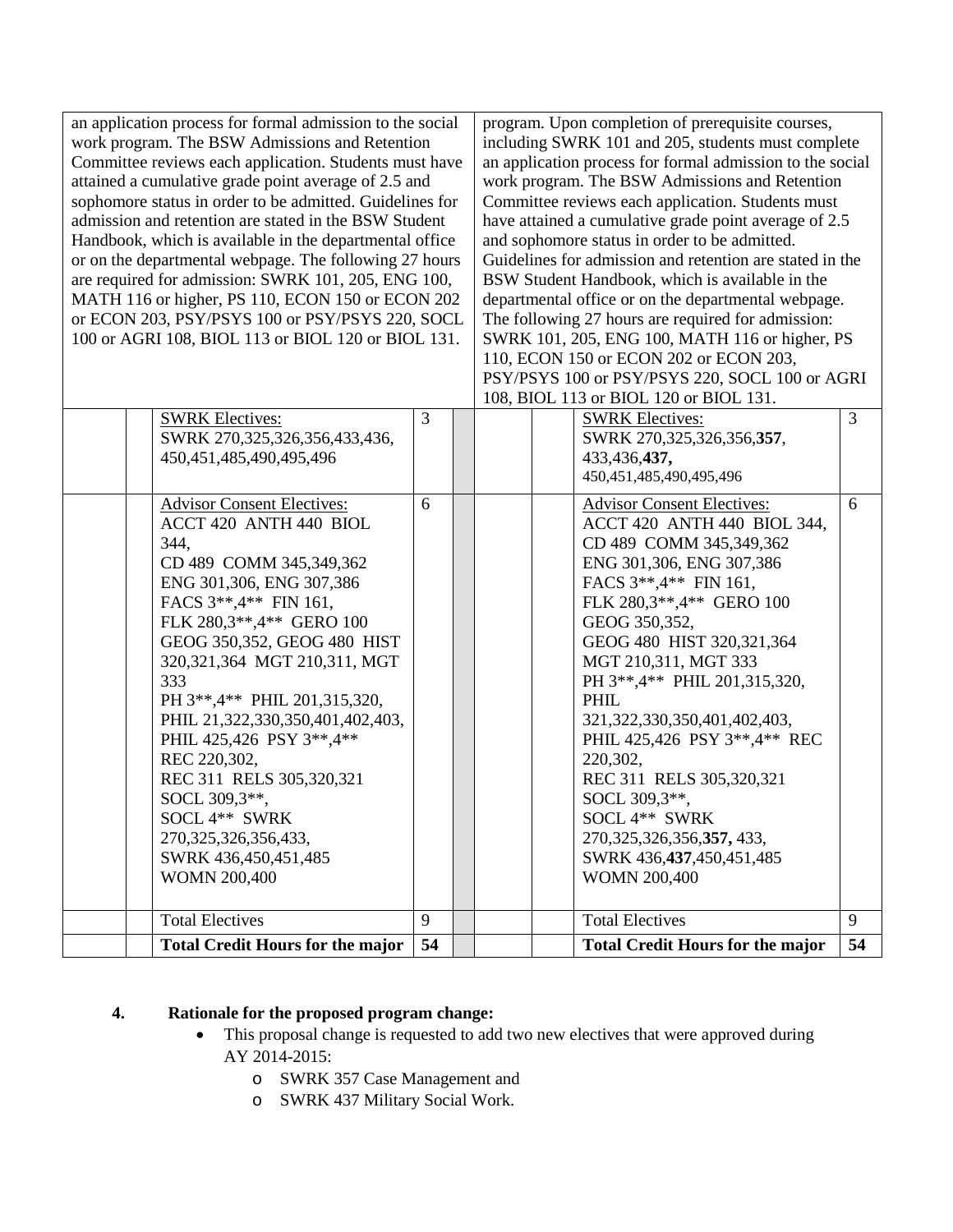• There is also a change to specify that 3 hours of electives must be in SWRK and the other 6 hours must be approved by the advisor. Icap currently includes this component, thus the language is to provide improved clarity in the catalog.

# **5. Proposed term for implementation:** Fall 2016

#### **6. Dates of prior committee approvals:**

Department of Social Work February 12, 2015 CHHS Undergraduate Curriculum Committee 11/13/2015 Undergraduate Curriculum Committee University Senate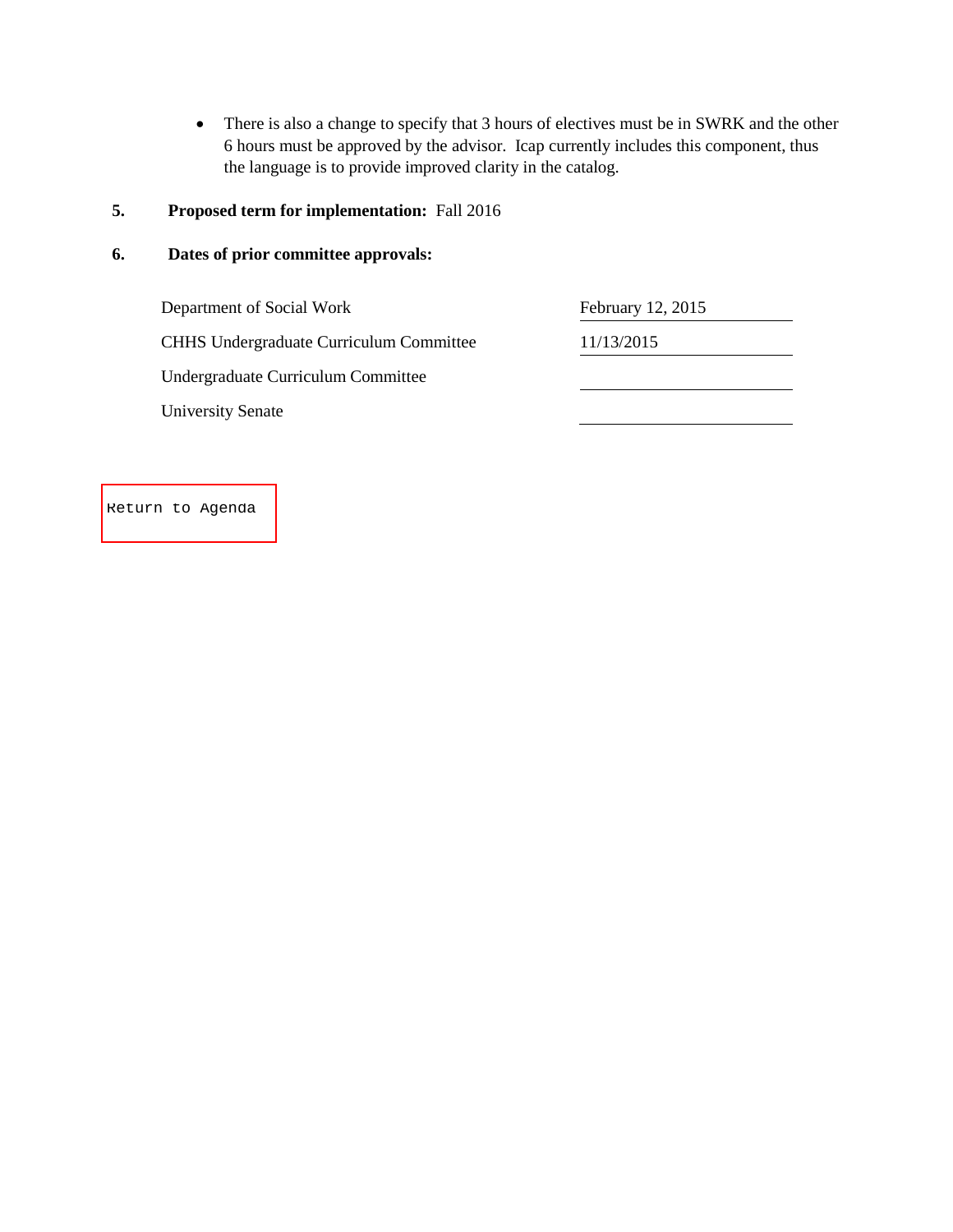# **Gordon Ford College of Business Information Systems Department Proposal to Revise a Program (Action Item)**

<span id="page-44-0"></span>Contact Person: Ray Blankenship, [ray.blankenship@wku.edu,](mailto:ray.blankenship@wku.edu) 745-5952

# **1. Identification of Program:**

1.1 Current program reference number: 507P (seeking admission)

507 (officially admitted)

- 1.2 Current program title: Major in Business Informatics
- 1.3 Credit hours: 72

# **2. Identification of the proposed program changes:**

• Change in program to add wording to the program description to clarify admission and program requirements.

| <b>Current Program</b>                                                                                                                                                                                                                                                                                                                                                                                                                                                                                                                                                           | <b>Proposed Program</b>                                                                                                                                                                                                                                                                                                                                                                                                                                                                                                                                                                                                                                                                                                                                                                                                                                                   |
|----------------------------------------------------------------------------------------------------------------------------------------------------------------------------------------------------------------------------------------------------------------------------------------------------------------------------------------------------------------------------------------------------------------------------------------------------------------------------------------------------------------------------------------------------------------------------------|---------------------------------------------------------------------------------------------------------------------------------------------------------------------------------------------------------------------------------------------------------------------------------------------------------------------------------------------------------------------------------------------------------------------------------------------------------------------------------------------------------------------------------------------------------------------------------------------------------------------------------------------------------------------------------------------------------------------------------------------------------------------------------------------------------------------------------------------------------------------------|
| To gain admission to the Gordon Ford<br>College, students must have:<br>1. earned a minimum of 60 hours;<br>2. completed ACCT 200 and 201, CIS 141,<br>ECON 202, 203, and 206, MATH 116 or<br>higher, and COMM 145 with a minimum<br>grade point average of 2.5 in the courses<br>listed above; and<br>3. a minimum overall GPA of 2.5. Students<br>with lower than a 2.5 grade point average<br>will be allowed to take only those upper-<br>division courses in the Gordon Ford<br>College of Business they are repeating<br>above the 12 hours allowed prior to<br>admission. | To gain admission to the <b>Business</b><br><b>Informatics Program</b> , students must have:<br>1. earned a minimum of 60 hours;<br>2. completed ACCT 200 and 201, CIS<br>141, ECON 202, 203, and 206, MATH<br>116 or higher, and COMM 145;<br>3. earned an overall WKU GPA of 2.5 or<br>above;<br>4. achieved a GPA of 2.5 or above in the<br>following six classes: ACCT 201, CIS<br>141, ECON 203, ECON 206, MATH 116<br>or higher, and COMM 145.<br>Students with lower than a 2.5 grade<br>point average that includes 12 hours of<br>upper-division business courses will be<br>allowed to take only those upper-division<br>courses in the Gordon Ford College of<br><b>Business they are repeating. Repeating a</b><br>course will not be considered to violate<br>the enrollment policy restricting upper<br>division courses to 12 hours prior to<br>admission. |

# **3. Detailed program description:**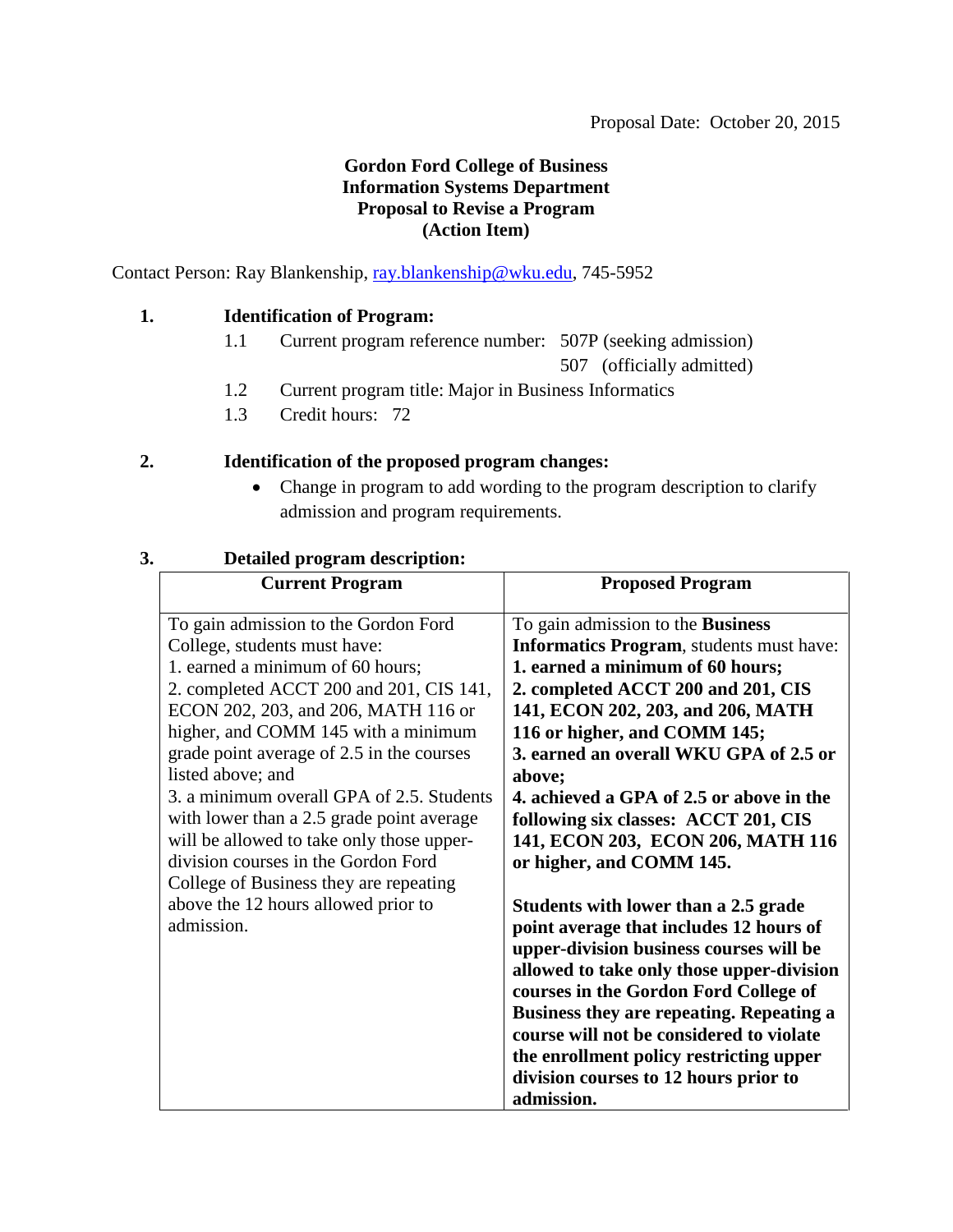| <b>Catalog Description - Current</b>      | <b>Catalog Description - New</b>          |
|-------------------------------------------|-------------------------------------------|
| The business informatics major            | The business informatics major            |
| requires 72 semester hours and is         | requires 72 semester hours and is         |
| designed to prepare students for          | designed to prepare students for          |
| professional careers using an             | professional careers using an             |
| informatics focused approach to           | informatics focused approach to           |
| control, support, and enhance business    | control, support, and enhance business    |
| operations and functions. Global          | operations and functions. Global          |
| business is increasingly relying on the   | business is increasingly relying on the   |
| acquisition, deployment, and              | acquisition, deployment, and              |
| management of information systems         | management of information systems         |
| and services for use in organizational    | and services for use in organizational    |
| processes which is resulting in an        | processes which is resulting in an        |
| increasing need for information           | increasing need for information           |
| workers. The business informatics         | workers. The business informatics         |
| major will provide students with a solid  | major will provide students with a solid  |
| business foundation combined with         | business foundation combined with         |
| relevant study of modern technology       | relevant study of modern technology       |
| trends and the impact information         | trends and the impact information         |
| systems are having throughout             | systems are having throughout             |
| business and society. As demand for       | business and society. As demand for       |
| computer and information processing       | computer and information processing       |
| services continues to increase, so does   | services continues to increase, so does   |
| the need for hybrid business              | the need for hybrid business              |
| technology roles. This major will help    | technology roles. This major will help    |
| strengthen the knowledge economy in       | strengthen the knowledge economy in       |
| Kentucky and increase the availability    | Kentucky and increase the availability    |
| of information workers critical to        | of information workers critical to        |
| attracting and retaining corporate        | attracting and retaining corporate        |
| interests in the state.                   | interests in the state.                   |
| All students must take the following 45   | All students must take the following 45   |
| hours of business core courses: MATH      | hours of business core courses: MATH      |
| 116; ACCT 200, 201; CIS 141; ECON         | 116; ACCT 200, 201; CIS 141; ECON         |
| 202, 203, 206; CIS 243; FIN 330; MKT      | 202, 203, 206; CIS 243; FIN 330; MKT      |
| 220; MGT 200, 210, 314, 498 or ENT        | 220; MGT 200, 210, 314, 498 or ENT        |
| 496; ECON 306 or MGT 313.                 | 496; ECON 306 or MGT 313.                 |
| Students are required to meet all         | To gain admission to the Business         |
| admission requirements for the Gordon     | <b>Informatics Program, students must</b> |
| <b>Ford College of Business. Students</b> | have:                                     |
| must take the following 27 hours of       | 1. earned a minimum of 60 hours;          |
| courses including 18 hours of business    | 2. completed ACCT 200 and 201, CIS        |
| informatics core courses selected from    | 141, ECON 202, 203, and 206, MATH         |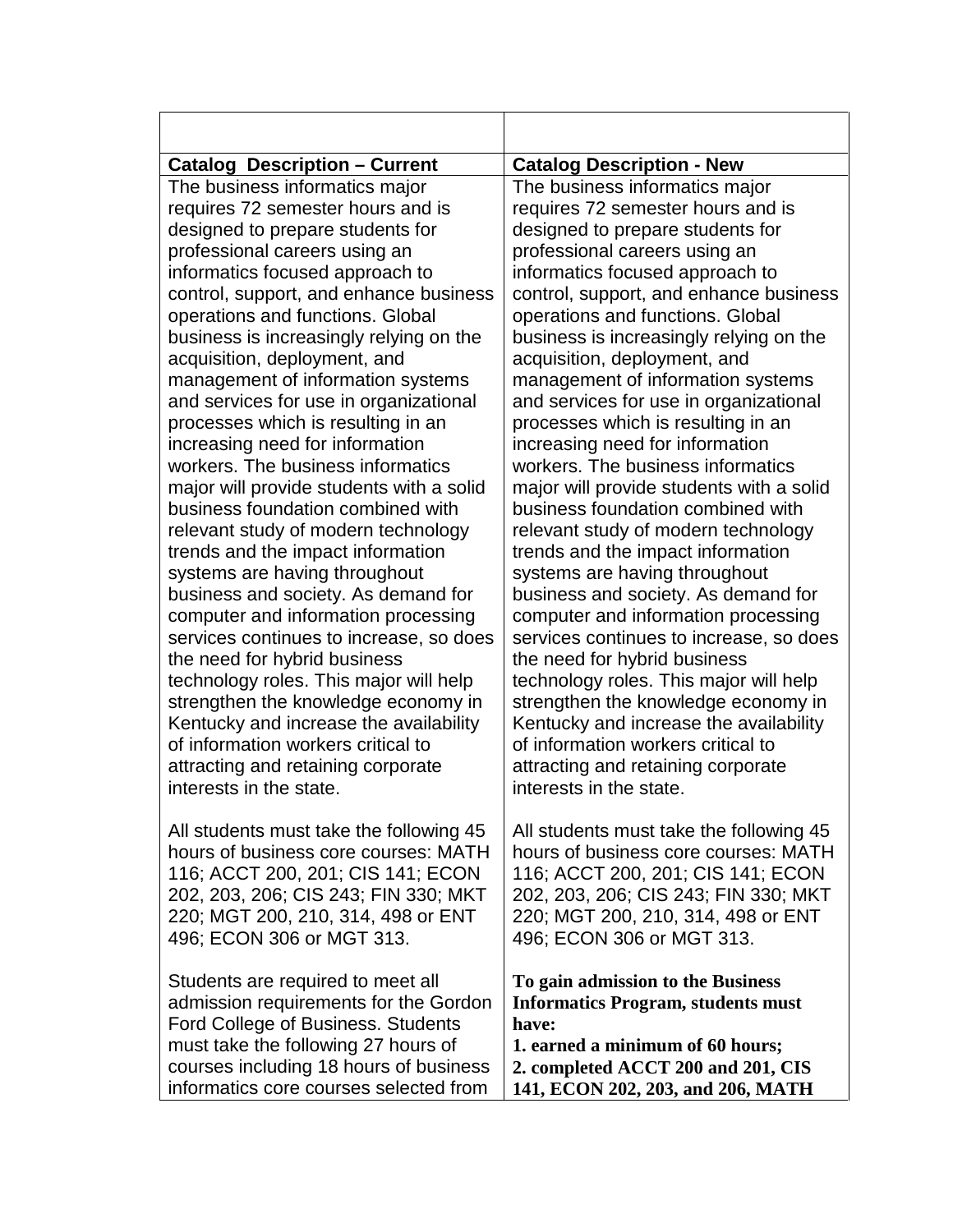| BI 310, 320, 330, 410, 420, 430 and 9<br>hours of approved business and<br>technology electives. | 116 or higher, and COMM 145;<br>3. earned an overall WKU GPA of 2.5 or<br>above;<br>4. achieved a GPA of 2.5 or above in the<br>following six classes: ACCT 201, CIS                                                                                                                                                                                               |
|--------------------------------------------------------------------------------------------------|--------------------------------------------------------------------------------------------------------------------------------------------------------------------------------------------------------------------------------------------------------------------------------------------------------------------------------------------------------------------|
|                                                                                                  | 141, ECON 203, ECON 206, MATH 116<br>or higher, and COMM 145.<br>Students with lower than a 2.5 grade                                                                                                                                                                                                                                                              |
|                                                                                                  | point average that includes 12 hours of<br>upper-division business courses will be<br>allowed to take only those upper-division<br>courses in the Gordon Ford College of<br>Business they are repeating. Repeating a<br>course will not be considered to violate<br>the enrollment policy restricting upper<br>division courses to 12 hours prior to<br>admission. |
|                                                                                                  | Students must take the following 27<br>hours: Business Informatics core<br>courses BI 310, 320, 330, 410, 420,<br>430 and 9 hours of approved business<br>and technology electives.                                                                                                                                                                                |

### **4. Rationale for the proposed program change:**

• Change in program to add wording to the program description to clarify admission and program requirements for the Business Informatics major: The current program description requires students to refer to the admission requirements for the Gordon Ford College of Business. Due to a recent policy change in the GFCB, departments now set their own admission requirements for the individual major programs. The proposed wording removes the reference to GFCB admission standards and includes the information in the departmental program requirements.

The additional explanation regarding students with less than a 2.5 grade point average clarifies a student's ability to repeat upper-division courses in an attempt to raise their GPA without violating the 12-hour rule.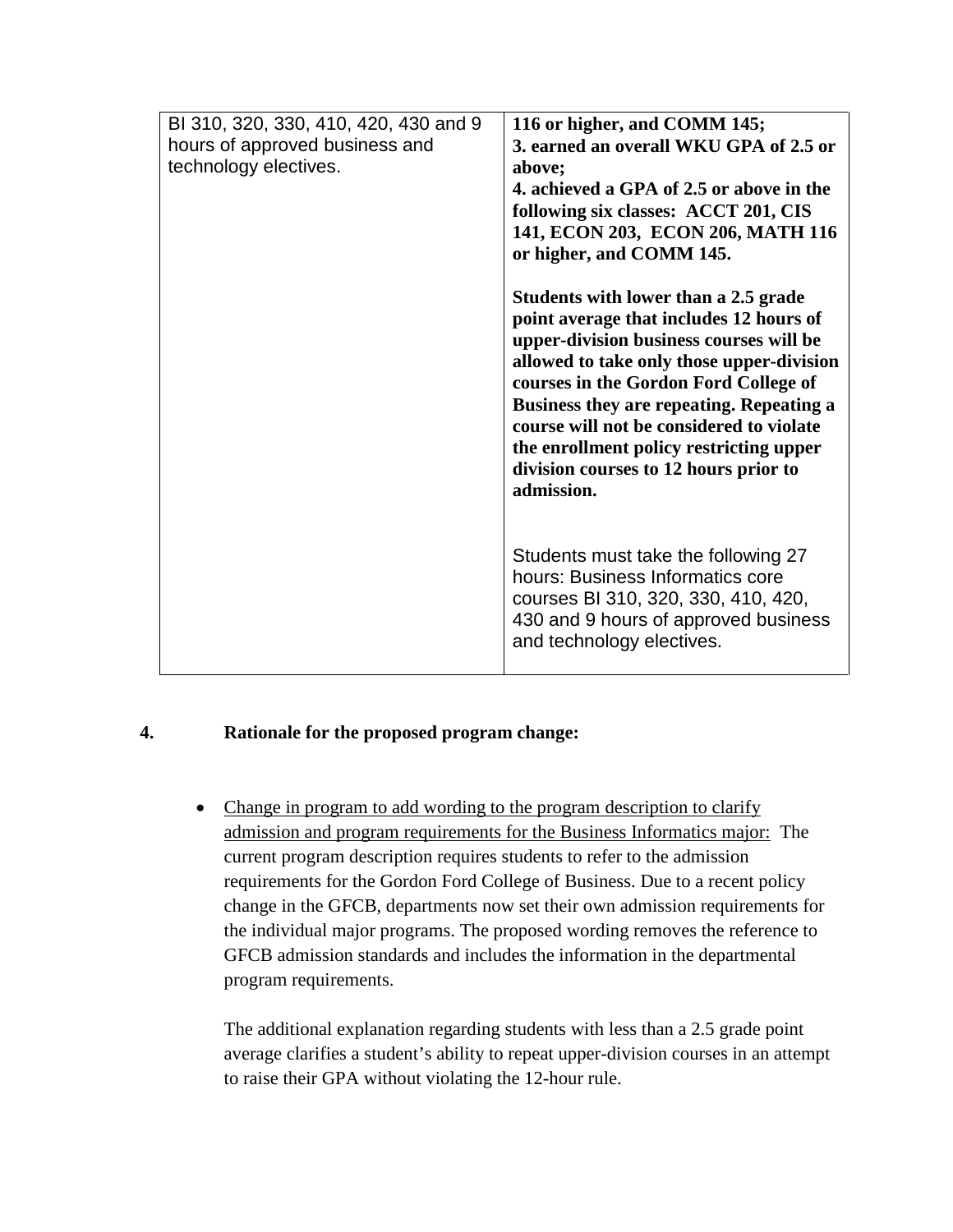# **5. Proposed term for implementation and special provisions (if applicable):**

# Fall 2016<br>**6.** Dates of p **6. Dates of prior committee approvals:**

| Department of Information Systems        | September 2, 2015 |
|------------------------------------------|-------------------|
|                                          |                   |
| <b>GFCB College Curriculum Committee</b> | November 10, 2015 |
|                                          |                   |
| Undergraduate Curriculum Committee       |                   |
| <b>University Senate</b>                 |                   |
|                                          |                   |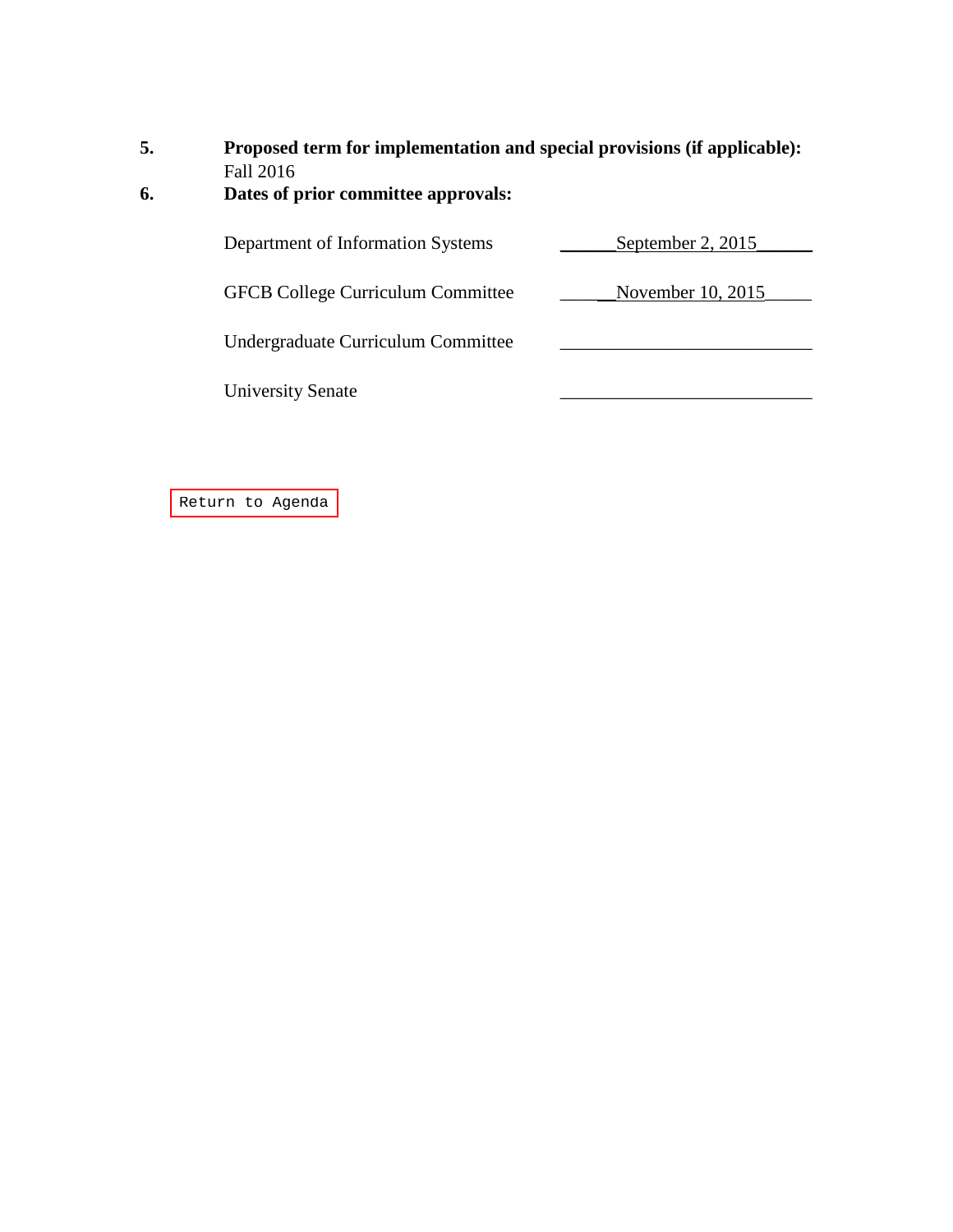# **Gordon Ford College of Business Department of Marketing Proposal to Revise a Program (Action Item)**

<span id="page-48-0"></span>Contact Person: Dr. Rick Shannon, [rick.shannon@wku.edu,](mailto:rick.shannon@wku.edu) 745-2483

# **1. Identification of program:**

1.1 Current program reference number: 720P (Seeking Admission)

720 (Admitted)

- 1.2 Current program title: Marketing
- 1.3 Credit hours: 73

### **2. Identification of the proposed program changes:**

- **a. Change the courses required for admission to the Marketing major;**
- **b. Change the courses used for the GPA calculation for admission to the Marketing major.**
- **3. Detailed program description:**

| <b>Current Admission Standards</b>           | <b>Proposed New Admission Standards</b> |
|----------------------------------------------|-----------------------------------------|
|                                              |                                         |
| ACCT <sub>200</sub>                          | ACCT <sub>200</sub>                     |
| ACCT <sub>201</sub>                          | ACCT 201                                |
| <b>CIS 141</b>                               | <b>CIS 141</b>                          |
| <b>ECON 202</b>                              | <b>ECON 202</b>                         |
| <b>ECON 203</b>                              | <b>ECON 203</b>                         |
| <b>ECON 206</b>                              | <b>ECON 206</b>                         |
| MATH 116 (or higher)                         | MATH 116 (or higher)                    |
| <b>COMM 145</b>                              | <b>COMM 145</b>                         |
|                                              | <b>MKT 220</b>                          |
|                                              |                                         |
| A student must achieve an overall GPA of 2.5 | To be admitted to the Marketing program |
| or above PLUS a GPA of 2.5 or above in the   | $(720)$ , a student must:               |
| above eight classes.                         | a. have completed 60 hours,             |
|                                              | b. successfully complete the nine       |
|                                              | <b>Marketing admission courses,</b>     |
|                                              | c. achieve an overall GPA of 2.5 or     |
|                                              | above,                                  |
|                                              | d. achieve a GPA of 2.5 or above in the |
|                                              | following six classes: ACCT 200, CIS    |
|                                              | 141, ECON 202 and 206, COMM             |
|                                              | 145, and MKT 220.                       |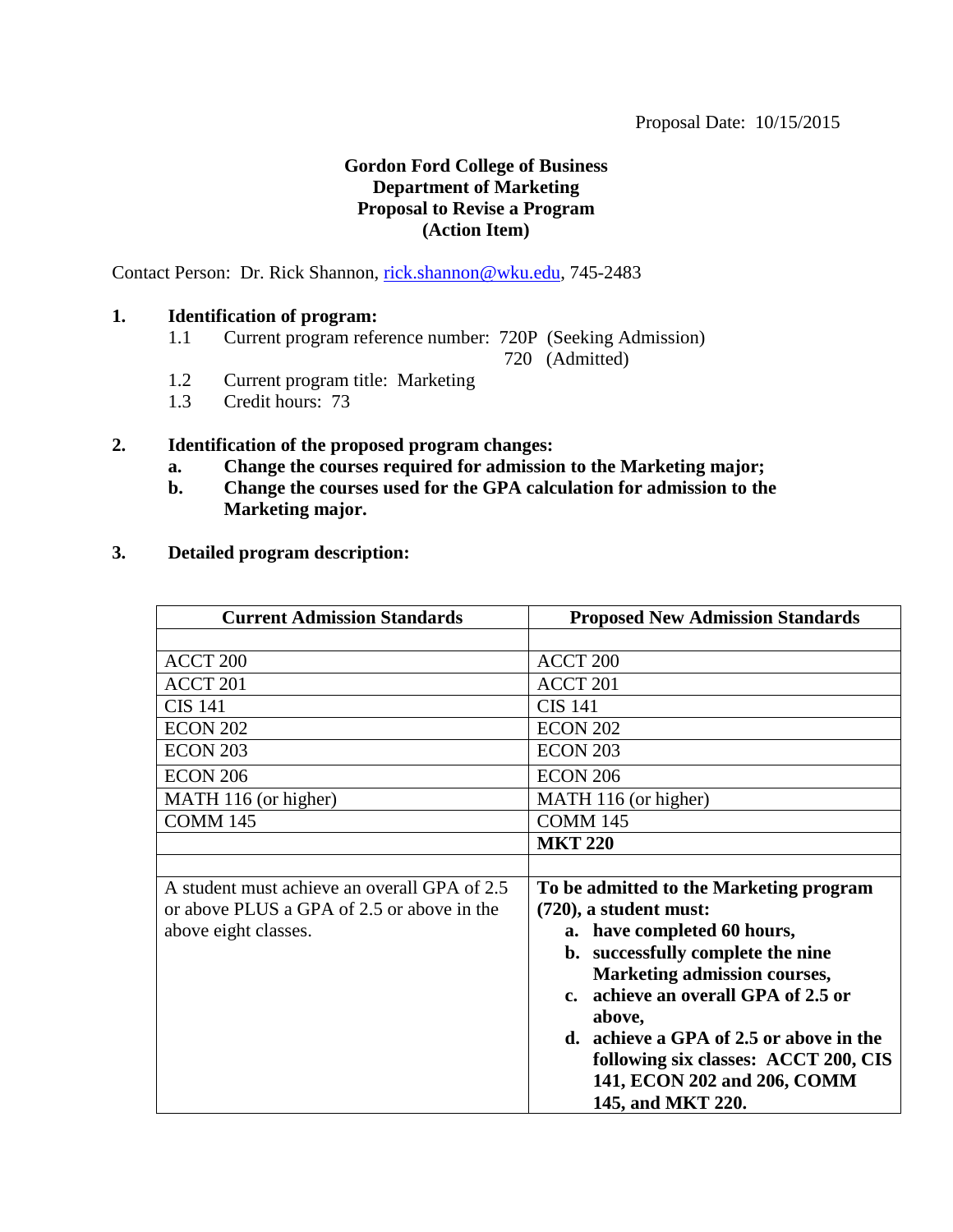| <b>Catalog Description - Current</b>                                                            | <b>Catalog Description - New</b>                                                                |
|-------------------------------------------------------------------------------------------------|-------------------------------------------------------------------------------------------------|
| The major in marketing requires 73 hours in<br>professional and elective courses and leads to a | The major in marketing requires 73 hours in<br>professional and elective courses and leads to a |
| Bachelor of Science degree. Marketing majors                                                    | Bachelor of Science degree. Marketing majors                                                    |
| must earn a "C" or better in all Marketing                                                      | must earn a "C" or better in all Marketing                                                      |
| classes (MKT prefix) used as a part of the                                                      | classes (MKT prefix) used as a part of the                                                      |
| major on the degree program. Transfer                                                           | major on the degree program. Transfer                                                           |
| marketing classes with a grade of less than a                                                   | marketing classes with a grade lower than a                                                     |
| "C" will not count towards the Marketing                                                        | "C" will not count towards the Marketing                                                        |
| major. No minor or second major is required,                                                    | major. No minor or second major is required,                                                    |
| although approved minors inside and outside                                                     | although approved minors inside and outside                                                     |
| the Gordon Ford College of Business are                                                         | the Gordon Ford College of Business are                                                         |
| permitted and encouraged. Marketing majors                                                      | permitted and encouraged.                                                                       |
| must complete the Gordon Ford College of                                                        |                                                                                                 |
| Business core consisting of ACCT 200, 201,                                                      | To be admitted to the Marketing program                                                         |
| CIS 141, ECON 202, 203, 206, MATH 116,<br>COMM 145, CIS 243, ECON 306, FIN 330,                 | (720), a student must:                                                                          |
| MGT 200,210, 314, 498, and MKT 220.                                                             | a. have completed 60 hours;<br>b. complete (pass) the nine Marketing                            |
|                                                                                                 | admissions core courses which                                                                   |
| All marketing majors must take the following                                                    | consist of ACCT 200 and 201; ECON                                                               |
| required courses: MKT 321, 325, 421, and                                                        | 202, 203, and 206; CIS 141; COMM                                                                |
| 422; MGT 361 or ENG 306.                                                                        | 145; MATH 116 (or higher) and                                                                   |
|                                                                                                 | <b>MKT 220;</b>                                                                                 |
| For the Strategic Marketing concentration                                                       | c. the student must have an overall                                                             |
| (MKGM), a student must also take MKT 322,                                                       | GPA of 2.5 or higher;                                                                           |
| 328, or 331; MKT 327 or 423; plus two                                                           | d. the student must also have a GPA of                                                          |
| additional marketing electives and one                                                          | 2.5 or higher in the following six                                                              |
| professional elective.                                                                          | classes: ACCT 200; CIS 141; ECON                                                                |
|                                                                                                 | 202; ECON 206; COMM 145; and                                                                    |
| For the Sales concentration (MKSA), a student                                                   | <b>MKT 220.</b>                                                                                 |
| must also take MKT 329, 424, and 425, plus<br>one additional marketing elective and one         | In addition to these classes, Marketing                                                         |
| professional elective.                                                                          | majors must also complete the remainder of                                                      |
|                                                                                                 | the Gordon Ford College of Business core                                                        |
| For the Social Media Marketing concentration                                                    | consisting of CIS 243; ECON 306; FIN 330;                                                       |
| (MKSM), a student must also take MKT 322,                                                       | and MGT 200, 210, 314, and 498.                                                                 |
| 328, and 331, plus one additional marketing                                                     |                                                                                                 |
| elective and one professional elective or JOUR                                                  | All marketing majors must take the following                                                    |
| 344.                                                                                            | required courses: MKT 321, 325, 421, and                                                        |
|                                                                                                 | 422; and MGT 361 or ENG 306.                                                                    |
|                                                                                                 |                                                                                                 |
|                                                                                                 | For the Strategic Marketing concentration                                                       |
|                                                                                                 | (MKGM), a student must also take MKT 322,<br>328, or 331; MKT 327 or 423; plus two              |
|                                                                                                 |                                                                                                 |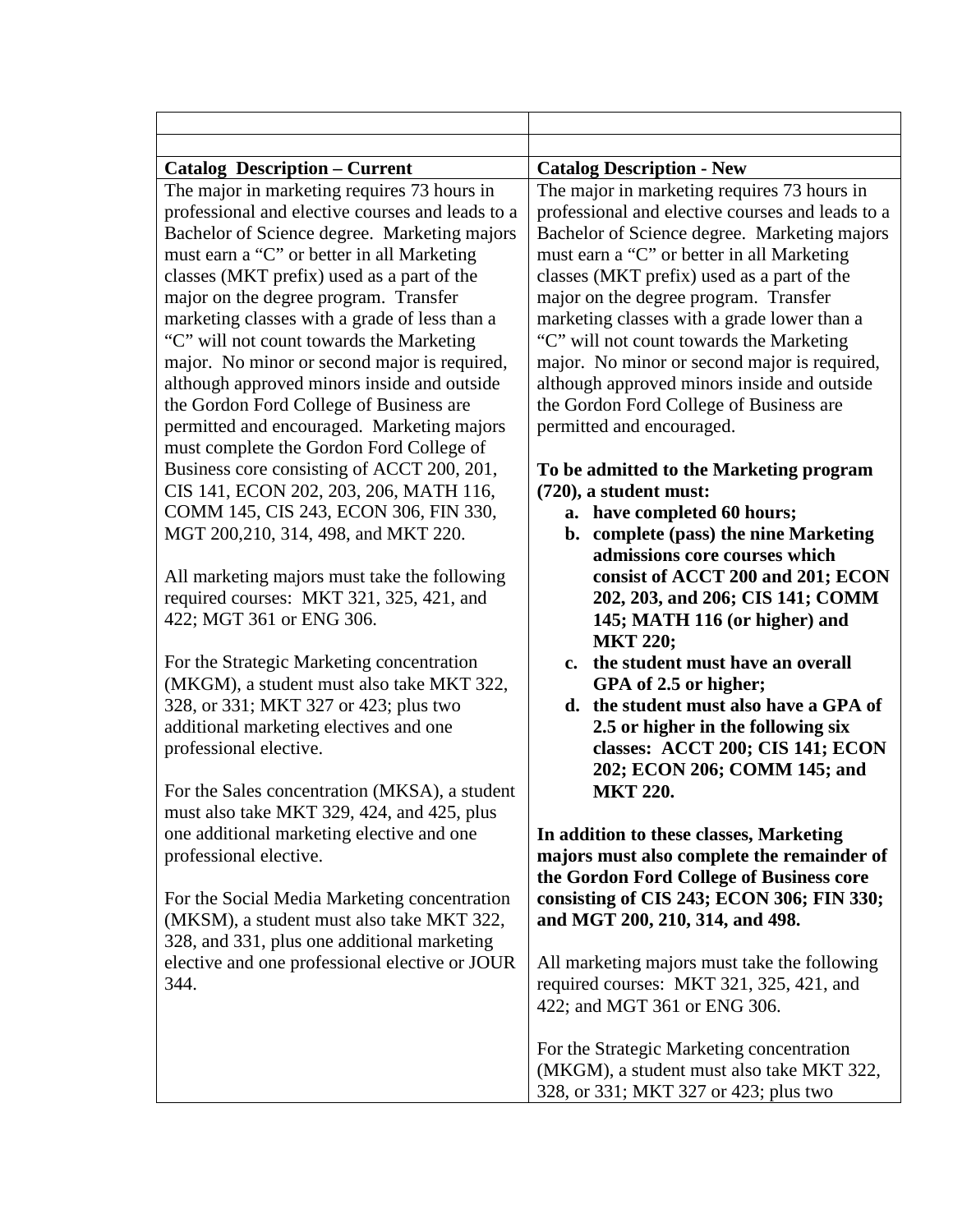| additional marketing electives and one<br>professional elective.                                                                                                                                   |
|----------------------------------------------------------------------------------------------------------------------------------------------------------------------------------------------------|
| For the Sales concentration (MKSA), a student<br>must also take MKT 329, 424, and 425, plus<br>one additional marketing elective and one<br>professional elective.                                 |
| For the Social Media Marketing concentration<br>(MKSM), a student must also take MKT 322,<br>328, and 331, plus one additional marketing<br>elective and one professional elective or JOUR<br>344. |
|                                                                                                                                                                                                    |

**(side-by-side table is requested for ALL program changes except title changes showing new program on right and identifying changes in bold type.)**

**4. Rationale for the proposed program change:** The College of Business has adopted new guidelines that allow each department to select its own admission standards for admission to the department's major programs. The Department of Marketing has chosen to make this change in an effort to get students admitted to the Marketing major as quickly as possible and has met this GFCB requirement. These changes maintain the integrity and rigor within the program and also incorporate the basic marketing course (MKT 220 Basic Marketing Concepts) within the admission core making the core a better predictor of success in the Marketing major.

Note: This change does not change the courses required for graduation from the Gordon Ford College of Business. A student must still take and pass all of the courses in the GFCB core, but they can be admitted to the major in a timelier manner allowing students to progress towards graduation more efficiently.

# **5. Proposed term for implementation and special provisions (if applicable): Fall 2016**

### **6. Dates of prior committee approvals:**

| <b>Marketing Department</b>        | 10/21/2015 |
|------------------------------------|------------|
| <b>GFCB Curriculum Committee</b>   | 11/10/2015 |
| Undergraduate Curriculum Committee |            |
| <b>University Senate</b>           |            |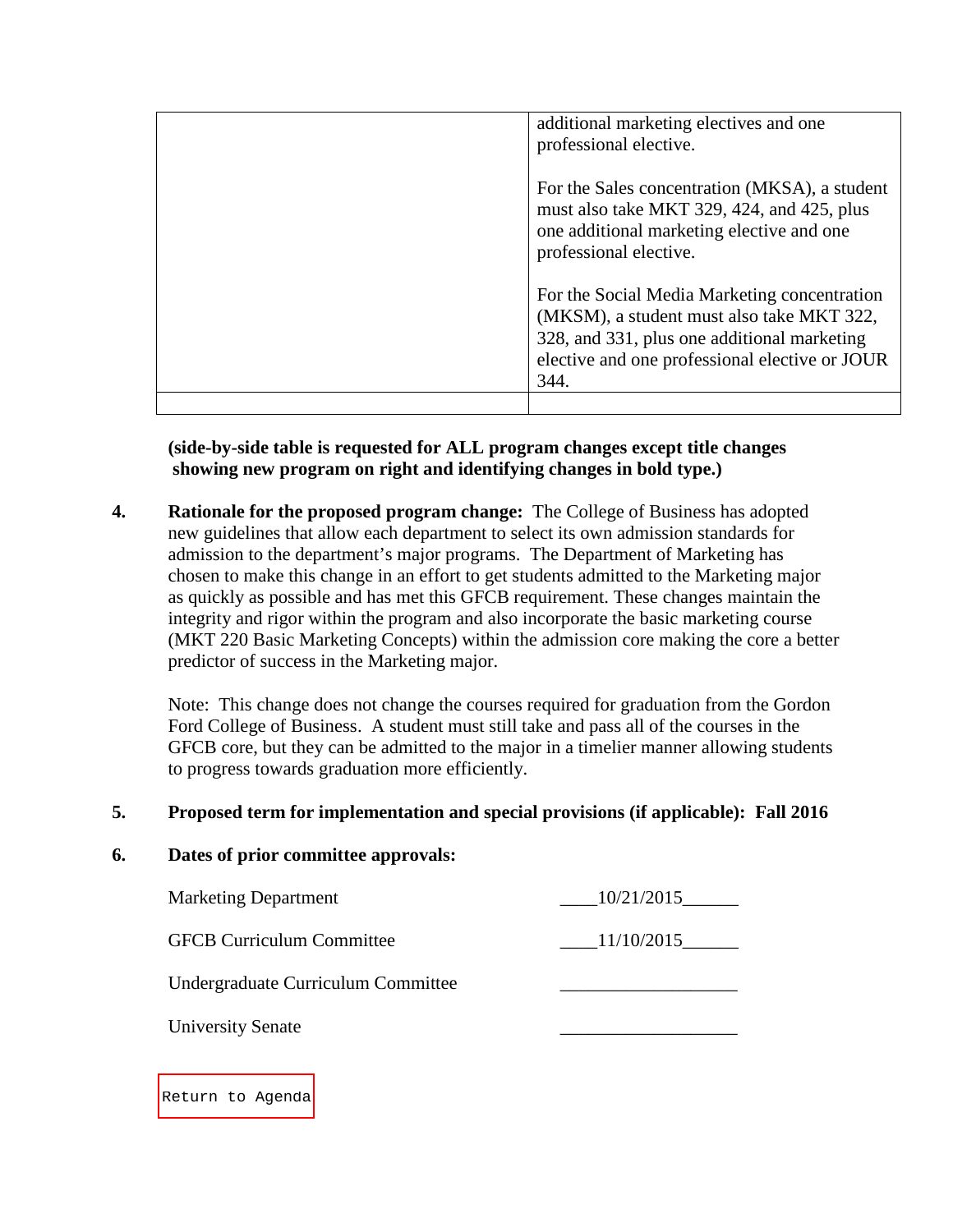# **Gordon Ford College of Business Management Department Proposal to Revise a Program (Action Item)**

<span id="page-51-0"></span>Contact Person: Paula Potter (Paula.Potter@wku.edu), 745-2913

### **7. Identification of Program:**

- 1.4 Current program reference number: 542P (seeking admission) 542 (officially admitted)
- 1.5 Current program title: Major in Entrepreneurship
- 1.6 Credit hours: 70

# **8. Identification of the proposed program changes:**

• Change in program admissions requirements.

| <b>Current Program</b>                                                                                                                                                                                                                                                                                                                                                                                                                                                                                                                                                                                                                                                                                                                                                                  | <b>Proposed Program</b>                                                                                                                                                                                                                                                                                                                                                                                                                                                                                                                                                                                                                                                                                                                                                                                                                                                                                            |
|-----------------------------------------------------------------------------------------------------------------------------------------------------------------------------------------------------------------------------------------------------------------------------------------------------------------------------------------------------------------------------------------------------------------------------------------------------------------------------------------------------------------------------------------------------------------------------------------------------------------------------------------------------------------------------------------------------------------------------------------------------------------------------------------|--------------------------------------------------------------------------------------------------------------------------------------------------------------------------------------------------------------------------------------------------------------------------------------------------------------------------------------------------------------------------------------------------------------------------------------------------------------------------------------------------------------------------------------------------------------------------------------------------------------------------------------------------------------------------------------------------------------------------------------------------------------------------------------------------------------------------------------------------------------------------------------------------------------------|
| The major in entrepreneurship requires 70<br>hours of professional and elective courses<br>and leads to a Bachelor of Science degree.<br>The entrepreneurship program is designed<br>to provide maximum flexibility in the<br>integration of coursework and actual<br>experience to develop entrepreneurial<br>potential and to provide the opportunity to<br>turn that capability into reality.<br>Coursework and practical experiences<br>allow the student to apply principles of<br>innovative thought, idea generation,<br>market development, financial analysis,<br>legal and ethical compliance, and human<br>resource development. Students are<br>prepared to start and develop a new<br>venture, to immediately contribute to the<br>growth and expansion of the fast-growth | The major in entrepreneurship requires 70<br>hours of professional and elective courses<br>and leads to a Bachelor of Science degree.<br>The entrepreneurship program is designed<br>to provide maximum flexibility in the<br>integration of coursework and actual<br>experience to develop entrepreneurial<br>potential and to provide the opportunity to<br>turn that capability into reality.<br>Coursework and practical experiences<br>allow the student to apply principles of<br>innovative thought, idea generation,<br>market development, financial analysis,<br>legal and ethical compliance, and human<br>resource development. Students are<br>prepared to start and develop a new<br>venture, to immediately contribute to the<br>growth and expansion of the fast-growth<br>firm, to be leaders in social or non-profit<br>activities, and to be corporate<br>"intrapreneurs" if employed in larger |
| firm, to be leaders in social or non-profit<br>activities, and to be corporate<br>"intrapreneurs" if employed in larger                                                                                                                                                                                                                                                                                                                                                                                                                                                                                                                                                                                                                                                                 | firms. Students must take the following<br>required courses for the major: ACCT<br>200, 201, CIS 141, ECON 202, 203, 206,                                                                                                                                                                                                                                                                                                                                                                                                                                                                                                                                                                                                                                                                                                                                                                                          |

# **9. Detailed program description:**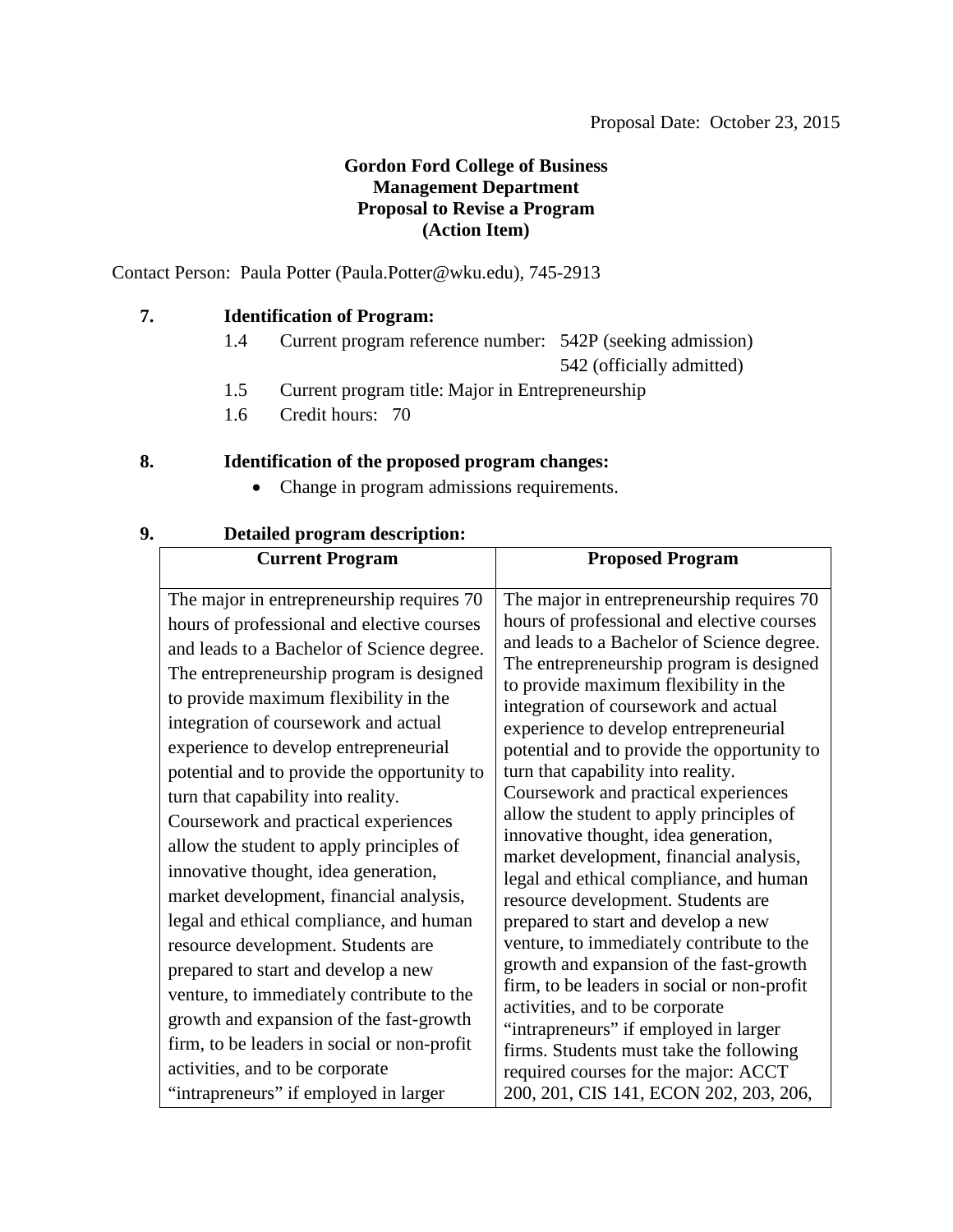# **10. Rationale for the proposed program change:**

• Change in program to add wording to the program description to clarify admission and program requirements for the Entrepreneurship major: The current program description requires students to refer to the admission requirements for the Gordon Ford College of Business. Due to a recent policy change in the GFCB,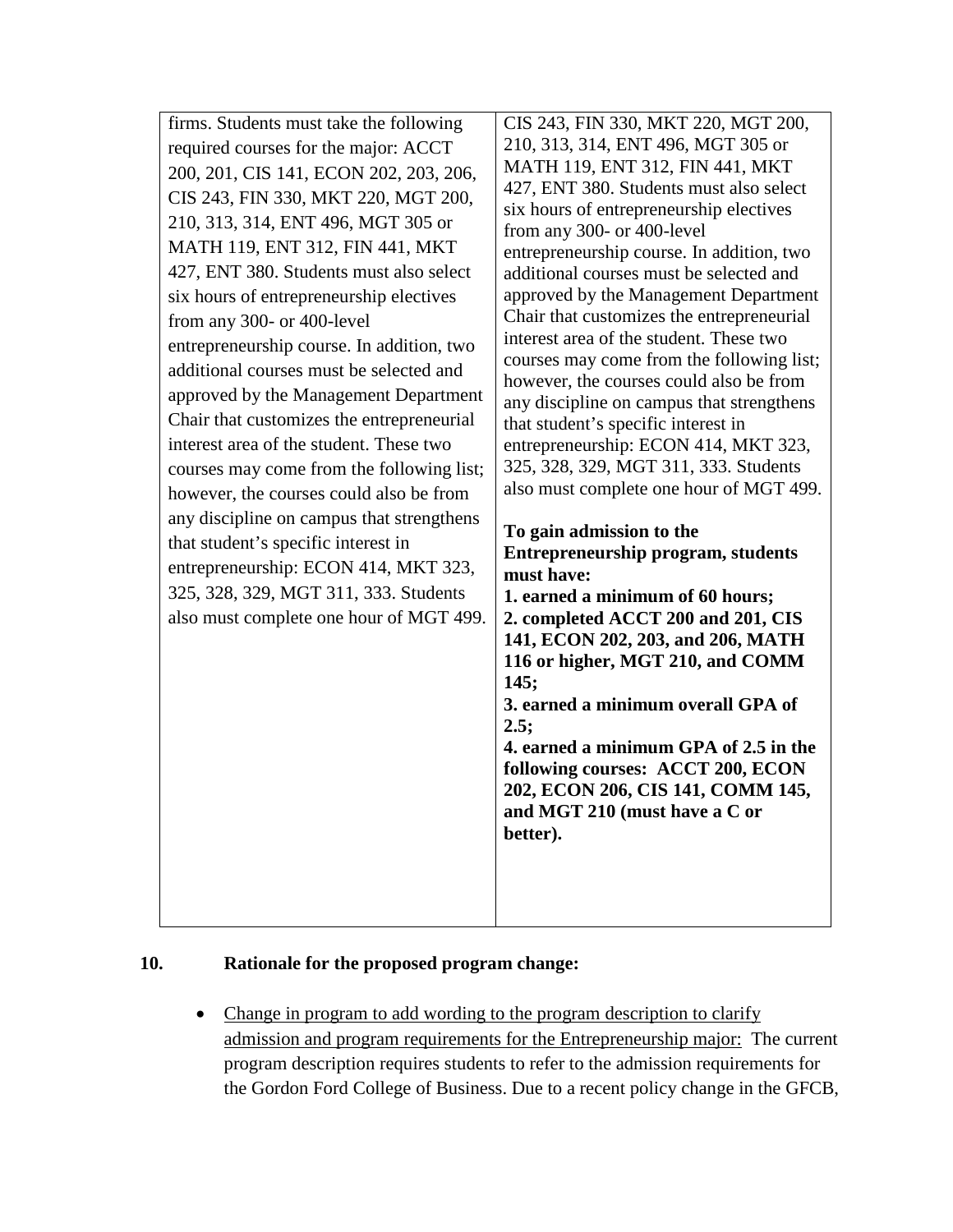departments now set their own admission requirements for the individual major programs. The proposed wording removes the reference to GFCB admission standards and includes the information in the departmental program requirements. The courses chosen to be included in the GPA requirement conform to the new admissions policy for the Gordon Ford College of Business.

# **11. Proposed term for implementation and special provisions (if applicable):** Fall 2016

# **12. Dates of prior committee approvals:**

| Department of Management                 | October 19, 2015  |
|------------------------------------------|-------------------|
| <b>GFCB College Curriculum Committee</b> | November 10, 2015 |
| Undergraduate Curriculum Committee       |                   |
| <b>University Senate</b>                 |                   |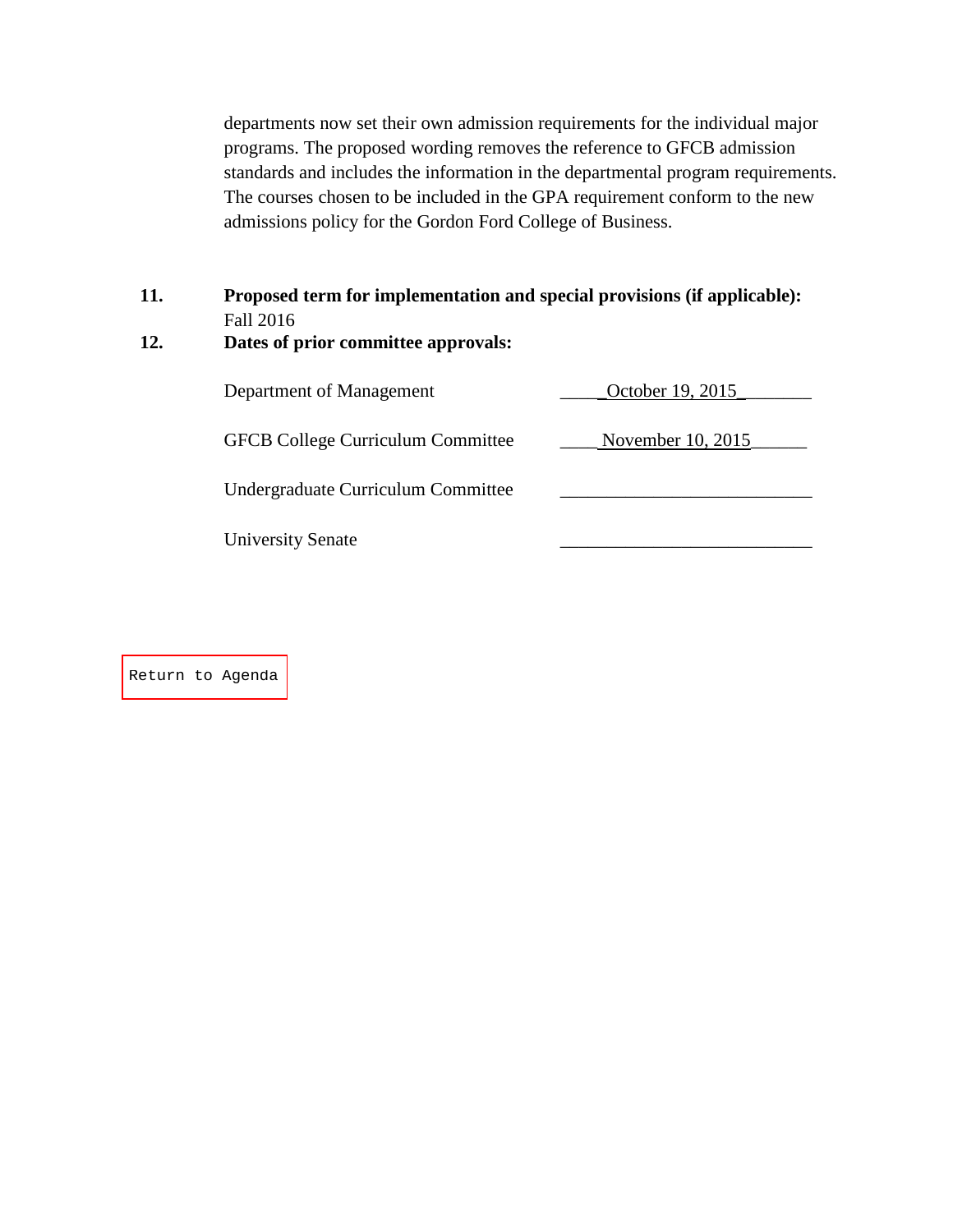# **Gordon Ford College of Business Management Department Proposal to Revise a Program (Action Item)**

<span id="page-54-0"></span>Contact Person: Paula Potter (Paula.Potter@wku.edu), 745-2913

### **13. Identification of Program:**

1.7 Current program reference number: 723P (seeking admission)

723 (officially admitted)

- 1.8 Current program title: Major in Management
- 1.9 Credit hours: 73

### **14. Identification of the proposed program changes:**

• Change in program admissions requirements.

| <b>Current Program</b>                       | <b>Proposed Program</b>                     |
|----------------------------------------------|---------------------------------------------|
| Students majoring in management should       | Students majoring in management should      |
| refer to the Gordon Ford College of          | refer to the Gordon Ford College of         |
| Business introductory section for sample     | Business introductory section for sample    |
| course schedules for the freshman and        | course schedules for the freshman and       |
| sophomore years. That section also           | sophomore years. That section also          |
| outlines the requirements for formal         | outlines the requirements for formal        |
| admission to the College, a condition        | admission to the College, a condition       |
| which students must satisfy before they      | which students must satisfy before they     |
| will be permitted to enroll in 300- and 400- | will be permitted to enroll in 300-and 400- |
| level professional courses. Students should  | level professional courses. Students should |
| note that both concentrations in this major  | note that both concentrations in this major |
| the requirements for being formally          | the requirements for being formally         |
| admitted to the Gordon Ford College of       | admitted to the Gordon Ford College of      |
| Business, a condition which students must    | Business, a condition which students must   |
| satisfy before being admitted to the         | satisfy before being admitted to the        |
| Management program. Students should          | Management program. Students should         |
| note that both concentrations in this major  | note that both concentrations in this major |
| are the same through the first semester of   | are the same through the first semester of  |
| the junior year.                             | the junior year.                            |
|                                              |                                             |
| To gain admission to the Gordon Ford         | To gain admission to the Gordon Ford        |
| College, students must have:                 | College Management program, students        |
| 1. earned a minimum of 60 hours;             | must have:                                  |
| 2. completed ACCT 200 and 201, CIS 141,      | 1. earned a minimum of 60 hours;            |

# **15. Detailed program description:**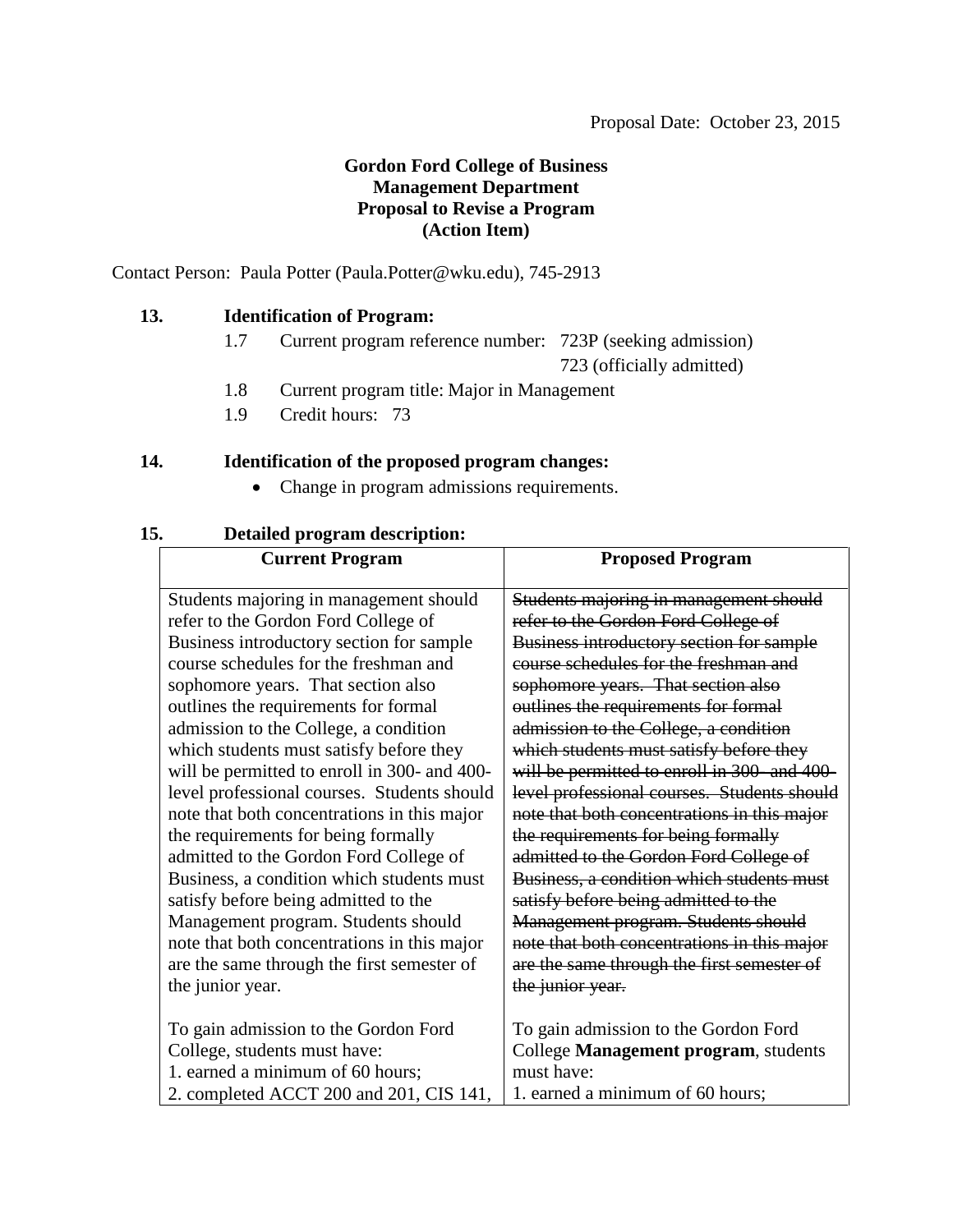| ECON 202, 203, and 206, MATH 116 or        | 2. completed ACCT 200 and 201, CIS 141,   |
|--------------------------------------------|-------------------------------------------|
| higher, and COMM 145 with a minimum        | ECON 202, 203, and 206, MGT 210,          |
| grade point average of 2.5 in the courses  | MATH 116 or higher, and COMM 145          |
| listed above; and                          | with a minimum grade point average of 2.5 |
| 3. have a minimum overall GPA of 2.5.      | in the courses listed above:              |
| Students with lower than a 2.5 grade point | 3. earned a minimum overall GPA of 2.5;   |
| average will be allowed to take only those | 4. earned a minimum GPA of 2.5 in the     |
| upper-division courses in the Gordon Ford  | following courses: ACCT 200, ECON         |
| College of Business they are repeating     | 202, ECON 206, CIS 141, COMM 145,         |
| above the 12 hours allowed prior to        | and MGT 210 (must have a C or better).    |
| admission.                                 |                                           |
|                                            |                                           |
|                                            |                                           |
|                                            |                                           |
|                                            |                                           |

# **16. Rationale for the proposed program change:**

- Change in program to add wording to the program description to clarify admission and program requirements for the Management major: The current program description requires students to refer to the admission requirements for the Gordon Ford College of Business. Due to a recent policy change in the GFCB, departments now set their own admission requirements for the individual major programs. The proposed wording removes the reference to GFCB admission standards and includes the information in the departmental program requirements. The courses chosen to be included in the GPA requirement conform to the new admissions policy for the Gordon Ford College of Business.
- **17. Proposed term for implementation and special provisions (if applicable):** Fall 2016

### **18. Dates of prior committee approvals:**

| Department of Management                 | October 19, 2015  |
|------------------------------------------|-------------------|
| <b>GFCB College Curriculum Committee</b> | November 10, 2015 |
| Undergraduate Curriculum Committee       |                   |
| <b>University Senate</b>                 |                   |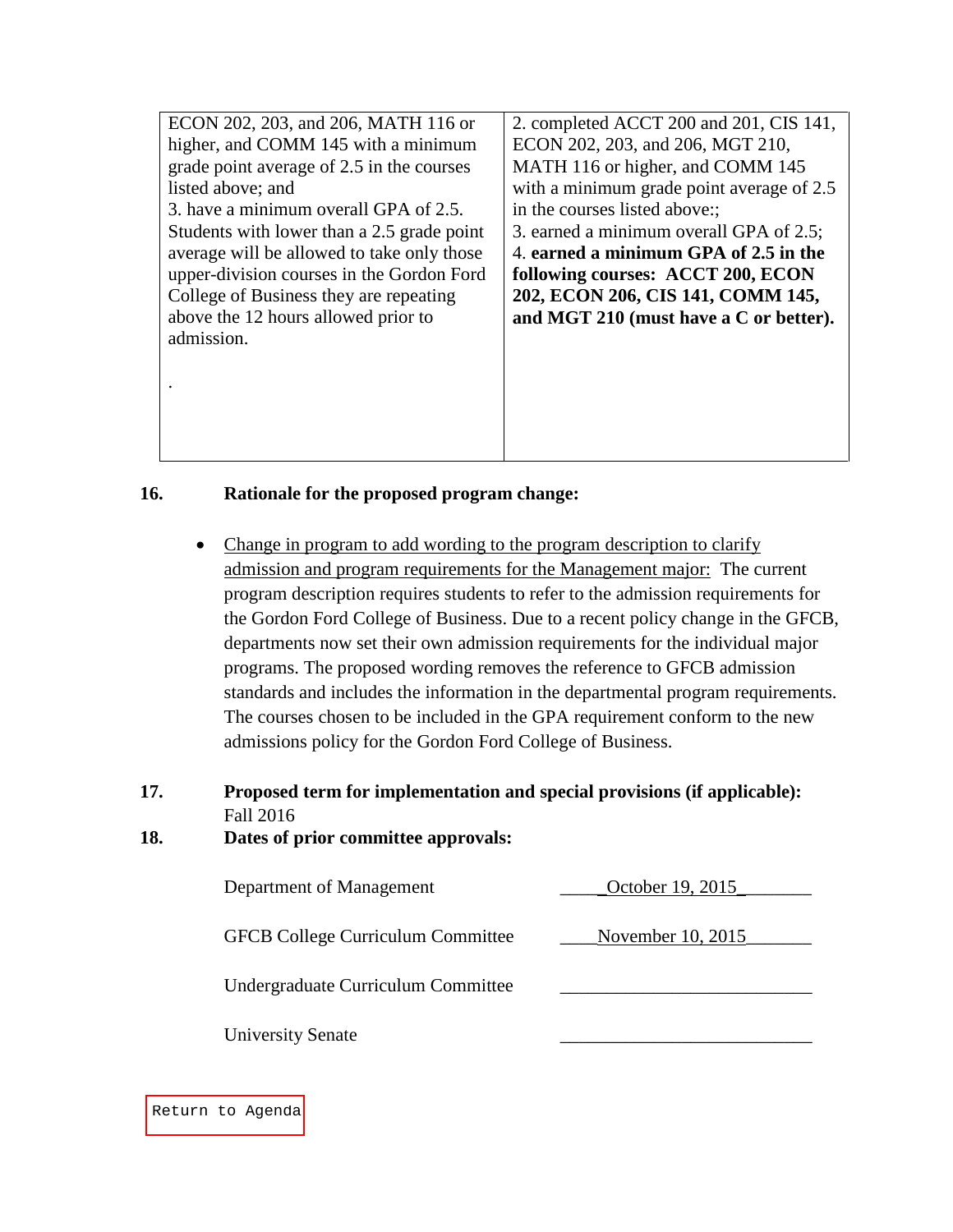# **Gordon Ford College of Business Management Department Proposal to Revise a Program (Action Item)**

<span id="page-56-0"></span>Contact Person: Paula Potter (Paula.Potter@wku.edu), 745-2913

### **19. Identification of Program:**

1.10 Current program reference number: 569P (seeking admission)

569 (officially admitted)

- 1.11 Current program title: Major in International Business
- 1.12 Credit hours: 73

# **20. Identification of the proposed program changes:**

• Change in program admissions requirements.

| <b>Current Program</b>                        | <b>Proposed Program</b>                       |
|-----------------------------------------------|-----------------------------------------------|
| The international business major requires     | The international business major requires     |
| 73 hours of professional and elective         | 73 hours of professional and elective         |
| courses and leads to a Bachelor of Science    | courses and leads to a Bachelor of Science    |
| degree. The objective of the international    | degree. The objective of the international    |
| business (IB) major is to prepare students    | business (IB) major is to prepare students    |
| to succeed in the increasingly competitive    | to succeed in the increasingly competitive    |
| and inter-dependent world of international    | and inter-dependent world of international    |
| business. The IB program equips students      | business. The IB program equips students      |
| for global careers by providing sound         | for global careers by providing sound         |
| business skills, geo-political understanding, | business skills, geo-political understanding, |
| language skills, and cultural and value       | language skills, and cultural and value       |
| awareness of other regions. The IB            | awareness of other regions. The IB            |
| graduate may pursue advanced study in         | graduate may pursue advanced study in         |
| international business/international MBA      | international business/international MBA      |
| programs, gain entry level positions in       | programs, gain entry level positions in       |
| firms with existing international operations, | firms with existing international operations, |
| engage in entrepreneurial opportunities       | engage in entrepreneurial opportunities       |
| with domestic firms wishing to expand         | with domestic firms wishing to expand         |
| internationally, and work with                | internationally, and work with                |
| governmental and/or non-governmental          | governmental and/or non-governmental          |
| organizations whose objective is to provide   | organizations whose objective is to provide   |
| international trade support or economic       | international trade support or economic       |
| development. Available as a primary or        | development. Available as a primary or        |
| secondary major, the IB major combines        | secondary major, the IB major combines        |

# **21. Detailed program description:**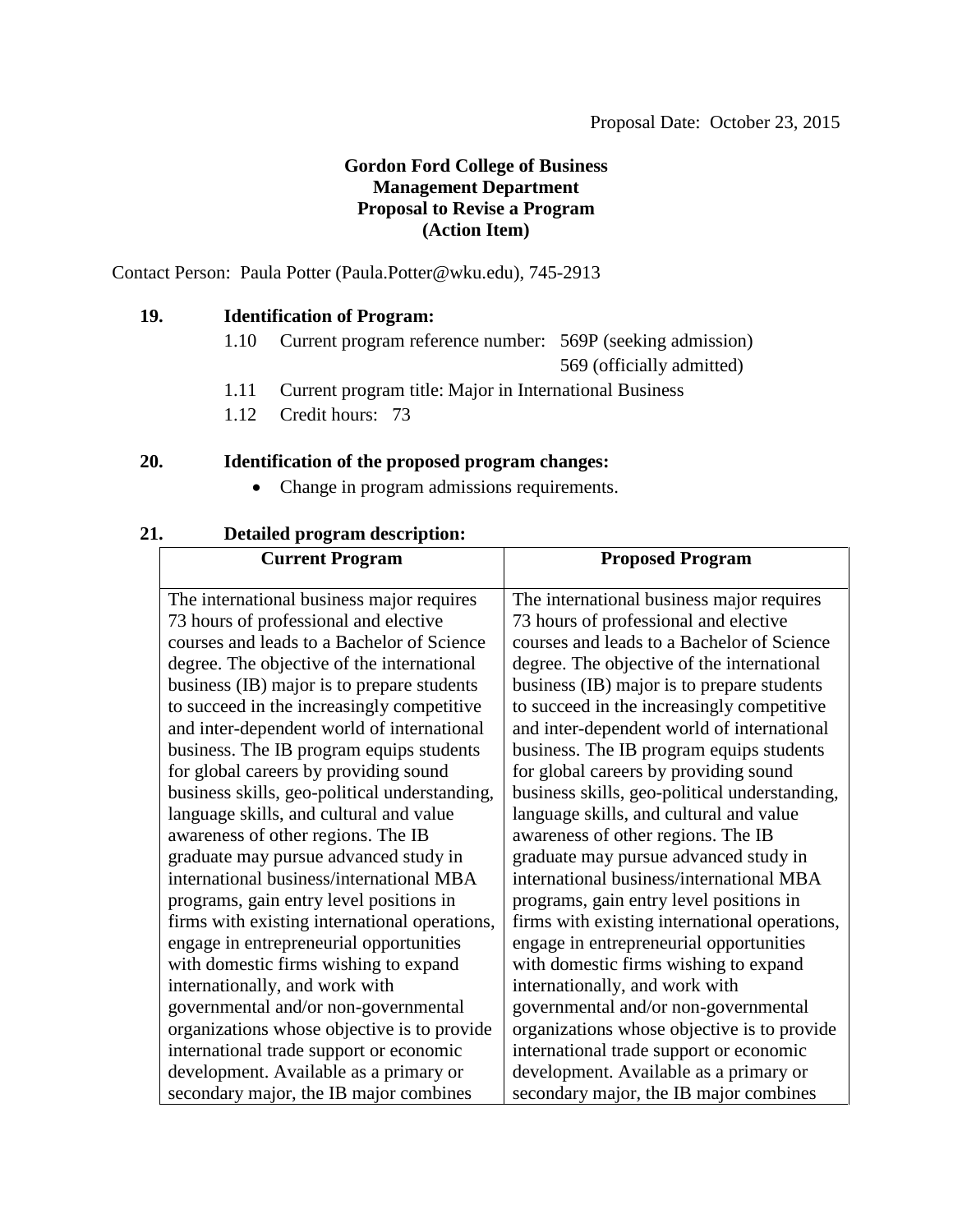| courses in international management,                                                                                                                                                                                                                                                                                                                                                                                                                                                                                                                                                                                                                              | courses in international management,                                                                                                                                                                                                                                                                                                                                                                                                                                                                                                                                                                                                                              |
|-------------------------------------------------------------------------------------------------------------------------------------------------------------------------------------------------------------------------------------------------------------------------------------------------------------------------------------------------------------------------------------------------------------------------------------------------------------------------------------------------------------------------------------------------------------------------------------------------------------------------------------------------------------------|-------------------------------------------------------------------------------------------------------------------------------------------------------------------------------------------------------------------------------------------------------------------------------------------------------------------------------------------------------------------------------------------------------------------------------------------------------------------------------------------------------------------------------------------------------------------------------------------------------------------------------------------------------------------|
| marketing, economics, finance, and                                                                                                                                                                                                                                                                                                                                                                                                                                                                                                                                                                                                                                | marketing, economics, finance, and                                                                                                                                                                                                                                                                                                                                                                                                                                                                                                                                                                                                                                |
| entrepreneurship with foreign-language                                                                                                                                                                                                                                                                                                                                                                                                                                                                                                                                                                                                                            | entrepreneurship with foreign-language                                                                                                                                                                                                                                                                                                                                                                                                                                                                                                                                                                                                                            |
| study. Students are required to do an                                                                                                                                                                                                                                                                                                                                                                                                                                                                                                                                                                                                                             | study. Students are required to do an                                                                                                                                                                                                                                                                                                                                                                                                                                                                                                                                                                                                                             |
| internship in a firm engaged in                                                                                                                                                                                                                                                                                                                                                                                                                                                                                                                                                                                                                                   | internship in a firm engaged in                                                                                                                                                                                                                                                                                                                                                                                                                                                                                                                                                                                                                                   |
| international business or participate in                                                                                                                                                                                                                                                                                                                                                                                                                                                                                                                                                                                                                          | international business or participate in                                                                                                                                                                                                                                                                                                                                                                                                                                                                                                                                                                                                                          |
| study abroad.                                                                                                                                                                                                                                                                                                                                                                                                                                                                                                                                                                                                                                                     | study abroad.                                                                                                                                                                                                                                                                                                                                                                                                                                                                                                                                                                                                                                                     |
| Students must take the following required<br>courses for the major: ACCT 200, 201,<br>ECON 202, 203, 206, CIS 141, 243, FIN<br>330, MKT 220, MGT 200, 210, 314, 498 or<br>ENT 496, MGT 313, 303, 305 or COMM<br>463, and MGT 499. Three hours of foreign<br>language must be selected from: FREN<br>102, GERM 102, SPAN 102. Another three<br>hours of foreign language must be selected<br>from: FREN 201, GERM 201, SPAN 201.<br>A three-hour study abroad course or MGT<br>490 is required. Finally, students must take<br>15 hours of international business electives<br>with at least three areas represented.<br>Elective options are: ECON 380, 385, 386, | Students must take the following required<br>courses for the major: ACCT 200, 201,<br>ECON 202, 203, 206, CIS 141, 243, FIN<br>330, MKT 220, MGT 200, 210, 314, 498 or<br>ENT 496, MGT 313, 303, 305 or COMM<br>463, and MGT 499. Three hours of foreign<br>language must be selected from: FREN<br>102, GERM 102, SPAN 102. Another three<br>hours of foreign language must be selected<br>from: FREN 201, GERM 201, SPAN 201.<br>A three-hour study abroad course or MGT<br>490 is required. Finally, students must take<br>15 hours of international business electives<br>with at least three areas represented.<br>Elective options are: ECON 380, 385, 386, |
| 496; ENT 425; FIN 436; MGT 316, 390,<br>413; MKT 324, 491; any other<br>international courses approved by the chair<br>of the Management department.                                                                                                                                                                                                                                                                                                                                                                                                                                                                                                              | 496; ENT 425; FIN 436; MGT 316, 390,<br>413; MKT 324, 491; any other<br>international courses approved by the chair<br>of the Management department.                                                                                                                                                                                                                                                                                                                                                                                                                                                                                                              |
|                                                                                                                                                                                                                                                                                                                                                                                                                                                                                                                                                                                                                                                                   | To gain admission to the International<br>Business program, students must have:<br>1. earned a minimum of 60 hours;<br>2. completed ACCT 200 and 201, CIS<br>141, ECON 202, 203, and 206, MATH<br>116 or higher, MGT 210, and COMM<br>145;<br>3. earned a minimum overall GPA of<br>2.5;<br>4. earned a minimum GPA of 2.5 in the<br>following courses: ACCT 200, ECON<br>202, ECON 206, CIS 141, COMM 145,<br>and MGT 210 (must have a C or better).                                                                                                                                                                                                             |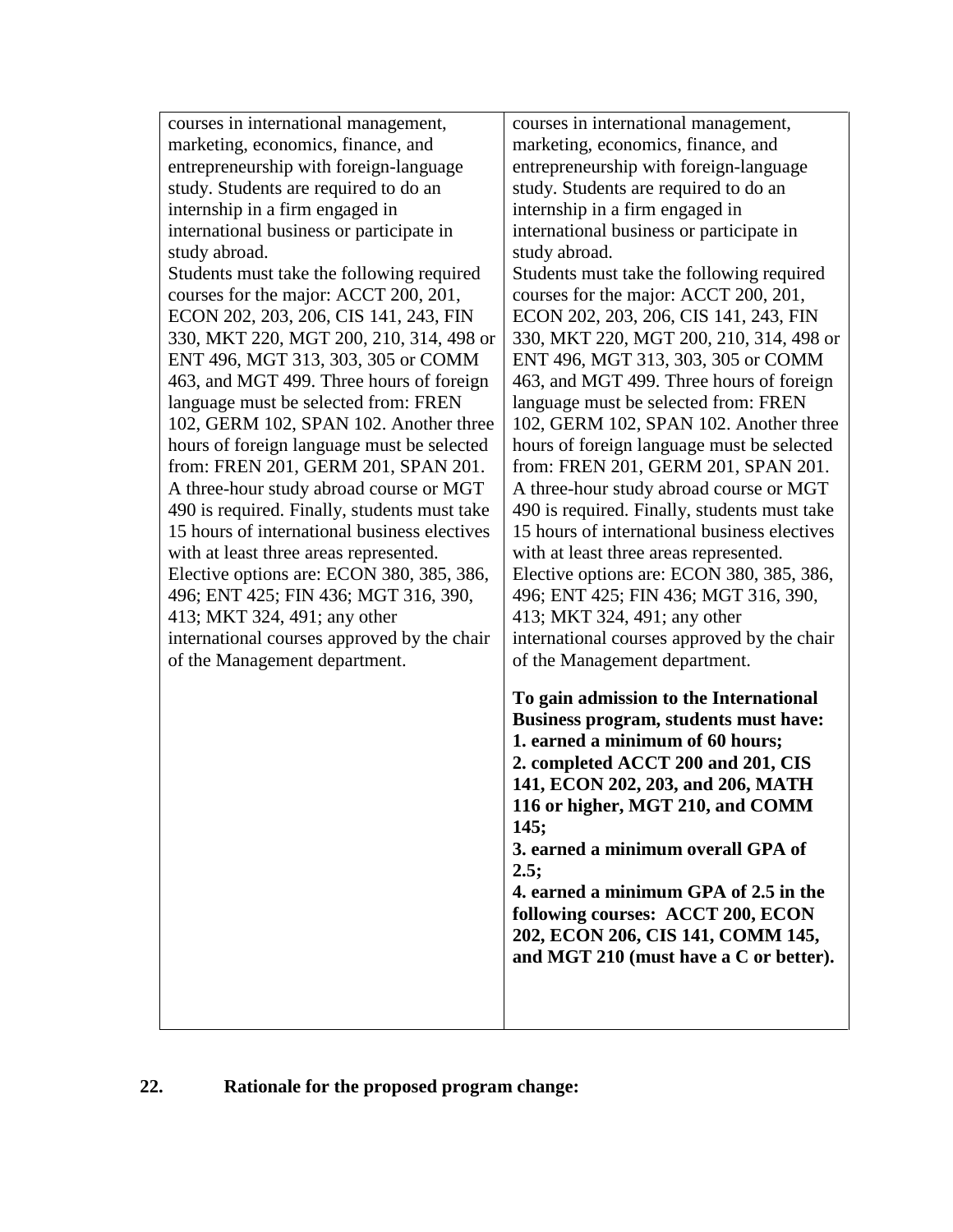• Change in program to add wording to the program description to clarify admission and program requirements for the International Business major: The current program description requires students to refer to the admission requirements for the Gordon Ford College of Business. Due to a recent policy change in the GFCB, departments now set their own admission requirements for the individual major programs. The proposed wording removes the reference to GFCB admission standards and includes the information in the departmental program requirements. The courses chosen to be included in the GPA requirement conform to the new admissions policy for the Gordon Ford College of Business.

| 23. | Proposed term for implementation and special provisions (if applicable): |
|-----|--------------------------------------------------------------------------|
|     | Fall 2016                                                                |

# **24. Dates of prior committee approvals:**

| Department of Management                 | October 19, 2015  |
|------------------------------------------|-------------------|
| <b>GFCB College Curriculum Committee</b> | November 10, 2015 |
| Undergraduate Curriculum Committee       |                   |
| <b>University Senate</b>                 |                   |
|                                          |                   |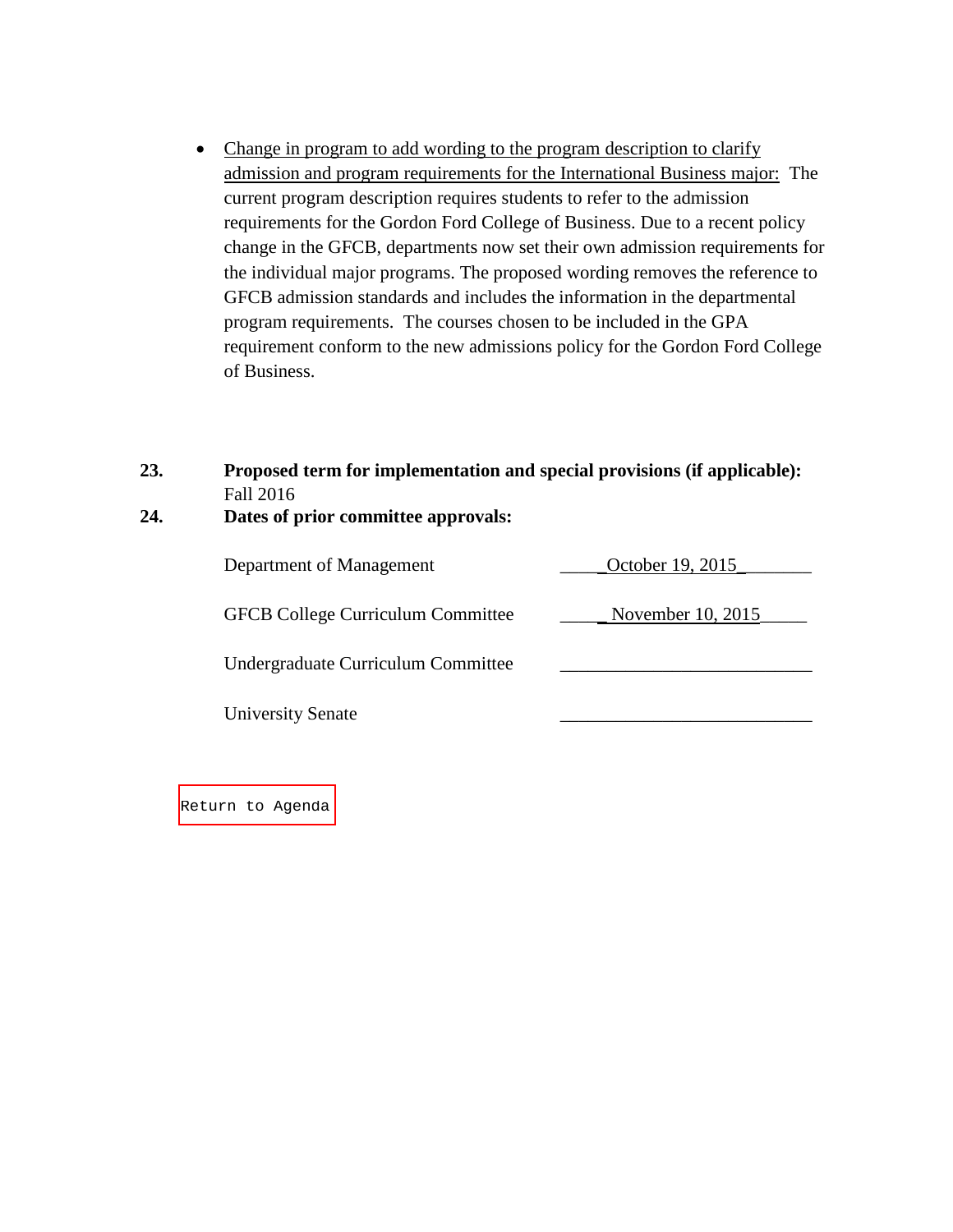# **University College Military Student Services Proposal to Create a New Academic Policy (Action Item)**

<span id="page-59-0"></span>Contact Person: Tonya Archey, tonya.archey@wku.edu, 270 745-5837

**1. Identification of proposed policy:** Military absence policy for official military duties and Veterans Administration medical appointments.

# **2. Catalog statement of proposed policy:**

2.1 Proposed catalog policy:

Instructors are expected to show flexibility to Military and Veteran students who have required absences due to military duties, or Veteran Administration medical appointments. These absences are mandated and beyond the students' control and are therefore excused absences. Instructors should not penalize absences of this type in any way. Students are responsible for notifying faculty members of such circumstances as far in advance as possible and for providing documentation to the instructor to verify the reason for the absence. Accommodations and specific timeframes to make up all missed assignments, quizzes, and tests will be given and mutually agreed upon by the instructor and student. Absences can be verified by official orders, appointment notifications, or through the Office of Military Student Services. Students called to duty for an extended amount of time should be referred to the Military Withdrawal policy. Pursuant to the Military Withdrawal policy, incomplete grades will require a written record of the remediation agreement between the student and instructor clearly specifying deadlines and required course-related work.

2.2 Proposed catalog section: Academic Information under Academic Requirements and Regulations and should appear immediately after the Attendance Policy.

#### **3. Rationale for proposed policy:**

Federal law as prescribed in the Uniform Code of Military Justice.

Article 86 of the Uniform Code of Military Justice (UCMJ) stipulates that any member of the Armed Forces who, without authority fails to go to his appointed place of duty at the time prescribed; goes from that place; or absents himself or remains absent from his unit, organization, or place of duty at which he is required to be at the time prescribed; shall be punished as a Court-Martial may direct.

#### **4. Impact of proposed policy on existing academic or non-academic policies:**

- 4.1 Impact on policies: None<br>4.2 Impact on populations that
- Impact on populations that may be affected:  $N/A$
- **5. Proposed term for implementation:** Spring 2016. Should be immediately practiced.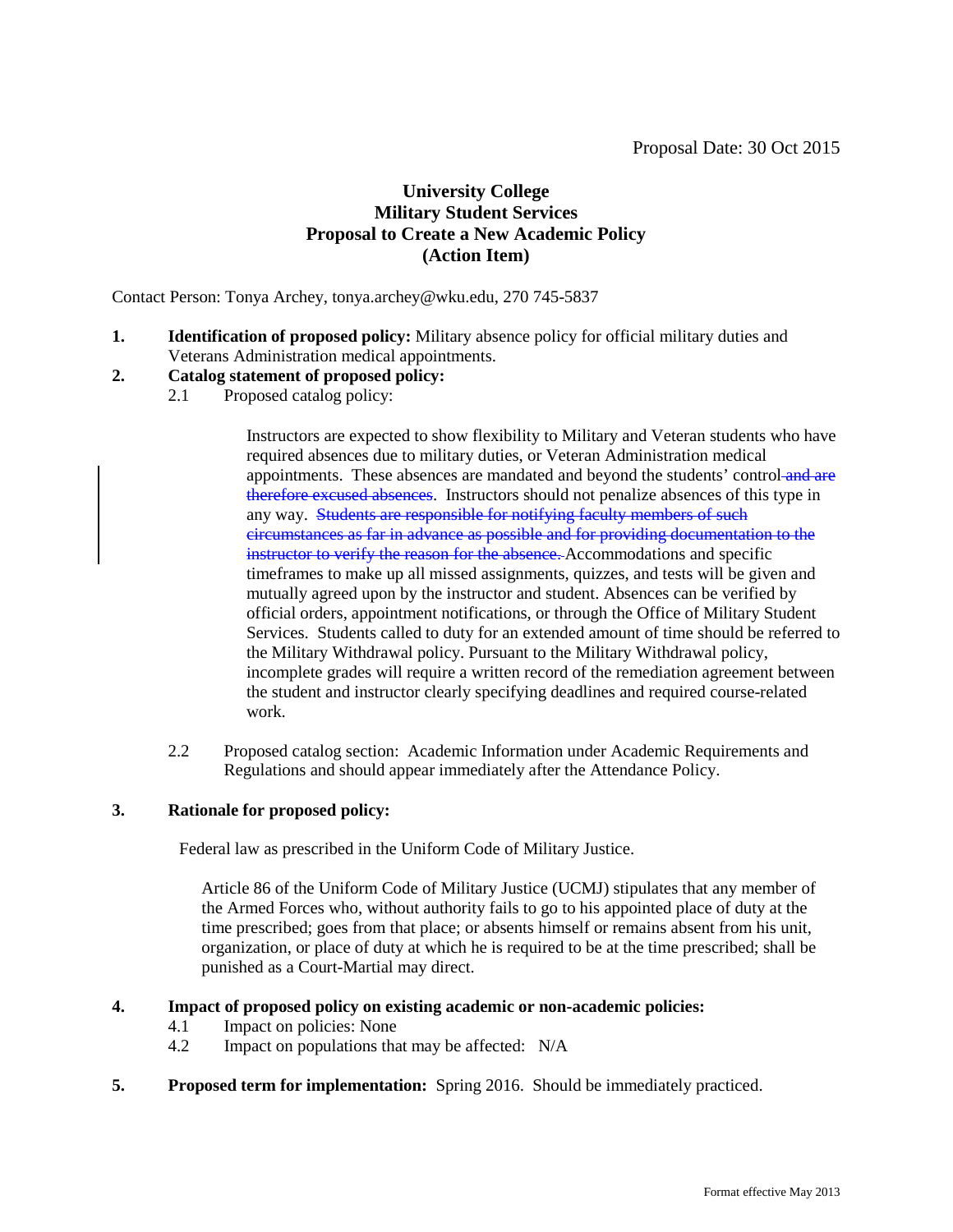# **6. Dates of prior committee approvals:**

| Department/ Unit                                 |            |
|--------------------------------------------------|------------|
| College Curriculum Committee (if applicable)     |            |
| UCC Academic Policy Subcommittee (if applicable) | 11/10/2015 |
| Undergraduate Curriculum Committee               |            |
| <b>University Senate</b>                         |            |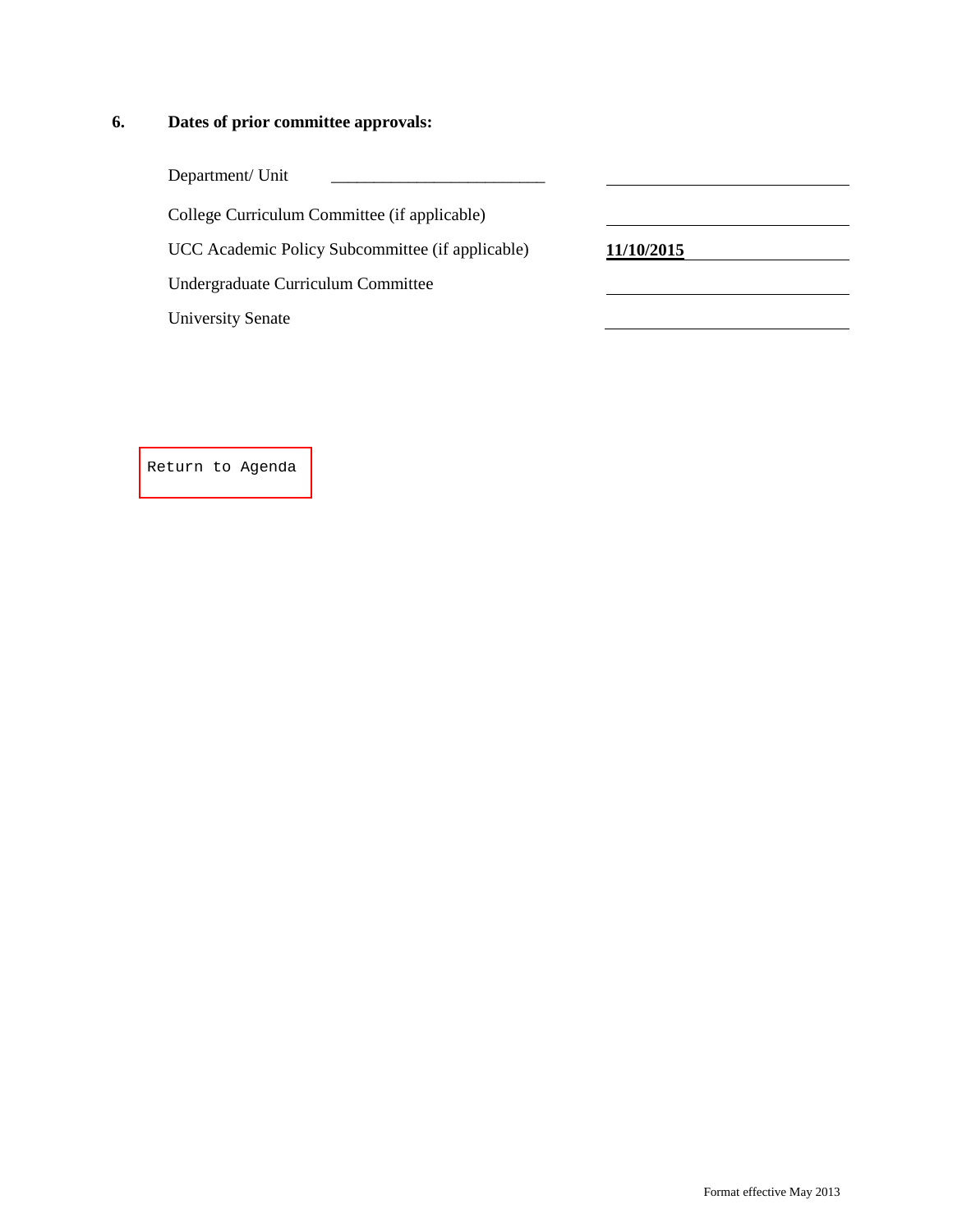# **General Guidelines for Proposals to Discontinue Course Equivalencies**

- <span id="page-61-0"></span>• This form is used to discontinue equivalency of two or more courses (See Academic Affairs policy 1.4090). The proposal proponent and their department head should contact the department head of the equivalent course to discuss the potential course equivalency discontinuation. If it is determined the courses are no longer equivalent, the proposal proponent is responsible for completing the **Discontinue Equivalency** proposal that follows this guideline.
- Proposals to discontinue equivalency of two or more courses are **action items**.
- In item 2, if changes in the course are part of the rationale for discontinuation, the proponent should also complete, in addition to the **Discontinue Equivalency** proposal, appropriate curricula revision proposals, such as Revise the Credit Hours, Revise Grading System, or Revise Multiple Items. See UCC website for all Revising Curricula possibilities.
- **Item 4** is to be used to discontinue equivalency between a main campus course and a University College "C" course (e.g., GEOL 102 and GE 102C). If these equivalencies are to be discontinued, one of the courses will be renumbered. Such course renumbering, including the decision about which of the affected courses will be renumbered, will be an action that takes place at the UCC level of the curricular process. If the renumbered course is a requirement in any program, a proposal must be submitted to revise that program to include the new course number. The Registrar's office is available to provide guidance on the new course number, as it is important that a new number be applied to the course.